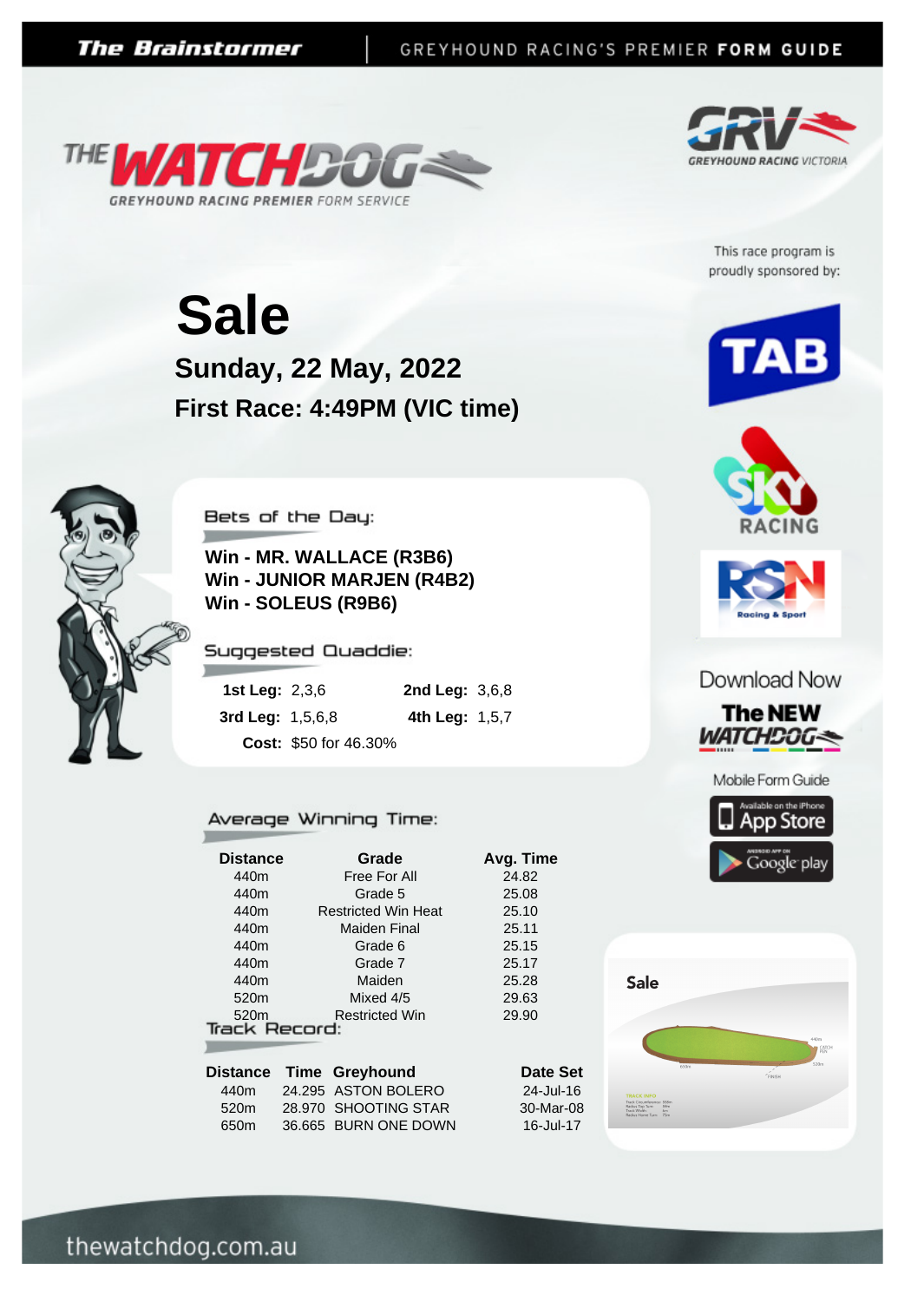| Sale                                                                                                                                                                                                      |                                                                                                                                                                                                          | <b>HARVEY PLUMBING &amp; ROOFING</b><br>Distance: 440m, Race Type: Maiden, Total Prizemoney: \$2,405<br>1st: \$1,600, 2nd: \$460, 3rd: \$230, 4th: \$115                                                                    |                                  |                                            |                              |                                                                              | 58 Avg. km/hr - 1st Split<br>-68                                                                                                                                                                |
|-----------------------------------------------------------------------------------------------------------------------------------------------------------------------------------------------------------|----------------------------------------------------------------------------------------------------------------------------------------------------------------------------------------------------------|-----------------------------------------------------------------------------------------------------------------------------------------------------------------------------------------------------------------------------|----------------------------------|--------------------------------------------|------------------------------|------------------------------------------------------------------------------|-------------------------------------------------------------------------------------------------------------------------------------------------------------------------------------------------|
| 4:49PM<br>(VIC time)                                                                                                                                                                                      |                                                                                                                                                                                                          | OMEGA TIM (5) is a well bred type and his dam has produced the talented Omega Gringo. RICH<br>HIPS (1) has been placed in five of ten here and she can work into the mix mid race. FLYWHEEL<br>CRACKER (2) has solid claims |                                  |                                            |                              |                                                                              |                                                                                                                                                                                                 |
|                                                                                                                                                                                                           | 5<br><b>Watchdog Tips:</b>                                                                                                                                                                               | 6<br>Bet:                                                                                                                                                                                                                   |                                  | Box Quinella 1,2,5,6 (\$10 for<br>166.67%) |                              |                                                                              |                                                                                                                                                                                                 |
| Box Weight Dist Track<br>Form<br><b>RICH HIPS [M]</b><br>ΒK<br>в                                                                                                                                          | Date<br><b>BON</b><br>Time<br>May-20 ASTON DEE BEE                                                                                                                                                       | Margin 1st/2nd (Time)<br>Placed in five of ten here, danger if steps<br><b>IMA FAIRYTALE</b>                                                                                                                                | PR                               | Checked Comment W/R Split 1                |                              | S/P Grade<br>\$3.60                                                          | <b>Winning Boxes</b><br>2 <sup>1</sup><br>3   4   5   6   7   8<br>$\mathbf{1}$                                                                                                                 |
| Trainer: Chris Johannsen (Devon Meadows)<br>2nd (4) 28.2 440<br>SLE<br><b>SLE</b><br>(4)<br>28.3<br>440<br>8th<br>2nd (1) 28.6<br>460<br>$(6)$ 28.7 460<br>WGL<br>4th<br>Owner(s): W Hipper               | R1 10-Apr-22<br>25.33<br>24.54<br>R1 17-Apr-22<br>24.61<br>25.48<br>WGL R1 21-Apr-22<br>26.54<br>26.16<br>R <sub>1</sub><br>28-Apr-22<br>25.97<br>26.68                                                  | 0.50LBLOCK BUSTED (25.31)<br>11.00LSOLSBURY HILL (24.74)<br>4.75LZIPPING AURA (26.22)<br>9.50LSTUPIFY (26.03)                                                                                                               | M/832<br>M/888<br>M/122<br>M/557 | C <sub>2</sub><br>W<br>W                   | 5.64<br>5.58<br>6.69<br>6.90 | \$7.80<br>м<br>\$5.60<br>MH<br>\$2.00<br><b>T3-M</b><br>$T3-M$<br>\$5.40     | Prize<br>\$2,565.00<br>Best<br><b>NBT</b><br><b>Starts</b><br>$14 - 0 - 4 - 4$<br>Trk/Dst<br>$10-0-2-3$<br><b>APM</b><br>\$1982                                                                 |
| 2<br>ΒK<br>в                                                                                                                                                                                              | <b>FLYWHEEL CRACKER [M]</b><br>Mar-19 DYNA DOUBLE ONE                                                                                                                                                    | Smartly placed here three runs back, threat<br><b>FLYWHEEL MAGIC</b>                                                                                                                                                        |                                  |                                            |                              | \$6.00                                                                       | <b>Winning Boxes</b><br>2 3 4 5 6 7 8<br>$\mathbf{1}$                                                                                                                                           |
| Trainer: Samuel Bve (Gormandale)<br>440<br><b>SLE</b><br>6th (5) 29.8<br>440<br><b>SLE</b><br>(2)<br>29.8<br>3rd<br><b>SLE</b><br>29.4<br>440<br>4th<br>(4)<br>395 TRA<br>2nd (2) 29.3<br>Owner(s): S Bye | R1 13-Feb-22<br>26.08<br>24.56<br>R1 17-Apr-22<br>25.08<br>24.61<br>R2 24-Apr-22<br>24.57<br>25.88<br>R2 06-May-22<br>22.18<br>23.51                                                                     | 11.00LCHARIZARD (25.37)<br>5.00LSOLSBURY HILL (24.74)<br>11.00LBLOW THE WHISTLE (25.14) M/144<br>0.75LBOMBER'S REWARD (23.46) M/112                                                                                         | M/466<br>M/333                   | C8<br>$\overline{\phantom{a}}$             | 5.57<br>5.35<br>5.39<br>3.84 | \$4.60<br>м<br>\$21.30<br>MH<br>\$31.00<br>MF<br>\$2.50<br>M                 | Prize<br>\$2,260.00<br>Best<br><b>NBT</b><br>$14 - 0 - 3 - 4$<br><b>Starts</b><br>Trk/Dst<br>$11 - 0 - 2 - 3$<br><b>APM</b><br>\$1112                                                           |
| <b>DR. YANNIS [M]</b><br>3<br>ΒK<br>D                                                                                                                                                                     | Jun-20 BERNARDO                                                                                                                                                                                          | Dam line has produced some capable types<br>DR. CADENZA                                                                                                                                                                     |                                  |                                            |                              | \$7.00                                                                       | <b>Winning Boxes</b><br>2 <sup>1</sup><br>3   4   5   6   7   8<br>1 <sup>1</sup>                                                                                                               |
| Trainer: Marcus Mcmahon (Darriman)<br>5th (1) 31.7 450 TRA R1 20-May-22                                                                                                                                   | 26.17 25.06<br>Owner(s): DOCTORS KENNELS (SYN), W Mcmahon, J Mcmahon                                                                                                                                     | 8.50LAS EASY AS (25.59)                                                                                                                                                                                                     | S/665                            |                                            | 7.08                         | \$14.90<br>MН                                                                | Prize<br>\$0.00<br><b>Best</b><br><b>FSH</b><br>$1 - 0 - 0 - 0$<br><b>Starts</b><br>Trk/Dst<br>$0 - 0 - 0 - 0$<br><b>APM</b><br>\$0                                                             |
| 4<br>ΒK<br>в<br>Trainer: Gregory Kerr (Bairnsdale)<br>Owner(s): K Mckenzie                                                                                                                                | <b>SOMETHING PEACHY (NSW)[M]</b><br>Mar-20 COSMIC RUMBLE                                                                                                                                                 | Dam produced the talented Eva's Girl<br><b>BLACK EVA</b>                                                                                                                                                                    |                                  |                                            |                              | \$10.00                                                                      | <b>Winning Boxes</b><br>2 3 4 5 6 7 8<br>1<br>Prize<br>\$0<br><b>FSH</b><br><b>Best</b><br>$0 - 0 - 0 - 0$<br><b>Starts</b><br>Trk/Dst<br>$0 - 0 - 0 - 0$<br><b>APM</b><br>\$O                  |
| <b>OMEGA TIM [M]</b><br>5<br>BK<br>D<br>Trainer: Barry Harper (Seaspray)<br>Owner(s): B Harper                                                                                                            | Jan-20 SUPERIOR PANAMA                                                                                                                                                                                   | Dam produced the classy Omega Gringo<br><b>OMEGA LUCY</b>                                                                                                                                                                   |                                  |                                            |                              | \$4.00                                                                       | <b>Winning Boxes</b><br>2 3 4 5 6 7 <br>8<br>1 <sup>1</sup><br>Prize<br>\$O<br><b>FSH</b><br><b>Best</b><br><b>Starts</b><br>$0 - 0 - 0 - 0$<br>Trk/Dst<br>$0 - 0 - 0 - 0$<br><b>APM</b><br>\$0 |
| <b>ON THE CUSP [M]</b><br>6<br>ΒK<br>в<br>Trainer: David Kerr (Caldermeade)<br>Owner(s): SEE THE DREAM (SYN), S Buccilli, B Buccilli                                                                      | Oct-20 ZAMBORA BROCKIE                                                                                                                                                                                   | Bred to be a star, tough draw, watch betting<br><b>SEGOVIA</b>                                                                                                                                                              |                                  |                                            |                              | \$10.00                                                                      | <b>Winning Boxes</b><br>2 3 4 5 6 7 <br>$\mathbf{1}$<br>8<br>Prize<br>\$0<br><b>FSH</b><br>Best<br><b>Starts</b><br>$0 - 0 - 0 - 0$<br>Trk/Dst<br>$0 - 0 - 0 - 0$<br><b>APM</b><br>\$0          |
| <b>AKINA ADONIS [M]</b><br>$\mathcal I$<br>WBK<br>D                                                                                                                                                       | Mar-20 COSMIC CHIEF                                                                                                                                                                                      | Far from disgraced on debut, can run a drum<br><b>IZUMI</b>                                                                                                                                                                 |                                  |                                            |                              | \$7.50                                                                       | <b>Winning Boxes</b><br>$2 \mid 3$<br>5 <sup>1</sup><br>1<br>$\overline{4}$<br>$6 \mid 7$<br>8                                                                                                  |
| Trainer: Samantha Mckay (Denison)<br>2nd (7) 30.7 440 SLE R1 11-May-22<br>Owner(s): TAMBO (SYN), S Mckay, J Rowley, D Mckay                                                                               | 24.97<br>25.91                                                                                                                                                                                           | 5.00LKALE (25.57)                                                                                                                                                                                                           | M/653                            |                                            | 5.59                         | \$18.30<br>M                                                                 | Prize<br>\$460.00<br>Best<br><b>NBT</b><br><b>Starts</b><br>$1 - 0 - 1 - 0$<br>Trk/Dst<br>$1 - 0 - 1 - 0$<br><b>APM</b><br>\$460                                                                |
| 8<br>в<br>ΒK                                                                                                                                                                                              | <b>BLACK SPRINKLES [M]</b><br>May-20 ASTON DEE BEE                                                                                                                                                       | One paced to date, wide the trip, tough ask<br><b>IMA FAIRYTALE</b>                                                                                                                                                         |                                  |                                            |                              | \$12.00                                                                      | <b>Winning Boxes</b><br>$\overline{2}$<br>$\mathbf{3}$<br>$\overline{\mathbf{4}}$<br>5 <sub>5</sub><br>6<br>$\overline{7}$<br>$\mathbf{1}$<br>8                                                 |
| 29.1<br>350<br>TRA<br>2nd (5)<br>4th (7)<br>29.2 400<br>4th (2)<br>29.1<br>400<br>WGL<br>4th (8) 29.1 400                                                                                                 | Trainer: Elaine Johannsen (Devon Meadows)<br>R2 18-Apr-22<br>20.64<br>20.07<br>WGL R2 21-Apr-22<br>23.43<br>22.72<br>R <sub>3</sub><br>28-Apr-22<br>23.48<br>22.72<br>WGL R2 12-May-22<br>22.77<br>23.21 | 2.00LCHIEF BENJA (20.52)<br>3.25LINTER ANGELA (23.21)<br>10.00LBOOM BOOM CIAO (22.79)<br>3.25LLA LINA (22.99)                                                                                                               | M/13<br>M/64<br>M/42<br>M/45     |                                            | 6.84<br>8.66<br>8.56<br>8.64 | \$4.90<br>T3-M<br><b>T3-M</b><br>\$4.20<br>\$21.20<br>T3-M<br>\$7.90<br>T3-M | \$1,220.00<br>Prize<br>Best<br>FSH<br><b>Starts</b><br>$7 - 0 - 2 - 1$<br>Trk/Dst<br>$0 - 0 - 0 - 0$<br><b>APM</b><br>\$1082                                                                    |
| Owner(s): G Hughes<br>9<br>ΒK<br>D                                                                                                                                                                        | <del>ON HENRY IMIRes.</del><br>Dec-19 DYNA DOUBLE ONE                                                                                                                                                    | *** SCRATCHED<br><b>WILD HUNNY</b>                                                                                                                                                                                          | ***                              |                                            |                              | \$6.00                                                                       | <b>Winning Boxes</b><br>$\overline{2}$<br>3 <br>4 <br>5 <br>1<br>6<br>$\overline{7}$<br>8                                                                                                       |
| Trainer: Geoffrey Dalton (Hazelwood North)<br>(6)<br>34.2<br>400<br>4th<br>WGL<br>4th (5)<br>33.9<br>440<br><b>SLE</b><br>(6)<br>34.0<br>460<br>WGL<br>6th                                                | R1 12-Apr-22<br>22.61<br>23.53<br>R2 17-Apr-22<br>25.78<br>24.61<br>R1 21-Apr-22<br>27.63<br>26.16                                                                                                       | 11.00LLOUD HOUSE (22.77)<br>9.50LJANET ROSE (25.14)<br>21.00LZIPPING AURA (26.22)                                                                                                                                           | Q/34<br>M/223<br>M/266           |                                            | 8.53<br>5.39<br>6.69         | \$14.70<br>м<br>\$5.30<br>MН<br>\$4.80<br>T3-M                               | Prize<br>\$805.00<br><b>Best</b><br><b>NBT</b><br>$5 - 0 - 1 - 0$<br><b>Starts</b><br>Trk/Dst<br>$3 - 0 - 1 - 0$                                                                                |
| 4th (2)<br>33.3<br>440<br><b>SLE</b><br>Owner(s): G Dalton                                                                                                                                                | R1 11-May-22<br>26.06<br>24.97                                                                                                                                                                           | 7.50LKALE (25.57)                                                                                                                                                                                                           | Q/446                            |                                            | 5.54                         | \$10.80<br>м                                                                 | <b>APM</b><br>\$667                                                                                                                                                                             |
| 10<br>ΒK<br>D<br>3rd (2) 31.6<br>400                                                                                                                                                                      | <b>MEANS BUSINESS [M]Res.</b><br>Mar-20 MY REDEEMER<br>Trainer: Gordon Edwards (Cranbourne West)<br>WGL R1 30-Apr-22<br>22.47<br>23.16                                                                   | *** SCRATCHED<br><b>INVICTUS GLORY</b><br>6.00LDRILL SERGEANT (22.76)                                                                                                                                                       | ***<br>M/33                      |                                            | 8.44                         | \$8.00<br>\$14.70<br>M                                                       | <b>Winning Boxes</b><br>$\mathbf{1}$<br>2 <sup>1</sup><br>3 <br>4 <br>5 <sup>1</sup><br>$6\phantom{.0}$<br>8<br>$\overline{7}$<br>\$425.00<br>Prize<br><b>Best</b><br>FSH                       |
| 4th (1) 31.6 385<br>SHP<br>4th (2) 32.2 400<br>Owner(s): G Edwards                                                                                                                                        | R1 07-May-22<br>22.40<br>21.71<br>WGL R3 12-May-22<br>23.37<br>22.77                                                                                                                                     | 9.00LFANTASY LEE (21.79)<br>7.50LZIPPING MARIAH (22.87)                                                                                                                                                                     | S/54<br>M/55                     |                                            | 8.58<br>8.85                 | \$6.50<br>м<br>\$6.80<br>ТЗ-М                                                | <b>Starts</b><br>$3 - 0 - 0 - 1$<br>Trk/Dst<br>$0 - 0 - 0 - 0$<br><b>APM</b><br>\$425<br>ENG WGL 2022-05-24                                                                                     |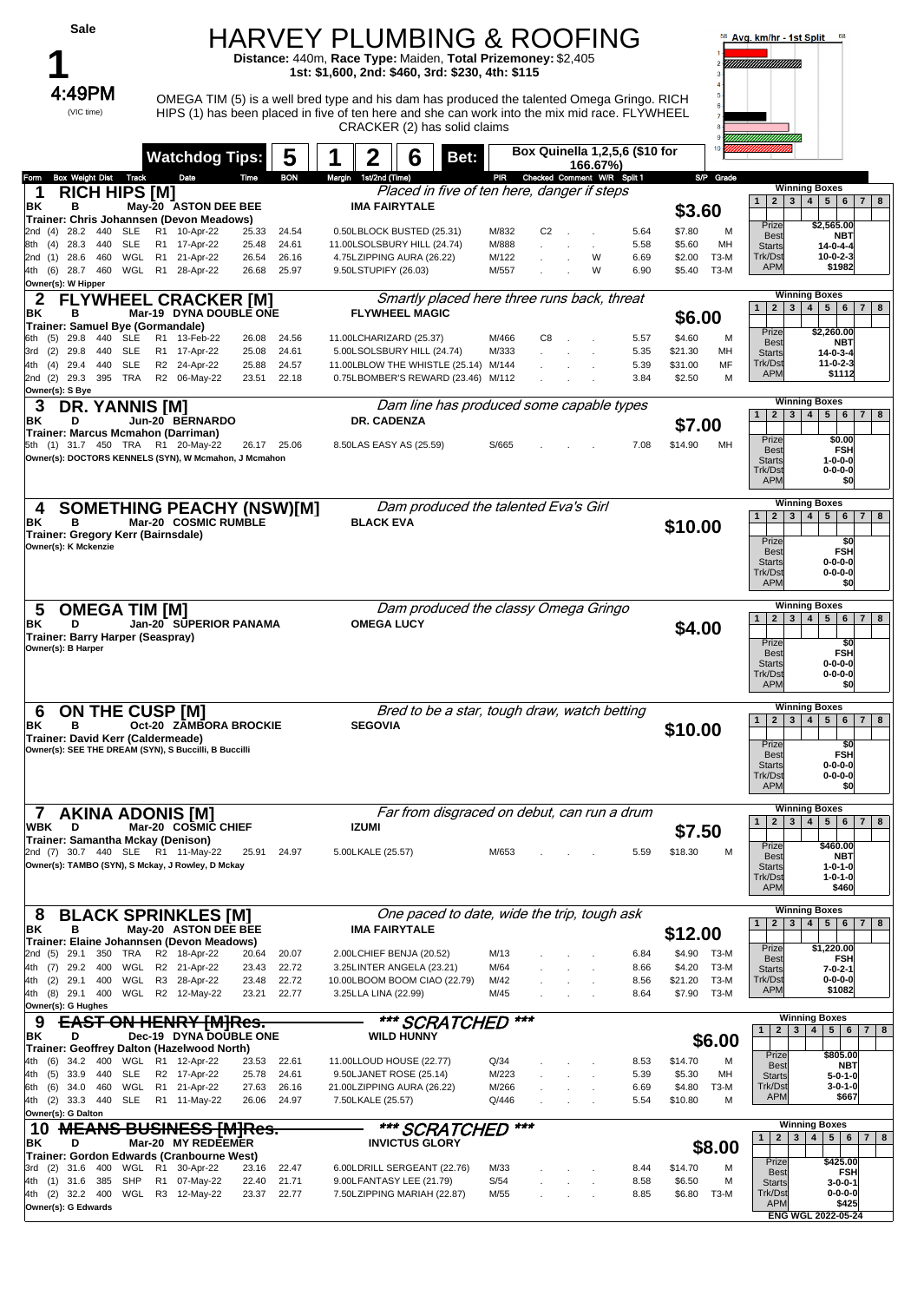| Sale                                                                                            |                                                |                                  | EASTERN INDUSTRIAL SERVICE GROUP<br>Distance: 440m, Race Type: Maiden Final, Total Prizemoney: \$4,400<br>1st: \$3,000, 2nd: \$800, 3rd: \$400, 4th: \$200                                                                |                |                                     |                                                                      |                               | 58 Avg. km/hr - 1st Split<br>68                                                                                                         |
|-------------------------------------------------------------------------------------------------|------------------------------------------------|----------------------------------|---------------------------------------------------------------------------------------------------------------------------------------------------------------------------------------------------------------------------|----------------|-------------------------------------|----------------------------------------------------------------------|-------------------------------|-----------------------------------------------------------------------------------------------------------------------------------------|
| 5:07PM<br>(VIC time)                                                                            |                                                |                                  | IT'S ACADEMIC (8) showed good pace when placed on debut and she is suitably drawn out wide.<br>AWESOME SWAN (6) was a well deserved winner here last week and he just needs to step on<br>terms. AVA SARAH (7) has claims |                |                                     |                                                                      |                               | 'IIIIIIIIII                                                                                                                             |
|                                                                                                 | <b>Watchdog Tips:</b>                          | 8                                | 6<br>Bet:                                                                                                                                                                                                                 |                | Quinella 8/1,6,7 (\$10 for 333.33%) |                                                                      |                               |                                                                                                                                         |
| <b>Box Weight Dist</b><br>Track<br>Form<br>1                                                    | Date<br><b>FEDERAL RED (NSW)[M]</b>            | <b>BON</b><br>Time               | Margin<br>1st/2nd (Time)<br>Still learning, good effort two runs back, respect                                                                                                                                            | PIR            | Checked Comment W/R Split 1         |                                                                      | S/P Grade                     | <b>Winning Boxes</b><br>3   4   5   6   7<br>1<br>2 <sub>1</sub><br>8                                                                   |
| RF<br>D<br>Trainer: Matthew Clark (Briagolong)<br>$(6)$ 32.6<br><b>BEN</b><br>7th<br>425        | Sep-20 ZAMBORA BROCKIE<br>R3<br>07-Apr-22      | 24.60<br>23.55                   | <b>ZIPPING LASS</b><br>13.00LFIRE HOSE (23.76)                                                                                                                                                                            | M/677          | C4                                  | 6.73                                                                 | \$6.50<br>\$40.70<br>МH       | \$230.00<br>Prize                                                                                                                       |
| <b>SLE</b><br>(8)<br>31.3 440<br>4th<br>4th (5) 31.6<br>440<br><b>SLE</b><br>Owner(s): N Benjes | R <sub>1</sub><br>08-May-22<br>R2 15-May-22    | 24.98<br>25.41<br>25.05<br>26.33 | 6.50LGEO (24.98)<br>14.00LAWESOME SWAN (25.36)                                                                                                                                                                            | M/544<br>M/766 |                                     | 5.51<br>5.61                                                         | \$5.10<br>M<br>\$3.10<br>MH   | <b>Best</b><br><b>NBT</b><br><b>Starts</b><br>$3 - 0 - 0 - 0$<br>Trk/Dst<br>$2 - 0 - 0 - 0$<br><b>APM</b><br>\$230                      |
| <b>DR. YASMINE [M]</b><br>2<br>BD<br>в                                                          | Jan-20 BERNARDO                                |                                  | Had a few chances, may get crowded, place<br>DR. HARLEE                                                                                                                                                                   |                |                                     |                                                                      |                               | <b>Winning Boxes</b><br>1<br>$\overline{2}$<br>$\mathbf{3}$<br>4<br>5 <sub>5</sub><br>6<br>$\overline{7}$                               |
| Trainer: William Mcmahon (Darriman)<br>WGL<br>(8)<br>23.0<br>400<br>4=                          | R1 03-May-22                                   | 23.29<br>22.33                   | 12.00LPAUA OF SILENCE (22.46)                                                                                                                                                                                             | S/66           |                                     | 8.88                                                                 | \$10.00<br>\$17.90<br>МH      | Prize<br>\$1,812.50                                                                                                                     |
| 23.1<br>450<br>TRA<br>2nd (3)                                                                   | R4 09-May-22                                   | 24.94<br>25.55                   | 1.25LREBEL (25.47)                                                                                                                                                                                                        | M/322          |                                     | 6.88                                                                 | \$4.80<br>M                   | <b>Best</b><br>NBT<br><b>Starts</b><br>$14 - 0 - 2 - 3$                                                                                 |
| $(1)$ 23.2 440 SLE<br>3rd<br>350 TRA<br>7th (6) 23.1                                            | R3 15-May-22<br>R2 18-May-22                   | 25.05<br>25.74<br>19.79<br>20.75 | 3.00LAVA SARAH (25.54)<br>9.50LWHIPPY FLASH (20.12)                                                                                                                                                                       | M/533<br>M/77  |                                     | 5.56<br>7.16                                                         | \$14.20<br>MH<br>\$12.90<br>M | Trk/Dst<br>$8 - 0 - 1 - 2$<br><b>APM</b><br>\$1531                                                                                      |
| Owner(s): DOCTORS KENNELS (SYN), W Mcmahon, J Mcmahon                                           |                                                |                                  |                                                                                                                                                                                                                           |                |                                     |                                                                      |                               |                                                                                                                                         |
| З<br><b>CYCLONE TOMMY IMI</b><br>D<br>ΒK                                                        | Nov-20 BERNARDO                                |                                  | Steady on debut, likely to need more time<br><b>TASTE DA RAINBOW</b>                                                                                                                                                      |                |                                     |                                                                      |                               | <b>Winning Boxes</b><br>$1 \mid 2 \mid 3$<br>4   5   6   7  <br>8                                                                       |
| Trainer: Rosalie Kerr (Caldermeade)                                                             |                                                |                                  |                                                                                                                                                                                                                           |                |                                     |                                                                      | \$16.00                       | Prize<br>\$115.00                                                                                                                       |
| 4th (6) 32.9 440 SLE<br>Owner(s): M Brigham                                                     | R3 15-May-22                                   | 25.95<br>25.05                   | 6.00LAVA SARAH (25.54)                                                                                                                                                                                                    | M/454          |                                     | 5.53                                                                 | \$9.20<br>MH                  | <b>Best</b><br>NBT<br><b>Starts</b><br>1-0-0-0<br>Trk/Dst<br>1-0-0-0<br><b>APM</b><br>\$115                                             |
| <b>ROCKET MAN ROSE [M]</b><br>4                                                                 |                                                |                                  | Showed good muster on debut, put in exotics                                                                                                                                                                               |                |                                     |                                                                      |                               | <b>Winning Boxes</b><br>5 6 <br>$\mathbf{1}$<br>2 <sup>1</sup><br>$\overline{7}$<br>8                                                   |
| ΒK<br>D<br>Trainer: Sharon-lee Chignell (Rosedale)                                              | Jun-20 BERNARDO                                |                                  | <b>OUR DELTA ROSE</b>                                                                                                                                                                                                     |                |                                     |                                                                      | \$7.00                        | $\mathbf{3}$<br>4                                                                                                                       |
| 2nd (4) 32.0 440 SLE R3 15-May-22<br>Owner(s): S Chignell                                       |                                                | 25.74<br>25.05                   | 3.00LAVA SARAH (25.54)                                                                                                                                                                                                    | M/322          |                                     | 5.46                                                                 | \$8.10<br>MH                  | \$460.00<br>Prize<br><b>Best</b><br><b>NBT</b><br><b>Starts</b><br>$1 - 0 - 1 - 0$<br>Trk/Dst<br>$1 - 0 - 1 - 0$<br><b>APM</b><br>\$460 |
| 5<br><b>REENA [M]</b>                                                                           |                                                |                                  | One paced to date, tough draw, prefer others                                                                                                                                                                              |                |                                     | <b>Winning Boxes</b><br>$\overline{2}$<br>3   4   5   6   7   8<br>1 |                               |                                                                                                                                         |
| ΒK<br>в<br>Trainer: Jennifer Gill (Darriman)                                                    | Jan-20 WALK HARD                               |                                  | <b>PAISLEY</b>                                                                                                                                                                                                            |                |                                     |                                                                      | \$12.00                       | Prize<br>\$575.00                                                                                                                       |
| $(7)$ 22.4<br>395 TRA<br>6th<br>(2)<br>22.4<br>440<br><b>SLE</b><br>3rd                         | R9<br>09-May-22<br>R2 15-May-22                | 23.29<br>22.11<br>25.05<br>26.08 | 11.00LSHE'S ROSES (22.56)<br>11.00LAWESOME SWAN (25.36)                                                                                                                                                                   | M/466<br>Q/233 |                                     | 3.90<br>5.45                                                         | \$6.70<br>м<br>\$30.80<br>MH  | <b>Best</b><br>NBT<br><b>Starts</b><br>$8 - 0 - 0 - 2$                                                                                  |
| TRA<br>(8)<br>22.4<br>3rd<br>350                                                                | R <sub>1</sub><br>18-May-22                    | 19.79<br>20.98                   | 2.50LGOOD CHAT BRANDI (20.81)                                                                                                                                                                                             | Q/23           |                                     | 6.96                                                                 | \$6.10<br>M                   | Trk/Dst<br>$1 - 0 - 0 - 1$<br><b>APM</b><br>\$575                                                                                       |
| 6th (3) 22.4<br>450 TRA<br>Owner(s): J Gill                                                     | R1 20-May-22                                   | 25.06<br>26.48                   | 13.00LAS EASY AS (25.59)                                                                                                                                                                                                  | M/456          | V0                                  | 6.94                                                                 | \$31.30<br>MH                 |                                                                                                                                         |
| 6<br>F<br>D<br>Trainer: William Mcmahon (Darriman)                                              | <b>AWESOME SWAN [7]</b><br>Mar-20 ORSON ALLEN  |                                  | Well deserved heat winner, danger if steps<br><b>FEARLESS SWAN</b>                                                                                                                                                        |                |                                     |                                                                      | \$3.40                        | <b>Winning Boxes</b><br>2 <br>$3 \mid 4 \mid 5 \mid 6$<br>$\mathbf{1}$<br>7   8<br>$\mathbf{1}$<br>Prize<br>\$2,655.00                  |
| (2) 28.7 395 TRA<br>4th<br>2nd (4)<br>28.6<br>400<br>WGL                                        | R3 28-Apr-22<br>R <sub>2</sub><br>03-May-22    | 22.70<br>21.90<br>22.98<br>22.33 | 6.50LBE LIKE OLIVER (22.26)<br>3.00LPAUA TO CONTEST (22.78)                                                                                                                                                               | M/223<br>M/11  |                                     | 3.82<br>8.34                                                         | \$7.20<br>MF<br>\$10.70<br>MH | <b>Best</b><br>25.36<br>$5 - 1 - 2 - 0$<br><b>Starts</b>                                                                                |
| (8)<br>28.7 400<br>6th                                                                          | WGL R2 10-May-22                               | 22.67<br>23.44                   | 7.50LPAUA OF SILENCE (22.93)                                                                                                                                                                                              | M/23           | SW                                  | 8.45                                                                 | MF<br>\$10.70                 | Trk/Dst<br>$1 - 1 - 0 - 0$<br><b>APM</b><br>\$2655                                                                                      |
| 1st (6) 29.2 440<br><b>SLE</b><br>Owner(s): D Burnham                                           | R2 15-May-22                                   | 25.36<br>25.05                   | 1.25LIT'S ACADEMIC (25.44)                                                                                                                                                                                                | M/311          |                                     | 5.47                                                                 | MH<br>\$2.00                  |                                                                                                                                         |
| 7<br><b>AVA SARAH [7]</b><br>в                                                                  |                                                |                                  | Never headed last week, threat if steps away<br><b>MEGELLAS FAIRY</b>                                                                                                                                                     |                |                                     |                                                                      |                               | <b>Winning Boxes</b><br>$5 \mid 6$<br>$\mathbf{2}$<br>$\mathbf{3}$<br>$\overline{4}$<br>7 8<br>$\mathbf{1}$                             |
| ΒK<br>Trainer: Beverley Proctor (Alberton West)                                                 | Nov-19 COLLEGE CAUSEWAY                        |                                  |                                                                                                                                                                                                                           |                |                                     |                                                                      | \$4.60                        | $\mathbf{1}$<br>Prize<br>\$3,060.00                                                                                                     |
| 3rd (8) 27.4 350<br>TRA<br><b>SLE</b><br>3rd (7) 27.3<br>440                                    | R1 20-Apr-22<br>R1 27-Apr-22                   | 20.49<br>19.60<br>25.25<br>24.62 | 4.75LDR. FIFI (20.17)<br>5.00LMY BLUEBIRD (24.91)                                                                                                                                                                         | M/33<br>Q/333  | SW.                                 | 7.05<br>5.32                                                         | \$2.90<br>M<br>\$10.80<br>M   | <b>Best</b><br>25.54<br><b>Starts</b><br>10-1-0-5                                                                                       |
| TRA<br>3rd (3) 27.3<br>395                                                                      | R2 06-May-22                                   | 22.18<br>23.60                   | 2.00LBOMBER'S REWARD (23.46) M/354                                                                                                                                                                                        |                |                                     | 3.85                                                                 | \$3.30<br>M                   | Trk/Dst<br>$6 - 1 - 0 - 3$<br>\$2798<br><b>APM</b>                                                                                      |
| 1st (5) 27.2 440<br>SLE<br>Owner(s): B Proctor                                                  | R3 15-May-22                                   | 25.54<br>25.05                   | 3.00LROCKET MAN ROSE (25.74) Q/111                                                                                                                                                                                        |                |                                     | 5.38                                                                 | \$20.20<br>MH                 |                                                                                                                                         |
| 8<br>IT'S ACADEMIC [M]                                                                          |                                                |                                  | Impressive on debut, can stay wide, go close                                                                                                                                                                              |                |                                     |                                                                      |                               | <b>Winning Boxes</b><br>$2^{\circ}$<br>3 <sup>1</sup><br>4 <sup>1</sup><br>$5\overline{ }$<br>$6\phantom{.}6$<br>7 8<br>$\mathbf{1}$    |
| ΒK<br>в<br>Trainer: David Kerr (Caldermeade)                                                    | Oct-20 ZAMBORA BROCKIE                         |                                  | <b>SEGOVIA</b>                                                                                                                                                                                                            |                |                                     |                                                                      | \$4.50                        |                                                                                                                                         |
| 2nd (7) 27.6 440 SLE R2 15-May-22<br>Owner(s): SEE THE DREAM (SYN), S Buccilli, B Buccilli      |                                                | 25.44 25.05                      | 1.25LAWESOME SWAN (25.36)                                                                                                                                                                                                 | Q/122          |                                     | 5.38                                                                 | \$5.30<br>МH                  | Prize<br>\$460.00<br><b>Best</b><br><b>NBT</b><br>$1 - 0 - 1 - 0$<br><b>Starts</b><br>Trk/Dst<br>$1 - 0 - 1 - 0$<br><b>APM</b><br>\$460 |
| <b>DR. BROOKLYNN [M]Res.</b><br>9<br>в<br>BK<br>Trainer: Kimberley Mcmahon (Darriman)           | Jun-20 BERNARDO                                |                                  | *** SCRATCHED<br>DR. CADENZA                                                                                                                                                                                              | ***            |                                     |                                                                      | \$10.00                       | <b>Winning Boxes</b><br>$3 \mid 4 \mid 5 \mid 6$<br>1<br>2 <br>7 <sup>1</sup><br>8                                                      |
| 30.6<br>350<br>TRA<br>2nd (1)                                                                   | R1 06-May-22                                   | 20.69<br>19.71                   | 2.25LDR. RICARDO (20.54)                                                                                                                                                                                                  | S/75           |                                     | 7.18                                                                 | \$3.90<br>M                   | Prize<br>\$1,035.00<br><b>Best</b><br><b>NBT</b>                                                                                        |
| 2nd (7)<br>30.6<br>395<br>TRA<br><b>SLE</b><br>(3)<br>30.3<br>440<br>5th                        | 09-May-22<br>R3<br>R <sub>3</sub><br>15-May-22 | 22.11<br>22.84<br>26.23<br>25.05 | 4.50LCHASING POPPY (22.54)<br>10.00LAVA SARAH (25.54)                                                                                                                                                                     | S/333<br>S/665 |                                     | 4.05<br>5.60                                                         | \$1.04<br>M<br>\$14.00<br>MH  | <b>Starts</b><br>4-0-2-0<br>Trk/Dst<br>$1 - 0 - 0 - 0$                                                                                  |
| 350 TRA<br>4th (4)<br>30.0<br>Owner(s): DOCTORS KENNELS (SYN), W Mcmahon, J Mcmahon             | R1 18-May-22                                   | 21.14<br>19.79                   | 4.75LGOOD CHAT BRANDI (20.81) S/65                                                                                                                                                                                        |                |                                     | 7.17                                                                 | \$4.70<br>M                   | \$1035<br><b>APM</b>                                                                                                                    |
| <b>LONESOME BRIAR [M]Res.</b><br>10                                                             |                                                |                                  | *** SCRATCHED                                                                                                                                                                                                             | ***            |                                     |                                                                      |                               | <b>Winning Boxes</b><br>4<br>5   6  <br>2 <sub>1</sub><br>3 <br>1<br>7 <br>8                                                            |
| D<br>BD<br>Trainer: Kathleen Fogarty (Heyfield)                                                 | Jun-19 BARCIA BALE                             |                                  | <b>LONESOME KATIE</b>                                                                                                                                                                                                     |                |                                     |                                                                      | \$21.00                       |                                                                                                                                         |
| 29.4<br>440<br>SLE<br>8th (7)                                                                   | R1 10-Apr-22                                   | 26.03<br>24.54                   | 11.00LBLOCK BUSTED (25.31)                                                                                                                                                                                                | M/777          | C <sub>1</sub>                      | 5.57                                                                 | \$12.50<br>M                  | Prize<br>\$0.00<br><b>Best</b><br><b>NBT</b>                                                                                            |
| 6th (1)<br>29.3<br>440<br>SLE<br>TRA<br>(4)<br>29.6<br>350<br>5th                               | R1 24-Apr-22<br>R <sub>2</sub><br>09-May-22    | 25.93<br>24.57<br>20.39<br>19.91 | 16.00LRIVER ROUGH (24.86)<br>6.00LVELOCITY DANIKA (19.99)                                                                                                                                                                 | M/455<br>M/55  | $V10$ .                             | 5.37<br>6.82                                                         | \$30.00<br>M<br>\$47.00<br>M  | <b>Starts</b><br>4-0-0-0<br>Trk/Dst<br>$3 - 0 - 0 - 0$                                                                                  |
| <b>SLE</b><br>5th (3) 28.9<br>440<br>Owner(s): K Fogarty                                        | R2 15-May-22                                   | 25.05<br>26.33                   | 14.00LAWESOME SWAN (25.36)                                                                                                                                                                                                | M/654          |                                     | 5.57                                                                 | \$25.50<br>MH                 | <b>APM</b><br>\$0                                                                                                                       |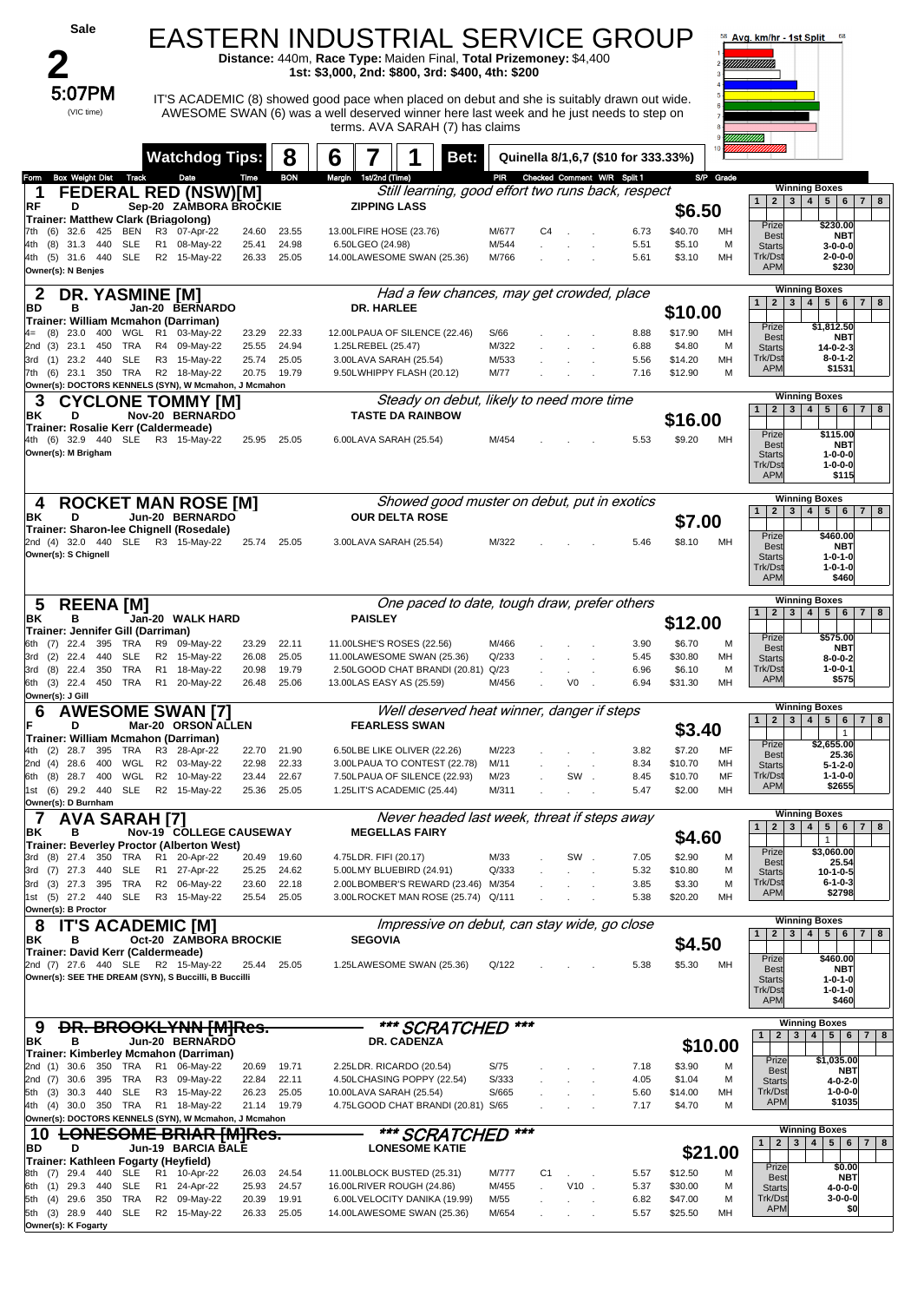| Sale                                                                                  |                                                |                |                | <b>GM CIVIL SERVICES P/L</b><br>Distance: 440m, Race Type: Grade 7, Total Prizemoney: \$2,780<br>1st: \$1,850, 2nd: \$530, 3rd: \$265, 4th: \$135                                                                                                |                |                                   |              |                                            | Avg. km/hr - 1st Split                                                                         |
|---------------------------------------------------------------------------------------|------------------------------------------------|----------------|----------------|--------------------------------------------------------------------------------------------------------------------------------------------------------------------------------------------------------------------------------------------------|----------------|-----------------------------------|--------------|--------------------------------------------|------------------------------------------------------------------------------------------------|
| 5:25PM<br>(VIC time)                                                                  |                                                |                |                | MR. WALLACE (6) has raced well here to date and he should burn them off soon after box rise. MAX<br>NIPPER (4) turned in a strong performance two runs back and he will appreciate the vacant draw<br>outside. BEARDED LADY (2) has early speed. |                |                                   |              |                                            |                                                                                                |
|                                                                                       | <b>Watchdog Tips:</b>                          |                | 6              | 2<br>Bet:<br>4                                                                                                                                                                                                                                   |                | Exacta 6/1,2,4 (\$10 for 333.33%) |              |                                            |                                                                                                |
| Track<br><b>Box Weight Dist</b><br>Form                                               | Date                                           | Time           | <b>BON</b>     | Margin 1st/2nd (Time)                                                                                                                                                                                                                            |                | PIR Checked Comment W/R Split 1   |              | S/P Grade                                  |                                                                                                |
| <b>DR. XIA [7]</b><br>1                                                               |                                                |                |                | No luck of late, has solid muster, keep safe                                                                                                                                                                                                     |                |                                   |              |                                            | <b>Winning Boxes</b><br>3 <sup>1</sup><br>5   6   7   8<br>1 <br>2                             |
| ВE<br>в                                                                               | Jan-20 BERNARDO                                |                |                | <b>DR. HARLEE</b>                                                                                                                                                                                                                                |                |                                   |              | \$8.00                                     | 4 <br>$\mathbf{1}$                                                                             |
| Trainer: William Mcmahon (Darriman)<br>TRA<br>25.8<br>395<br>7th (7)                  | R3 28-Apr-22                                   | 22.89          | 21.90          | 9.50LBE LIKE OLIVER (22.26)                                                                                                                                                                                                                      | M/767          |                                   | 3.90         | \$24.50<br>MF                              | Prize<br>\$2,330.00<br><b>Best</b><br><b>NBT</b>                                               |
| (2)<br>25.5<br>440<br>SLE<br>4th                                                      | R2 01-May-22                                   | 25.76          | 24.62          | 6.00LPIERRE BALE (25.36)                                                                                                                                                                                                                         | M/744          |                                   | 5.50         | \$13.20<br>7                               | <b>Starts</b><br>12-1-0-2                                                                      |
| TRA<br>25.5<br>350<br>5th<br>(4)<br>25.7 450 TRA<br>4th (5)                           | R3 04-May-22<br>R3 20-May-22                   | 20.41<br>25.55 | 19.88<br>25.06 | 7.00LASTON RIVER (19.95)<br>7.00LGEO (25.06)                                                                                                                                                                                                     | M/75<br>M/755  |                                   | 6.94<br>6.76 | X67<br>\$12.20<br>\$54.80<br>X67H          | Trk/Dst<br>$5 - 0 - 0 - 1$<br><b>APM</b><br>\$2103                                             |
| Owner(s): DOCTORS KENNELS (SYN), W Mcmahon, J Mcmahon                                 |                                                |                |                |                                                                                                                                                                                                                                                  |                |                                   |              |                                            |                                                                                                |
| 2<br><b>BEARDED LADY [7]</b>                                                          |                                                |                |                | Looks the leader, solid PB here, can threaten                                                                                                                                                                                                    |                |                                   |              |                                            | <b>Winning Boxes</b><br>$\mathbf{2}$<br>3<br>4<br>5 6 <br>1<br>7 <sup>1</sup><br>8             |
| ΒK<br>в                                                                               | Aug-20 ZIPPING GARTH                           |                |                | <b>LILLY FOX</b>                                                                                                                                                                                                                                 |                |                                   |              | \$6.50                                     | $\mathbf{1}$                                                                                   |
| Trainer: Ben Joske (Yinnar South)<br><b>SLE</b><br>$(2)$ 25.4<br>440<br>3rd           | R3 27-Apr-22                                   | 25.85          | 24.62          | 11.00LDR. ANGELO (25.14)                                                                                                                                                                                                                         | M/545          |                                   | 5.36         | \$2.80<br>7                                | \$2,645.00<br>Prize                                                                            |
| 25.5<br>395<br>TRA<br>2nd (4)                                                         | R4 04-May-22                                   | 23.07          | 22.17          | 0.25LATHENA (23.05)                                                                                                                                                                                                                              | S/776          |                                   | 3.98         | \$10.00<br>X67                             | <b>Best</b><br>25.36<br><b>Starts</b><br>8-1-1-1                                               |
| TRA<br>25.1<br>350<br>6th<br>(2)                                                      | R <sub>1</sub><br>13-May-22                    | 20.45          | 19.73          | 5.50LONE'S OPINION (20.08)                                                                                                                                                                                                                       | S/66           |                                   | 6.77         | X67<br>\$5.80<br>$\overline{7}$            | Trk/Dst<br>$3 - 1 - 0 - 1$<br><b>APM</b><br>\$2167                                             |
| 425 BEN<br>(3)<br>25.3<br>4th<br>Owner(s): FLOWERPOT MEN (SYN), W Macpherson, B Joske | R4 18-May-22                                   | 24.65          | 23.90          | 5.50LADHANA RICO (24.27)                                                                                                                                                                                                                         | M/444          | SW                                | 6.81         | \$6.70                                     |                                                                                                |
| З                                                                                     | <b>MAGNETIC MAN (NSW)[7]</b>                   |                |                | One paced and does not win enough races                                                                                                                                                                                                          |                |                                   |              |                                            | <b>Winning Boxes</b>                                                                           |
| ΒK<br>D                                                                               | Aug-19 FABREGAS                                |                |                | <b>CRACKIN SORT</b>                                                                                                                                                                                                                              |                |                                   |              | \$21.00                                    | 1<br>$\mathbf{2}$<br>3 <sup>1</sup><br>4 <br>5 <sup>5</sup><br>6<br>$7 \mid 8$<br>$\mathbf{1}$ |
| Trainer: Phillip Repici (Hampton Park)<br>32.1<br>300<br>HVL<br>(8)<br>6th            | R10 11-Mar-22                                  | 17.71          | 16.99          | 10.00LGIPPSLAND BOY (17.02)                                                                                                                                                                                                                      | M/6            |                                   | 4.13         | \$10.30<br>T3-7                            | \$2,550.00<br>Prize                                                                            |
| (2)<br>31.5<br>350<br>HVL<br>5th                                                      | R5 15-Mar-22                                   | 20.16          | 19.28          | 8.50LASTON ILLUSION (19.57)                                                                                                                                                                                                                      | M/6            | C <sub>1</sub>                    | 6.87         | \$42.70<br>X67                             | <b>NBT</b><br><b>Best</b><br><b>Starts</b><br>30-1-3-1                                         |
| (7)<br>31.8<br>300<br>HVL<br>6th                                                      | R <sub>2</sub><br>18-Mar-22                    | 17.58          | 16.93          | 4.25LFLIGHT CHASER (17.28)                                                                                                                                                                                                                       | M/8            | SW.<br>C <sub>1</sub>             | 4.18         | \$36.50<br>T3-7                            | Trk/Dst<br>$1 - 0 - 0 - 0$<br><b>APM</b><br>\$1014                                             |
| <b>SLE</b><br>4th (4) 31.4 440<br>Owner(s): P Repici                                  | R9 15-May-22                                   | 25.99          | 25.05          | 11.00LSTUPIFY (25.28)                                                                                                                                                                                                                            | M/344          |                                   | 5.38         | \$47.10<br>7                               |                                                                                                |
| <b>MAX NIPPER [7]</b>                                                                 |                                                |                |                | Strong effort two runs back, main danger                                                                                                                                                                                                         |                |                                   |              |                                            | <b>Winning Boxes</b>                                                                           |
| WBD<br>D                                                                              | Nov-19 ORSON ALLEN                             |                |                | <b>ELSA BALE</b>                                                                                                                                                                                                                                 |                |                                   |              | \$5.00                                     | 3 <sup>1</sup><br>4   5   6<br>1<br>2 <sub>1</sub><br>$7 \mid 8$<br>$\mathbf{1}$               |
| Trainer: Danny Macdonald (Maffra)<br>32.6<br>395<br>TRA<br>7th (2)                    | R4 04-May-22                                   | 23.28          | 22.17          | 3.25LATHENA (23.05)                                                                                                                                                                                                                              | S/887          |                                   | 4.00         | \$12.40<br>X67                             | Prize<br>\$3,310.00                                                                            |
| (2)<br>32.5<br>395<br>TRA<br>5th                                                      | R7 09-May-22                                   | 23.35          | 22.11          | 4.50LWICHITA BALE (23.05)                                                                                                                                                                                                                        | M/415          |                                   | 3.84         | \$3.90<br>7                                | <b>Best</b><br>25.54<br><b>Starts</b><br>13-1-1-3                                              |
| <b>SLE</b><br>32.7<br>440<br>3rd<br>(1)                                               | R2 11-May-22                                   | 25.42          | 24.97          | 4.25LWINNINDOO WENDY (25.13)                                                                                                                                                                                                                     | M/663          |                                   | 5.47         | $\overline{7}$<br>\$18.70                  | Trk/Dst<br>$5 - 1 - 0 - 2$                                                                     |
| <b>SLE</b><br>4th (5) 32.8<br>440<br>Owner(s): D Macdonald                            | R10 15-May-22                                  | 25.66          | 25.05          | 4.75LBENNACHIE PETE (25.33)                                                                                                                                                                                                                      | M/644          |                                   | 5.52         | \$6.60<br>X67                              | <b>APM</b><br>\$2746                                                                           |
| ***<br>5                                                                              | <b>VACANT BOX ***</b>                          |                |                |                                                                                                                                                                                                                                                  |                |                                   |              |                                            | <b>Winning Boxes</b>                                                                           |
| Trainer:                                                                              |                                                |                |                |                                                                                                                                                                                                                                                  |                |                                   |              |                                            |                                                                                                |
| Owner(s):<br><b>MR. WALLACE [7]</b>                                                   |                                                |                |                | Well graded, can cross and lead mid race, yes                                                                                                                                                                                                    |                |                                   |              |                                            | <b>Winning Boxes</b>                                                                           |
| 6<br>ΒK<br>D                                                                          | May-20 UNLAWFUL ENTRY                          |                |                | <b>BARONESS JILL</b>                                                                                                                                                                                                                             |                |                                   | O            |                                            | 2 <br>3   4   5  <br>$6\phantom{.}6$<br>8<br>1<br>7 <sup>1</sup>                               |
| Trainer: Chris Johannsen (Devon Meadows)                                              |                                                |                |                |                                                                                                                                                                                                                                                  |                |                                   |              | \$1.90                                     | $\mathbf{1}$<br>Prize<br>\$6,090.00                                                            |
| WGL<br>(3)<br>31.8<br>400<br>3rd<br><b>SLE</b>                                        | R2 30-Apr-22<br>R2 08-May-22                   | 23.04          | 22.47          | 1.5LGO BANG (22.95)                                                                                                                                                                                                                              | M/23           |                                   | 8.48         | $\overline{7}$<br>\$3.60<br>$\overline{7}$ | 25.06<br><b>Best</b>                                                                           |
| (7)<br>31.6 440<br>3rd<br><b>SLE</b><br>2nd (4) 31.6 440                              | R10 15-May-22                                  | 25.60<br>25.50 | 24.98<br>25.05 | 9.00LMAC SWAN (24.98)<br>2.50LBENNACHIE PETE (25.33)                                                                                                                                                                                             | S/533<br>M/322 |                                   | 5.46<br>5.46 | \$3.70<br>\$2.10<br>X67                    | $14 - 1 - 7 - 4$<br><b>Starts</b><br>Trk/Dst<br>$11 - 1 - 5 - 3$                               |
| TRA<br>2nd (8) 31.6 450                                                               | R5 20-May-22                                   | 25.47          | 25.06          | 3.5LDR. JUNO (25.23)                                                                                                                                                                                                                             | Q/122          |                                   | 6.71         | \$5.20 X67H                                | <b>APM</b><br>\$4239                                                                           |
| Owner(s): D Cannan                                                                    |                                                |                |                | Placed in eight of 14 here, place hope again                                                                                                                                                                                                     |                |                                   |              |                                            | <b>Winning Boxes</b>                                                                           |
| 7<br><b>POPPY CHOPPY [7]</b><br>BЕ<br>D                                               | Aug-18 FERNANDO BALE                           |                |                | DR. KLAAS                                                                                                                                                                                                                                        |                |                                   |              |                                            | $2 \mid 3 \mid$<br>4   5   6   7   8<br>1                                                      |
| Trainer: William Mcmahon (Darriman)                                                   |                                                |                |                |                                                                                                                                                                                                                                                  |                |                                   |              | \$10.00                                    | $\mathbf{1}$<br>\$7,360.00<br>Prize                                                            |
| 29.3<br>440<br>SLE<br>2nd (8)                                                         | R3 27-Apr-22                                   | 25.82          | 24.62<br>22.33 | 10.00LDR. ANGELO (25.14)                                                                                                                                                                                                                         | Q/122          |                                   | 5.27         | \$11.10<br>7                               | NBT<br><b>Best</b>                                                                             |
| (8)<br>29.2 400<br>WGL<br>3rd<br>4th (4) 29.5 440<br>SLE                              | R9 03-May-22<br>R2 08-May-22                   | 23.38<br>25.77 | 24.98          | 8.50LZIPPING CAMPBELL (22.80)<br>12.00LMAC SWAN (24.98)                                                                                                                                                                                          | M/23<br>Q/344  |                                   | 8.65<br>5.36 | \$45.00<br>7<br>$\overline{7}$<br>\$19.70  | 28-1-7-9<br><b>Starts</b><br>$14 - 0 - 4 - 4$<br>Trk/Dst                                       |
| 2nd (6) 29.5 350 TRA                                                                  | R4 18-May-22                                   | 20.34          | 19.79          | 3.00LSWIFTLY CARSON (20.14)                                                                                                                                                                                                                      | Q/22           |                                   | 6.81         | \$27.00<br>X67                             | <b>APM</b><br>\$4573                                                                           |
| Owner(s): D Harrington                                                                |                                                |                |                |                                                                                                                                                                                                                                                  |                |                                   |              |                                            | <b>Winning Boxes</b>                                                                           |
| <b>MILEENA [7]</b><br>8<br>в<br>ΒK                                                    | Oct-19 SHIMA BAR                               |                |                | Poor strike rate, wide the journey, tough ask<br><b>SUB ZERO MAGIC</b>                                                                                                                                                                           |                |                                   |              |                                            | 3 <br>4   5   6   7   8<br>1 <sup>1</sup><br>2 <sup>1</sup>                                    |
| Trainer: Lina Repici (Hampton Park)                                                   |                                                |                |                |                                                                                                                                                                                                                                                  |                |                                   |              | \$14.00                                    | Prize<br>\$3,875.00                                                                            |
| 6th (2) 27.9<br>400                                                                   | WGL R9<br>30-Apr-22                            | 23.41          | 22.47          | 8.00LROMAROSA (22.87)                                                                                                                                                                                                                            | M/66           |                                   | 8.78         | \$40.00<br>$\overline{7}$                  | <b>Best</b><br>NBT                                                                             |
| 28.1<br>400<br>WGL<br>7th (6)<br>$(7)$ 27.9<br>SLE<br>- 440<br>3rd                    | R9<br>05-May-22<br>R <sub>9</sub><br>15-May-22 | 24.35<br>25.71 | 22.83<br>25.05 | 22.00LSTENGLE (22.83)<br>6.50LSTUPIFY (25.28)                                                                                                                                                                                                    | M/87<br>M/433  | V5                                | 8.91<br>5.42 | \$44.80<br>T3-7<br>\$30.40<br>7            | <b>Starts</b><br>$33 - 1 - 6 - 4$<br>Trk/Dst<br>$3 - 0 - 1 - 1$                                |
| 3rd (2) 27.9 400                                                                      | WGL R9 19-May-22                               | 23.04          | 22.70          | 1.75LRUBY RUNNER (22.93)                                                                                                                                                                                                                         | Q/42           |                                   | 8.48         | \$20.60<br>T3-7                            | \$2586<br><b>APM</b>                                                                           |
| Owner(s): L Repici                                                                    |                                                |                |                |                                                                                                                                                                                                                                                  |                |                                   |              |                                            | <b>Winning Boxes</b>                                                                           |
| *** NO RESERVE ***<br>9                                                               |                                                |                |                |                                                                                                                                                                                                                                                  |                |                                   |              |                                            |                                                                                                |
| Trainer:                                                                              |                                                |                |                |                                                                                                                                                                                                                                                  |                |                                   |              |                                            |                                                                                                |
| Owner(s):                                                                             | ***                                            |                |                |                                                                                                                                                                                                                                                  |                |                                   |              |                                            | <b>Winning Boxes</b>                                                                           |
| 10 *** NO RESERVE                                                                     |                                                |                |                |                                                                                                                                                                                                                                                  |                |                                   |              |                                            |                                                                                                |
| Trainer:                                                                              |                                                |                |                |                                                                                                                                                                                                                                                  |                |                                   |              |                                            |                                                                                                |
| Owner(s):                                                                             |                                                |                |                |                                                                                                                                                                                                                                                  |                |                                   |              |                                            |                                                                                                |
|                                                                                       |                                                |                |                |                                                                                                                                                                                                                                                  |                |                                   |              |                                            |                                                                                                |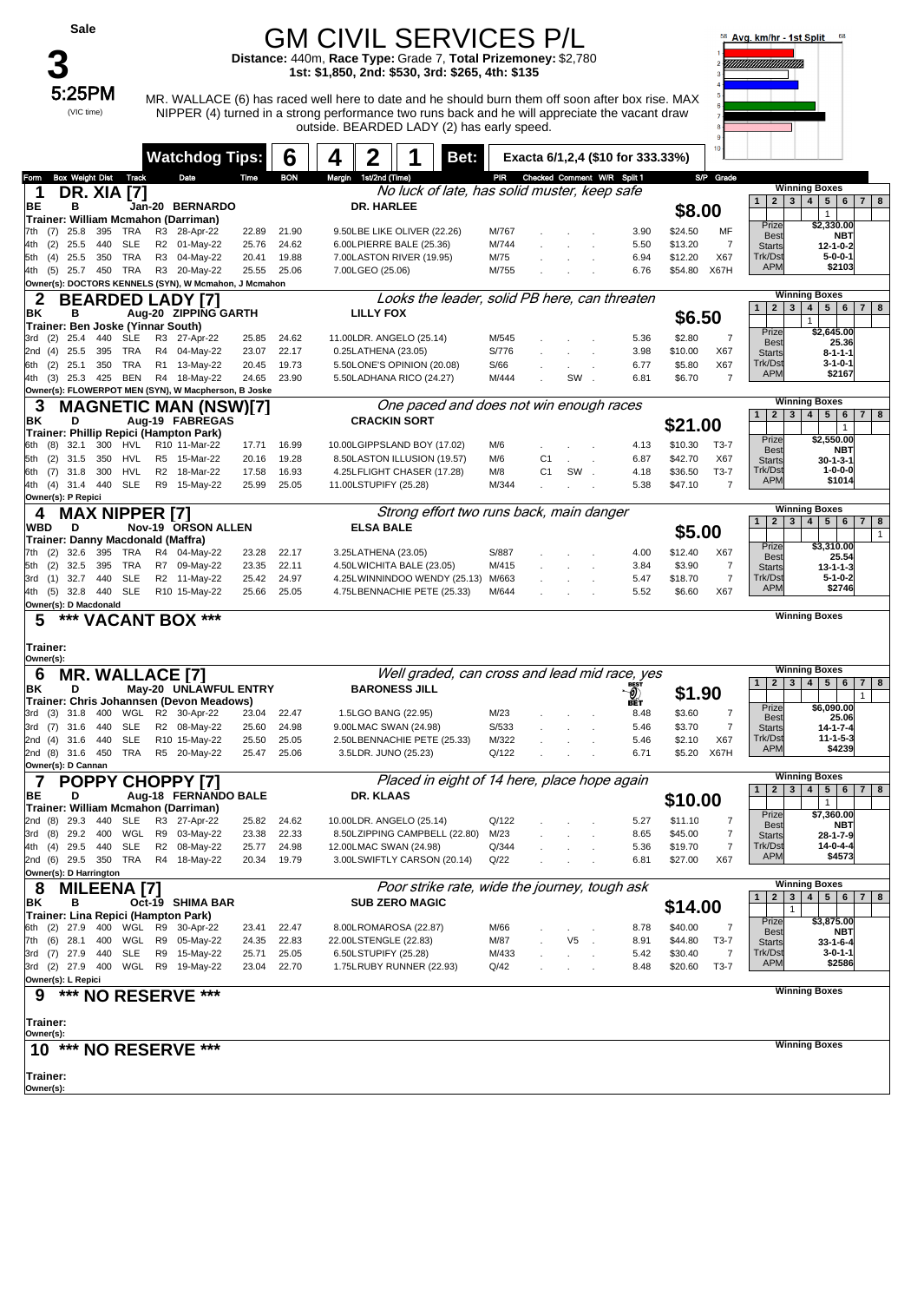| Sale                                                                                                                                                                                                                         |                                                        |                |                | <b>MUTIMER CARPENTERS (3-6 WINS) HT1</b>                                                                                                                                                                                                                    |                |                |                             |                            |                   |                   | Avg. km/hr - 1st Split                                       |                                                                                                       |
|------------------------------------------------------------------------------------------------------------------------------------------------------------------------------------------------------------------------------|--------------------------------------------------------|----------------|----------------|-------------------------------------------------------------------------------------------------------------------------------------------------------------------------------------------------------------------------------------------------------------|----------------|----------------|-----------------------------|----------------------------|-------------------|-------------------|--------------------------------------------------------------|-------------------------------------------------------------------------------------------------------|
|                                                                                                                                                                                                                              |                                                        |                |                | Distance: 440m, Race Type: Restricted Win Heat, Total Prizemoney: \$2,780<br>1st: \$1,850, 2nd: \$530, 3rd: \$265, 4th: \$135                                                                                                                               |                |                |                             |                            |                   |                   |                                                              |                                                                                                       |
| 5:47PM<br>(VIC time)                                                                                                                                                                                                         |                                                        |                |                | JUNIOR MARJEN (2) has turned in some brilliant performances in recent months and he will be<br>carving out time in front. ULTIMATE TEDDY (4) is armed with slick early speed and he will keep the<br>pressure on throughout. MONEY AND POWER (7) has claims |                |                |                             |                            |                   |                   |                                                              |                                                                                                       |
|                                                                                                                                                                                                                              | <b>Watchdog Tips:</b>                                  |                | 2              | 4<br>Bet:                                                                                                                                                                                                                                                   |                |                | Win 2                       |                            |                   |                   |                                                              |                                                                                                       |
| Box Weight Dist Track<br>Form                                                                                                                                                                                                | Date                                                   | Time           | <b>BON</b>     | Margin 1st/2nd (Time)                                                                                                                                                                                                                                       | PIR            |                | Checked Comment W/R Split 1 |                            |                   | S/P Grade         |                                                              |                                                                                                       |
| 1<br>ΒK<br>в<br>Trainer: Leigh Jennings (Maffra)                                                                                                                                                                             | <b>FREEMAN'S HOPE [5]</b><br>Nov-19 WALK HARD          |                |                | Better than form, has the good draw, place<br><b>POPOWSKI</b>                                                                                                                                                                                               |                |                |                             |                            | \$12.00           |                   | 2 <sup>1</sup><br>3 <br>1<br>$\overline{2}$                  | <b>Winning Boxes</b><br>5 <sup>1</sup><br>4 <br>$6 \mid 7 \mid$<br>8<br>$\mathbf{1}$<br>$\mathbf{1}$  |
| 25.2 440<br>SLE<br>(5)<br>4th -                                                                                                                                                                                              | R5 27-Apr-22                                           | 25.43          | 24.62          | 6.50LBUBBLING BETTY (24.99)                                                                                                                                                                                                                                 | M/236          |                |                             | 5.28                       | \$7.40            | 5                 | Prize<br><b>Best</b>                                         | \$10,320.00<br>25.27                                                                                  |
| (6)<br>25.0<br>395<br>TRA<br>6th<br><b>SLE</b><br>(4)<br>25.4<br>440<br>5th                                                                                                                                                  | R11 04-May-22<br>R4 08-May-22                          | 22.82<br>25.56 | 22.17<br>24.98 | 7.00LJAX (22.33)<br>8.50LDR. CHEYANNE (24.98)                                                                                                                                                                                                               | Q/346<br>M/255 |                |                             | 3.77<br>5.32               | \$8.10<br>\$11.80 | 5<br>5            | <b>Starts</b><br>Trk/Dst                                     | $41 - 5 - 5 - 4$<br>$23 - 2 - 2 - 1$                                                                  |
| (5)<br>25.6<br>1st<br>Owner(s): AMSTEL (SYN), P Craig, L Jennings, N Tracy                                                                                                                                                   | 400 WGL R12 19-May-22                                  | 22.86          | 22.70          | 8.50LSTANLEY BOY (23.46)                                                                                                                                                                                                                                    | M/11           |                |                             | 8.42                       | \$1.60            | T3-5              | <b>APM</b>                                                   | \$3598                                                                                                |
| <b>Winning Boxes</b><br>Explodes soon after box rise, hard to hold out<br>2<br><b>JUNIOR MARJEN [5]</b><br>2 <sup>2</sup><br>3 <br>4 <br>5 <sub>5</sub><br>6<br>$\overline{7}$<br>$\mathbf{1}$<br>D<br>Nov-19 MEPUNGA BLAZER |                                                        |                |                |                                                                                                                                                                                                                                                             |                |                |                             |                            |                   | 8                 |                                                              |                                                                                                       |
| ΒK<br>Trainer: Stephen Tabb (Lara)                                                                                                                                                                                           |                                                        |                |                | <b>BIG BANG MARJEN</b>                                                                                                                                                                                                                                      |                |                |                             | $\mathcal{Q}_\mathrm{eff}$ | \$2.60            |                   | $\mathbf{1}$<br>Prize                                        | $\overline{2}$<br>1<br>$\mathbf{1}$<br>$\mathbf{1}$<br>\$15,764.38                                    |
| 460<br>(2)<br>34.8<br>GEL<br>7th<br>ST<br>$(-)$<br>34<br>400<br>GEL                                                                                                                                                          | R8 29-Apr-22<br>03-May-22                              | 26.29<br>22.46 | 25.79          | 4.00LLITTLE TIGER (26.02)<br>6.00LTrial Cleared                                                                                                                                                                                                             | S/326<br>M/11  |                | V <sub>0</sub><br>$10f4$ .  | 6.75<br>8.38               | \$11.50<br>\$.    | X45<br><b>ST</b>  | <b>Best</b><br><b>Starts</b>                                 | <b>FSH</b><br>$24 - 6 - 7 - 1$                                                                        |
| WBL<br>(7)<br>33.9<br>390<br>3rd                                                                                                                                                                                             | R9 09-May-22                                           | 22.18          | 21.67          | 1.75LLEKTRA GAL (22.06)                                                                                                                                                                                                                                     | M/34           |                |                             | 8.58                       | \$6.30            | X45               | Trk/Dst                                                      | $0 - 0 - 0 - 0$                                                                                       |
| 33.6 390<br>BAL<br>6th (7)                                                                                                                                                                                                   | R12 19-May-22                                          | 22.69          | 22.03          | 5.50LPURNIA BALE (22.31)                                                                                                                                                                                                                                    | S/56           |                |                             | 8.65                       | \$5.00            | 5                 | <b>APM</b>                                                   | \$9407                                                                                                |
| Owner(s): STEV MARJEN (SYN), I Marr, C Stevens, L Burfurd<br>3                                                                                                                                                               | <b>MONSTER PEARL [4]</b>                               |                |                | Led for a long way last time, place claims                                                                                                                                                                                                                  |                |                |                             |                            |                   |                   |                                                              | <b>Winning Boxes</b>                                                                                  |
| ΒK<br>в                                                                                                                                                                                                                      | Sep-19 ASTON DEE BEE                                   |                |                | <b>DROMORE'S PEARL</b>                                                                                                                                                                                                                                      |                |                |                             |                            | \$10.00           |                   | 2 <br>3 <sup>1</sup><br>1<br>3                               | 5 <sup>1</sup><br>4 <br>$6 \mid$<br>7 <sup>1</sup><br>8<br>$\overline{2}$                             |
| Trainer: Steven Spoljaric (Bundalaguah)<br>520<br><b>SLE</b><br>(4)<br>28.6<br>5th                                                                                                                                           | R5 03-Apr-22                                           | 30.91          | 29.75          | 17.00LRED LIGHT RICO (29.75)                                                                                                                                                                                                                                | M/444          | C <sub>2</sub> | V <sub>0</sub>              | 9.65                       | \$5.00            | 5NP               | Prize<br><b>Best</b>                                         | \$12,095.00<br>25.03                                                                                  |
| <b>SLE</b><br>(3)<br>28.9<br>440<br>7th                                                                                                                                                                                      | R6 06-Apr-22                                           | 25.54          | 24.76          | 5.50LHOW HIGH AUSTIN (25.17)                                                                                                                                                                                                                                | M/556          | C <sub>4</sub> | $\ddot{\phantom{a}}$        | 5.36                       | \$10.80           | 5                 | <b>Starts</b>                                                | $36 - 5 - 7 - 4$                                                                                      |
| 440<br><b>SLE</b><br>1st (2)<br>29.2<br>2nd (4) 29.5 520<br>SLE                                                                                                                                                              | R5 11-May-22<br>R5 15-May-22                           | 25.26<br>30.04 | 24.97<br>29.66 | 0.05LYAZA (25.26)<br>1.5LBASIL BRUSH ROSE (29.94) Q/111                                                                                                                                                                                                     | M/111          |                | SW.                         | 5.35<br>9.45               | \$7.40<br>\$7.10  | 5<br>5NP          | Trk/Dst<br><b>APM</b>                                        | 19-3-2-2<br>\$6627                                                                                    |
| Owner(s): S Spoljaric                                                                                                                                                                                                        |                                                        |                |                |                                                                                                                                                                                                                                                             |                |                |                             |                            |                   |                   |                                                              |                                                                                                       |
| 4<br>D<br>ΒK                                                                                                                                                                                                                 | <b>ULTIMATE TEDDY [5]</b><br>May-20 ASTON DEE BEE      |                |                | Empty draw helps, great turn of foot, danger<br><b>IMA FAIRYTALE</b>                                                                                                                                                                                        |                |                |                             |                            | \$4.00            |                   | 3 <br>1<br>$\mathbf{2}$                                      | <b>Winning Boxes</b><br>4 <br>5 <sup>1</sup><br>6 <sup>1</sup><br>7 <sup>1</sup><br>8                 |
| Trainer: Frank Andrighetto (Lance Creek)                                                                                                                                                                                     |                                                        |                |                |                                                                                                                                                                                                                                                             |                |                |                             |                            |                   |                   | 2 <sup>1</sup><br>$\overline{2}$<br>Prize                    | \$9,265.00                                                                                            |
| (2)<br>400<br>WGL<br>34.8<br>1st -<br>1st (1) 34.5<br>300<br>HVL                                                                                                                                                             | R7 08-Apr-22<br>R9 24-Apr-22                           | 22.96<br>16.73 | 22.46<br>16.69 | 1.00LSIR MARLEY (23.02)<br>2.50LYELICH (16.89)                                                                                                                                                                                                              | M/11<br>M/2    |                | R                           | 8.47<br>3.91               | \$1.90<br>\$6.50  | X67<br><b>RWH</b> | <b>Best</b><br><b>Starts</b>                                 | 25.49<br>$12 - 4 - 4 - 0$                                                                             |
| 2nd (8)<br>34.4<br>350<br>HVL                                                                                                                                                                                                | R5 01-May-22                                           | 19.55          | 19.27          | 1.75LWLADMIR (19.44)                                                                                                                                                                                                                                        | M/3            |                |                             | 6.62                       | \$6.50            | <b>RWF</b>        | Trk/Dst<br><b>APM</b>                                        | $2 - 1 - 1 - 0$<br>\$7479                                                                             |
| 7th (6) 34.2 515 SAN<br>Owner(s): J Brann                                                                                                                                                                                    | R3 12-May-22                                           | 30.37          | 29.12          | 12.00LLADY LILY HOOK (29.56)                                                                                                                                                                                                                                | M/1117         |                |                             | 5.10                       | \$21.80           | X45               |                                                              |                                                                                                       |
| *** VACANT BOX ***<br>5                                                                                                                                                                                                      |                                                        |                |                |                                                                                                                                                                                                                                                             |                |                |                             |                            |                   |                   |                                                              | <b>Winning Boxes</b>                                                                                  |
| Trainer:<br>Owner(s):                                                                                                                                                                                                        |                                                        |                |                |                                                                                                                                                                                                                                                             |                |                |                             |                            |                   |                   |                                                              |                                                                                                       |
| <b>LACIE ROSE [5]</b><br>6                                                                                                                                                                                                   |                                                        |                |                | Strong type but this class may test, next time                                                                                                                                                                                                              |                |                |                             |                            |                   |                   | 2 <sub>1</sub><br>$\mathbf{3}$<br>$\mathbf{1}$               | <b>Winning Boxes</b><br>5 <sup>1</sup><br>4 <br>$6\phantom{.}$<br>7 <sup>1</sup><br>8                 |
| BD<br>в<br>Trainer: Jeffrey Chignell (Rosedale)                                                                                                                                                                              | Oct-19 MY REDEEMER                                     |                |                | <b>MILLA ROSE</b>                                                                                                                                                                                                                                           |                |                |                             |                            | \$12.00           |                   | 3                                                            | $\overline{2}$<br>$\mathbf{1}$                                                                        |
| 4th<br>(2)<br>27.0<br>520<br><b>SLE</b>                                                                                                                                                                                      | R8 01-May-22                                           | 29.60          | 29.20          | 3.5LNATHAN RYDER (29.36)                                                                                                                                                                                                                                    | M/223          |                |                             | 9.47                       | \$61.70           | <b>RWF</b>        | Prize<br><b>Best</b>                                         | \$16,135.00<br>25.12                                                                                  |
| 1st (1) 27.0<br>450<br>TRA<br>WGL<br>6th (8) 27.4<br>460                                                                                                                                                                     | R10 06-May-22<br>R4 10-May-22                          | 25.90<br>26.45 | 24.92<br>25.52 | 1.25LJOHNNY ONE THONG (25.97) S/555<br>7.50LMY SEANNA (25.93)                                                                                                                                                                                               | M/566          |                |                             | 6.94<br>6.70               | \$4.40<br>\$49.50 | 5<br><b>RWH</b>   | <b>Starts</b><br>Trk/Dst                                     | 54-6-6-8<br>$25 - 3 - 3 - 2$                                                                          |
| 3rd (3) 27.3 520<br>SLE                                                                                                                                                                                                      | R5 15-May-22                                           | 30.09          | 29.66          | 2.25LBASIL BRUSH ROSE (29.94) M/233                                                                                                                                                                                                                         |                |                | SW                          | 9.52                       | \$3.20            | 5NP               | <b>APM</b>                                                   | \$7054                                                                                                |
| Owner(s): S Chignell                                                                                                                                                                                                         | <b>MONEY AND POWER [5]</b>                             |                |                | Wide runner, showing promise, can threaten                                                                                                                                                                                                                  |                |                |                             |                            |                   |                   |                                                              | <b>Winning Boxes</b>                                                                                  |
| ΒK<br>D<br>Trainer: Kellie Morrison (Kilmany)                                                                                                                                                                                | Mar-20 FERNANDO BALE                                   |                |                | <b>SWEET ABOUT LOLA</b>                                                                                                                                                                                                                                     |                |                |                             |                            | \$4.60            |                   | $\mathbf{2}$<br>$\mathbf{3}$<br>$\mathbf{1}$<br>$\mathbf{1}$ | 5 <sup>1</sup><br>$\overline{\mathbf{4}}$<br>6<br>7 <sup>1</sup><br>8<br>$\mathbf{1}$<br>$\mathbf{1}$ |
| (6)<br>29.7<br>500<br>6th<br>TRA                                                                                                                                                                                             | R8 15-Apr-22                                           | 28.59          | 28.15          | 5.50LBUSY TIME (28.21)                                                                                                                                                                                                                                      | M/456          |                |                             | 9.46                       | \$4.50            | 5H                | Prize<br><b>Best</b>                                         | \$7,050.00<br>25.17                                                                                   |
| 2nd (4) 29.9<br>520<br><b>SLE</b>                                                                                                                                                                                            | R8 24-Apr-22                                           | 30.06          | 29.44          | 3.00LXINMIN BALE (29.86)                                                                                                                                                                                                                                    | M/542          |                |                             | 9.90                       | \$4.10            | <b>RWH</b>        | <b>Starts</b><br>Trk/Dst                                     | $9 - 3 - 2 - 1$                                                                                       |
| 6th (5) 29.9 520<br>SLE<br>6th (1) 29.8 440<br><b>SLE</b>                                                                                                                                                                    | R8 01-May-22<br>R7 15-May-22                           | 29.74<br>25.66 | 29.20<br>25.05 | 6.00LNATHAN RYDER (29.36)<br>7.50LFORCEFULLY (25.17)                                                                                                                                                                                                        | M/665<br>M/276 |                |                             | 9.78<br>5.37               | \$12.40<br>\$4.50 | <b>RWF</b><br>X45 | <b>APM</b>                                                   | 4-2-1-0<br>\$5338                                                                                     |
| Owner(s): J Booker                                                                                                                                                                                                           |                                                        |                |                |                                                                                                                                                                                                                                                             |                |                |                             |                            |                   |                   |                                                              | <b>Winning Boxes</b>                                                                                  |
| 8<br>D<br>BE                                                                                                                                                                                                                 | <b>MASTER BOHANON (TAS)[5]</b><br>Apr-20 JUST THE BEST |                |                | Solid PB here but rises in class, place best<br><b>JALLA MISS</b>                                                                                                                                                                                           |                |                |                             |                            |                   |                   | $\mathbf{2}$<br>$\mathbf{3}$<br>$\mathbf{1}$                 | 4<br>5 <sup>1</sup><br>6<br>7 <br>8                                                                   |
| Trainer: Brian Alford (Yarram)                                                                                                                                                                                               |                                                        |                |                |                                                                                                                                                                                                                                                             |                |                |                             |                            | \$10.00           |                   | $\mathbf{1}$<br>Prize                                        | $\mathbf{1}$<br>$\mathbf{1}$<br>$\mathbf{1}$<br>\$7,540.00                                            |
| 1st (1) 30.0<br>440<br>SLE<br>3rd (2) 29.9<br>395<br>TRA                                                                                                                                                                     | R4 17-Apr-22<br>R9 22-Apr-22                           | 25.09<br>22.52 | 24.61<br>22.13 | 0.50LHYLAND MATATA (25.12)<br>1.75LCALL ME HARVEY (22.40)                                                                                                                                                                                                   | Q/111<br>M/654 |                |                             | 5.34<br>3.82               | \$2.40<br>\$3.10  | <b>RW</b><br>5    | <b>Best</b><br><b>Starts</b>                                 | 25.09<br>$16 - 4 - 2 - 3$                                                                             |
| 2nd (4) 29.9<br>395<br>TRA                                                                                                                                                                                                   | R5 28-Apr-22                                           | 22.49          | 21.90          | 1.00LTEMPTING FATE (22.43)                                                                                                                                                                                                                                  | M/653          |                |                             | 3.88                       | \$4.20            | 5                 | Trk/Dst                                                      | $6 - 1 - 0 - 1$                                                                                       |
| 6th (8) 29.8 395<br>TRA<br>Owner(s): B Alford                                                                                                                                                                                | R8 06-May-22                                           | 22.79 22.18    |                | 4.50LRAISED (22.47)                                                                                                                                                                                                                                         | S/566          |                |                             | 3.95                       | \$11.40           | X45               | <b>APM</b>                                                   | \$5572                                                                                                |
| ***<br>9<br><b>NO RESERVE</b>                                                                                                                                                                                                | ***                                                    |                |                |                                                                                                                                                                                                                                                             |                |                |                             |                            |                   |                   |                                                              | <b>Winning Boxes</b>                                                                                  |
| Trainer:                                                                                                                                                                                                                     |                                                        |                |                |                                                                                                                                                                                                                                                             |                |                |                             |                            |                   |                   |                                                              |                                                                                                       |
| Owner(s):<br>***<br>10                                                                                                                                                                                                       | <b>NO RESERVE ***</b>                                  |                |                |                                                                                                                                                                                                                                                             |                |                |                             |                            |                   |                   |                                                              | <b>Winning Boxes</b>                                                                                  |
|                                                                                                                                                                                                                              |                                                        |                |                |                                                                                                                                                                                                                                                             |                |                |                             |                            |                   |                   |                                                              |                                                                                                       |
| Trainer:<br>Owner(s):                                                                                                                                                                                                        |                                                        |                |                |                                                                                                                                                                                                                                                             |                |                |                             |                            |                   |                   |                                                              |                                                                                                       |
|                                                                                                                                                                                                                              |                                                        |                |                |                                                                                                                                                                                                                                                             |                |                |                             |                            |                   |                   |                                                              |                                                                                                       |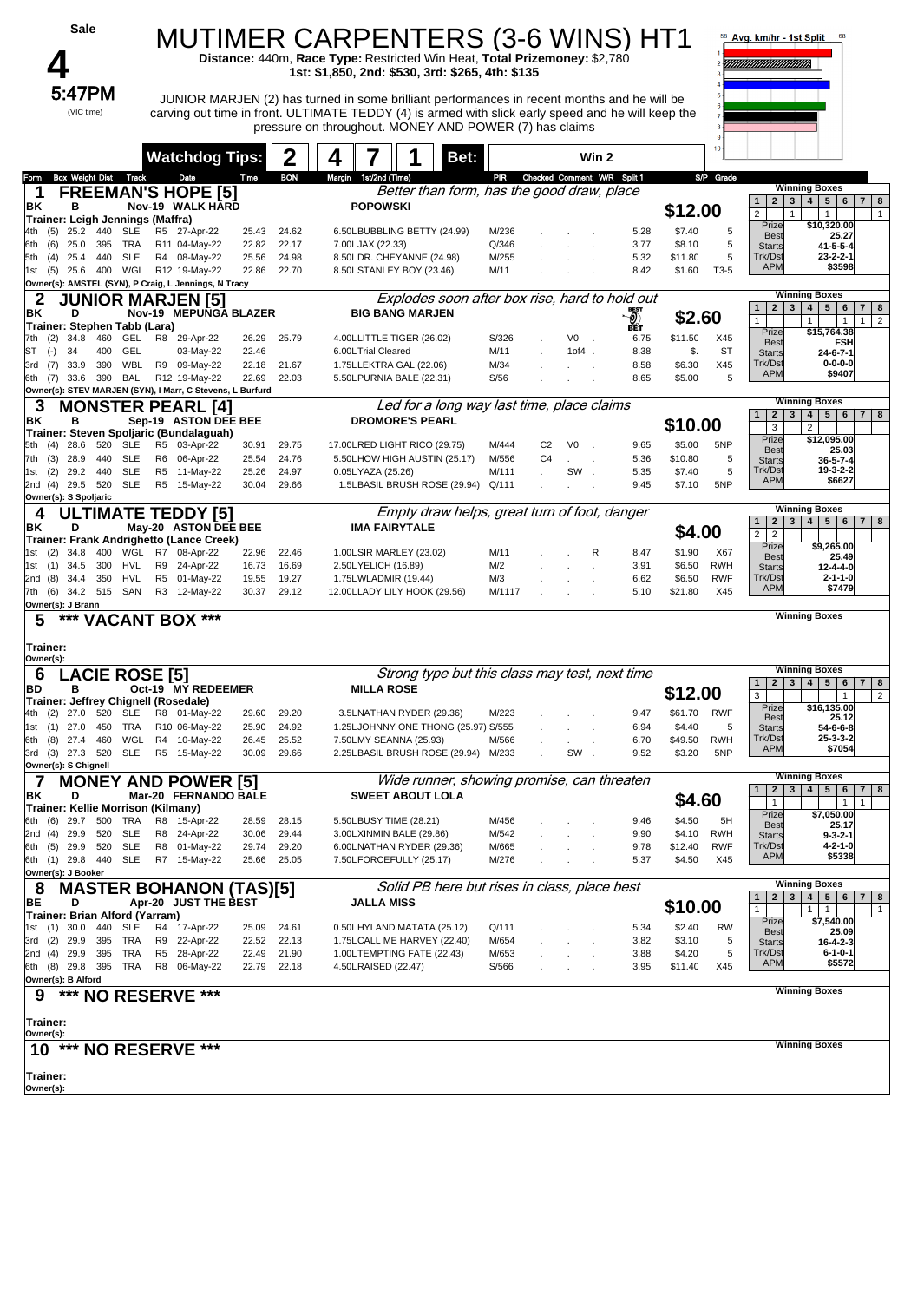| Sale                                                                       |                                  |                |                | <b>PFD FOOD SERVICES</b><br>Distance: 520m, Race Type: Mixed 4/5, Total Prizemoney: \$3,390                                                                                                           |                 |    |                                 |                                          |                    |                          | 58 Avg. km/hr - 1st Split                                                          | 68                                                                                                                           |
|----------------------------------------------------------------------------|----------------------------------|----------------|----------------|-------------------------------------------------------------------------------------------------------------------------------------------------------------------------------------------------------|-----------------|----|---------------------------------|------------------------------------------|--------------------|--------------------------|------------------------------------------------------------------------------------|------------------------------------------------------------------------------------------------------------------------------|
|                                                                            |                                  |                |                | 1st: \$2,250, 2nd: \$650, 3rd: \$325, 4th: \$165                                                                                                                                                      |                 |    |                                 |                                          |                    |                          |                                                                                    |                                                                                                                              |
| 6:02PM                                                                     |                                  |                |                |                                                                                                                                                                                                       |                 |    |                                 |                                          |                    |                          |                                                                                    |                                                                                                                              |
| (VIC time)                                                                 |                                  |                |                | GOING ALRIGHT (3) is far better than her form indicates and she will appreciate the slight drop in<br>class. CHATTERBOX TILLY (2) is normally very reliable at box rise and she owns a slick 29.51 PB |                 |    |                                 |                                          |                    |                          |                                                                                    |                                                                                                                              |
|                                                                            |                                  |                |                | here. WHAT COULD BE (6) is back in form.                                                                                                                                                              |                 |    |                                 |                                          |                    |                          |                                                                                    |                                                                                                                              |
|                                                                            |                                  |                |                |                                                                                                                                                                                                       |                 |    |                                 | Trifecta 2,3/2,3,4,6/1,2,3,4,6,8 (\$10 - |                    |                          |                                                                                    |                                                                                                                              |
|                                                                            | <b>Watchdog Tips:</b>            |                | 3              | 2<br>6<br>Bet:                                                                                                                                                                                        |                 |    | 41.67%)                         |                                          |                    |                          |                                                                                    |                                                                                                                              |
| <b>Box Weight Dist</b><br>Track<br>Form<br>1                               | Date<br><b>SOMERTON ROSE [5]</b> | Time           | <b>BON</b>     | Margin 1st/2nd (Time)<br>Steady record here, draw helps, can run a drum                                                                                                                               |                 |    | PIR Checked Comment W/R Split 1 |                                          |                    | S/P Grade                |                                                                                    | <b>Winning Boxes</b>                                                                                                         |
| ΒK<br>в                                                                    | Dec-18 COSMIC RUMBLE             |                |                | <b>SOMERTON AL</b>                                                                                                                                                                                    |                 |    |                                 |                                          | \$10.00            |                          | 1<br>2 <br>$\mathbf{3}$<br>$\mathbf{1}$                                            | $5 \mid 6$<br>7 <sup>1</sup><br>8<br>4                                                                                       |
| Trainer: Michael Delaney (Cobains)<br>7th<br>25.7<br>515<br>SAP            | R6<br>24-Apr-22                  | 30.33          | 29.65          | 9.50LESAVA (29.68)                                                                                                                                                                                    | M/7777          |    | SW.                             | 5.30                                     | \$8.90             | SF                       | Prize                                                                              | $\mathbf{1}$<br>$\mathbf{1}$<br>$\overline{1}$<br>$\mathbf{1}$<br>\$17,155.00                                                |
| (3)<br>(7)<br>25.7 515<br>SAP<br>8th                                       | R5 01-May-22                     | 30.31          | 29.60          | 7.00LRADICAL REX (29.85)                                                                                                                                                                              | M/7888          |    |                                 | 5.24                                     | \$28.80            | 5                        | <b>Best</b><br><b>Starts</b>                                                       | 30.06<br>$51 - 6 - 8 - 5$                                                                                                    |
| <b>SLE</b><br>5th (4)<br>25.4<br>520                                       | R <sub>6</sub><br>08-May-22      | 30.07          | 29.60          | 7.00LLUNA CRUZ (29.61)                                                                                                                                                                                | M/455           |    |                                 | 9.71                                     | \$23.20            | 5H                       | Trk/Dst<br><b>APM</b>                                                              | $10 - 1 - 0 - 0$<br>\$6892                                                                                                   |
| <b>SLE</b><br>6th (7) 25.8 520<br>Owner(s): M Delaney                      | R6 15-May-22                     | 30.28          | 29.66          | 9.00LWHAT COULD BE (29.66)                                                                                                                                                                            | M/468           |    |                                 | 9.66                                     | \$59.80            | X45                      |                                                                                    |                                                                                                                              |
| 2                                                                          | <b>CHATTERBOX TILLY [5]</b>      |                |                | Good early burn, smart PB here, main danger                                                                                                                                                           |                 |    |                                 |                                          |                    |                          |                                                                                    | <b>Winning Boxes</b>                                                                                                         |
| ΒK<br>в                                                                    | Feb-19 FABREGAS                  |                |                | <b>COSMIC TILLY</b>                                                                                                                                                                                   |                 |    |                                 |                                          | \$6.00             |                          | $\overline{2}$<br>3<br>$\mathbf{1}$<br>$\mathbf{1}$<br>$\mathbf{1}$<br>3           | $\overline{\mathbf{4}}$<br>5 <sub>5</sub><br>6<br>$\overline{7}$<br>8<br>$\overline{2}$<br>$\mathbf{3}$<br>3<br>$\mathbf{1}$ |
| Trainer: Carly Feltham (Devon Meadows)<br>26.9<br>450<br>3rd<br>(3)<br>TRA | R7 15-Apr-22                     | 25.62          | 25.17          | 2.50LMAYFAIR'S DREAM (25.46)                                                                                                                                                                          | M/222           |    |                                 | 6.75                                     | \$9.20             | 5                        | Prize<br><b>Best</b>                                                               | \$36,750.00<br>29.51                                                                                                         |
| 27.2<br>400<br>GEL<br>(5)<br>3rd                                           | R12 22-Apr-22                    | 22.54          | 22.43          | 0.75LTIGGERLONG FLYER (22.49) Q/11                                                                                                                                                                    |                 |    |                                 | 8.34                                     | \$7.60             | X45                      | <b>Starts</b>                                                                      | 55-14-6-3                                                                                                                    |
| TRA<br>$(7)$ 27.4<br>450<br>7th<br>5th (3) 27.4<br>515<br>SAN              | R8 28-Apr-22<br>R2 13-May-22     | 25.81<br>29.89 | 25.38<br>29.06 | 6.50LDIESEL RUNNER (25.38)<br>9.50LHILL TOP JACK (29.25)                                                                                                                                              | M/345<br>Q/1134 |    |                                 | 6.68<br>5.07                             | \$4.70<br>\$19.00  | 5<br>X45                 | Trk/Dst<br><b>APM</b>                                                              | 7-1-0-0<br>\$3744                                                                                                            |
| Owner(s): C Feltham                                                        |                                  |                |                |                                                                                                                                                                                                       |                 |    |                                 |                                          |                    |                          |                                                                                    |                                                                                                                              |
| 3<br><b>GOING ALRIGHT [5]</b>                                              |                                  |                |                | Drops in class, good mid race pace, go close                                                                                                                                                          |                 |    |                                 |                                          |                    |                          | $\mathbf{2}$<br>3                                                                  | <b>Winning Boxes</b><br>5 <sup>1</sup><br>$7 \mid 8$<br>$\overline{\mathbf{4}}$<br>6 <sup>1</sup>                            |
| ΒK<br>в<br>Trainer: Chris Johannsen (Devon Meadows)                        | Apr-19 MEPUNGA BLAZER            |                |                | <b>ONE CUP SHORT</b>                                                                                                                                                                                  |                 |    |                                 |                                          | \$3.40             |                          | $\mathbf{1}$<br>$\mathbf{1}$                                                       | 1<br>2<br>$\overline{1}$                                                                                                     |
| 27.6<br>SAP<br>3rd<br>515<br>(7)                                           | R6 01-May-22                     | 29.85          | 29.60          | 2.00LGOLDEN RATIO (29.71)                                                                                                                                                                             | S/3233          |    |                                 | 5.26                                     | \$13.20            | X45                      | Prize<br><b>Best</b>                                                               | \$32,425.00<br>NBT                                                                                                           |
| 27.6<br>SAN<br>4th<br>(3)<br>515<br><b>SLE</b><br>$(6)$ 27.8<br>520<br>4th | R2 05-May-22<br>R6 08-May-22     | 29.80<br>30.00 | 29.24<br>29.60 | 3.5LMUMBO ALARM (29.56)<br>6.00LLUNA CRUZ (29.61)                                                                                                                                                     | M/2433<br>S/544 |    |                                 | 5.21<br>9.78                             | \$6.90<br>\$2.60   | 5<br>5H                  | <b>Starts</b><br>Trk/Dst                                                           | 44-6-7-10<br>2-0-0-0                                                                                                         |
| <b>SLE</b><br>4th (6) 27.5 520                                             | R6 15-May-22                     | 30.11          | 29.66          | 6.50LWHAT COULD BE (29.66)                                                                                                                                                                            | S/785           |    |                                 | 9.77                                     | \$5.70             | X45                      | <b>APM</b>                                                                         | \$6239                                                                                                                       |
| Owner(s): C Johannsen                                                      |                                  |                |                |                                                                                                                                                                                                       |                 |    |                                 |                                          |                    |                          |                                                                                    | <b>Winning Boxes</b>                                                                                                         |
| <b>BIGSY [5]</b><br>4<br>D<br>ΒK                                           | Apr-19 JESAULENKO                |                |                | Strong 25.11 winner here recently, keep safe<br><b>IT'S HER FATE</b>                                                                                                                                  |                 |    |                                 |                                          |                    |                          | $\mathbf{2}$<br>3<br>$\mathbf{1}$                                                  | $\overline{\mathbf{4}}$<br>5 <sub>5</sub><br>$6\overline{6}$<br>7 <sup>1</sup><br>8                                          |
| Trainer: Dawn Johnston (Boisdale)                                          |                                  |                |                |                                                                                                                                                                                                       |                 |    |                                 |                                          | \$4.20             |                          | 3<br>$\mathbf{1}$<br>Prize                                                         | $\overline{2}$<br>$\mathbf{1}$<br>$\mathbf{1}$<br>\$20,775.00                                                                |
| <b>SLE</b><br>6th<br>(2)<br>34.5<br>440<br><b>SLE</b>                      | R9<br>24-Apr-22                  | 25.17          | 24.57          | 6.50LLAKEVIEW BONNIE (24.72)                                                                                                                                                                          | M/556<br>M/333  |    |                                 | 5.33                                     | \$22.10<br>\$19.40 | <b>FFA</b><br><b>FFA</b> | <b>Best</b>                                                                        | 29.56                                                                                                                        |
| 34.5<br>440<br>3rd (7)<br><b>SLE</b><br>(3)<br>34.8<br>440<br>1st          | R6 01-May-22<br>R8<br>08-May-22  | 24.98<br>25.11 | 24.62<br>24.98 | 5.50LDR. MADISON (24.62)<br>2.50LMAYFAIR'S DREAM (25.27)                                                                                                                                              | M/211           |    |                                 | 5.33<br>5.35                             | \$8.70             | X45                      | <b>Starts</b><br>Trk/Dst                                                           | 44-8-8-3<br>7-1-1-0                                                                                                          |
| <b>SLE</b><br>8th (8) 35.3 520                                             | R6 15-May-22                     | 30.39          | 29.66          | 11.00LWHAT COULD BE (29.66)                                                                                                                                                                           | M/646           |    |                                 | 9.70                                     | \$3.80             | X45                      | <b>APM</b>                                                                         | \$6859                                                                                                                       |
| Owner(s): M Height<br>***<br>5                                             | <b>VACANT BOX ***</b>            |                |                |                                                                                                                                                                                                       |                 |    |                                 |                                          |                    |                          |                                                                                    | <b>Winning Boxes</b>                                                                                                         |
|                                                                            |                                  |                |                |                                                                                                                                                                                                       |                 |    |                                 |                                          |                    |                          |                                                                                    |                                                                                                                              |
| Trainer:<br>Owner(s):                                                      |                                  |                |                |                                                                                                                                                                                                       |                 |    |                                 |                                          |                    |                          |                                                                                    |                                                                                                                              |
| <b>WHAT COULD BE [4]</b><br>6                                              |                                  |                |                | Back in form, should get room early, threat                                                                                                                                                           |                 |    |                                 |                                          |                    |                          |                                                                                    | <b>Winning Boxes</b>                                                                                                         |
| ΒK<br>в                                                                    | Jun-19 BARCIA BALE               |                |                | <b>LONESOME KATIE</b>                                                                                                                                                                                 |                 |    |                                 |                                          | \$4.60             |                          | $\mathbf{2}$<br>$\mathbf{3}$<br>$\mathbf 1$<br>$\mathbf{1}$<br>1<br>$\overline{2}$ | 5 <sup>5</sup><br>$\overline{4}$<br>6<br>$\overline{7}$<br>8<br>$\overline{2}$<br>$\mathbf{1}$                               |
| Trainer: Wendy Fasoli (Heyfield)<br>4th (5) 27.6 650<br>SLE                | R4 13-Feb-22                     | 37.71          | 37.07          | 9.50LBELL BURNER (37.07)                                                                                                                                                                              | M/3444          |    |                                 | 6.19                                     | \$5.20             | X45                      | Prize                                                                              | \$32,330.00                                                                                                                  |
| 27.8<br>595<br>SAP<br>5th (4)                                              | R4 20-Feb-22                     | 34.82          | 34.27          | 3.25LAMNESTY (34.61)                                                                                                                                                                                  | M/5555          | C4 |                                 | 9.66                                     | \$5.80             | RW                       | <b>Best</b><br><b>Starts</b>                                                       | 29.66<br>$30 - 7 - 6 - 2$                                                                                                    |
| 6th (4) 27.3<br>520<br>SLE<br>1st (2) 27.1 520 SLE                         | R7<br>08-May-22<br>R6 15-May-22  | 30.14<br>29.66 | 29.60<br>29.66 | 5.00LPRISTINE IMAGE (29.79)<br>3.5LLAVISH DIAMOND (29.91)                                                                                                                                             | M/355<br>M/321  |    |                                 | 9.65<br>9.59                             | \$20.50<br>\$11.30 | 5H<br>X45                | Trk/Dst<br><b>APM</b>                                                              | 4-1-0-0<br>\$10229                                                                                                           |
| Owner(s): W Fasoli                                                         |                                  |                |                |                                                                                                                                                                                                       |                 |    |                                 |                                          |                    |                          |                                                                                    |                                                                                                                              |
| <b>DR. DIXIE [5]</b>                                                       |                                  |                |                | Speared the lids in her win here, harder tonight                                                                                                                                                      |                 |    |                                 |                                          |                    |                          | 3 <sup>1</sup><br>2 <sub>1</sub><br>$\mathbf{1}$                                   | <b>Winning Boxes</b><br>5 6 <br>4 <br>$7 \mid 8$                                                                             |
| RF<br>в<br>Trainer: Judith Mcmahon (Darriman)                              | Jun-20 BERNARDO                  |                |                | DR. CADENZA                                                                                                                                                                                           |                 |    |                                 |                                          | \$12.00            |                          | 1<br>$\mathbf{1}$                                                                  | $\overline{1}$                                                                                                               |
| 2nd (5) 27.7 520 SLE                                                       | R4 01-May-22                     | 29.74          | 29.20          | 4.00LQUEEN LINA (29.48)                                                                                                                                                                               | M/222           |    |                                 | 9.54                                     | \$4.90 X67H        |                          | Prize<br><b>Best</b>                                                               | \$8,160.00<br>30.08                                                                                                          |
| 4th (2) 28.0 520<br>SLE<br>1st (8) 27.7 520<br>SLE                         | R5 08-May-22<br>R4 11-May-22     | 30.00<br>30.08 | 29.60<br>29.63 | 5.50LFEARLESS MAX (29.62)<br>2.75LWILLOW'S HAND (30.26)                                                                                                                                               | S/665<br>M/111  |    | SW.                             | 9.71<br>9.73                             | \$16.80<br>\$2.20  | X67F<br><b>RW</b>        | <b>Starts</b><br>Trk/Dst                                                           | 15-3-4-1<br>5-1-1-0                                                                                                          |
| 7th (8) 27.8 500 TRA                                                       | R8 18-May-22                     | 28.95          | 28.27          | 10.00LUNDER ARREST (28.27)                                                                                                                                                                            | M/357           |    |                                 | 9.52                                     | \$9.90             | X45                      | <b>APM</b>                                                                         | \$6996                                                                                                                       |
| Owner(s): DOCTORS KENNELS (SYN), W Mcmahon, J Mcmahon                      |                                  |                |                |                                                                                                                                                                                                       |                 |    |                                 |                                          |                    |                          |                                                                                    | <b>Winning Boxes</b>                                                                                                         |
| <b>COSMIC ROY [5]</b><br>8<br>WBE<br>D                                     | Dec-18 COSMIC RUMBLE             |                |                | Far from disgraced last time, can run a drum<br><b>SOMERTON AL</b>                                                                                                                                    |                 |    |                                 |                                          |                    |                          | 2 <sub>1</sub><br>3 <sup>1</sup><br>$\mathbf{1}$                                   | $5 \mid 6$<br>4 <br>$7 \mid 8$                                                                                               |
| Trainer: Dawn Johnston (Boisdale)                                          |                                  |                |                |                                                                                                                                                                                                       |                 |    |                                 |                                          | \$10.00            |                          | 3<br>$\mathbf{1}$<br>Prize                                                         | $1 \mid 3$<br>$\mathbf{1}$<br>\$18,624.29                                                                                    |
| 4th (3) 31.7 520 SLE<br>2nd (8) 31.5 520<br>SLE                            | R8 27-Apr-22<br>R9 01-May-22     | 29.90<br>29.70 | 29.69<br>29.20 | 3.00LDR. CHEYANNE (29.69)<br>7.50LCOURTEOUS REIKO (29.20)                                                                                                                                             | M/343<br>M/222  |    |                                 | 9.64<br>9.62                             | \$31.80<br>\$8.00  | X45<br>5                 | <b>Best</b>                                                                        | 29.69                                                                                                                        |
| 4th (8) 31.5 520<br>SLE                                                    | R8 11-May-22                     | 30.11          | 29.63          | 7.00LDR. MACIE (29.63)                                                                                                                                                                                | M/444           |    |                                 | 9.87                                     | \$14.30            | X45                      | <b>Starts</b><br>Trk/Dst                                                           | 64-9-5-9<br>$16 - 3 - 1 - 3$                                                                                                 |
| <b>SLE</b><br>3rd (4) 31.3 520                                             | R6 15-May-22                     | 29.96          | 29.66          | 4.50LWHAT COULD BE (29.66)                                                                                                                                                                            | M/553           |    |                                 | 9.66                                     | \$17.60            | X45                      | <b>APM</b>                                                                         | \$5543                                                                                                                       |
| Owner(s): J Stewart<br>*** NO RESERVE ***<br>9                             |                                  |                |                |                                                                                                                                                                                                       |                 |    |                                 |                                          |                    |                          |                                                                                    | <b>Winning Boxes</b>                                                                                                         |
|                                                                            |                                  |                |                |                                                                                                                                                                                                       |                 |    |                                 |                                          |                    |                          |                                                                                    |                                                                                                                              |
| Trainer:<br>Owner(s):                                                      |                                  |                |                |                                                                                                                                                                                                       |                 |    |                                 |                                          |                    |                          |                                                                                    |                                                                                                                              |
| 10 *** NO RESERVE ***                                                      |                                  |                |                |                                                                                                                                                                                                       |                 |    |                                 |                                          |                    |                          |                                                                                    | <b>Winning Boxes</b>                                                                                                         |
|                                                                            |                                  |                |                |                                                                                                                                                                                                       |                 |    |                                 |                                          |                    |                          |                                                                                    |                                                                                                                              |
| Trainer:<br>Owner(s):                                                      |                                  |                |                |                                                                                                                                                                                                       |                 |    |                                 |                                          |                    |                          |                                                                                    |                                                                                                                              |
|                                                                            |                                  |                |                |                                                                                                                                                                                                       |                 |    |                                 |                                          |                    |                          |                                                                                    |                                                                                                                              |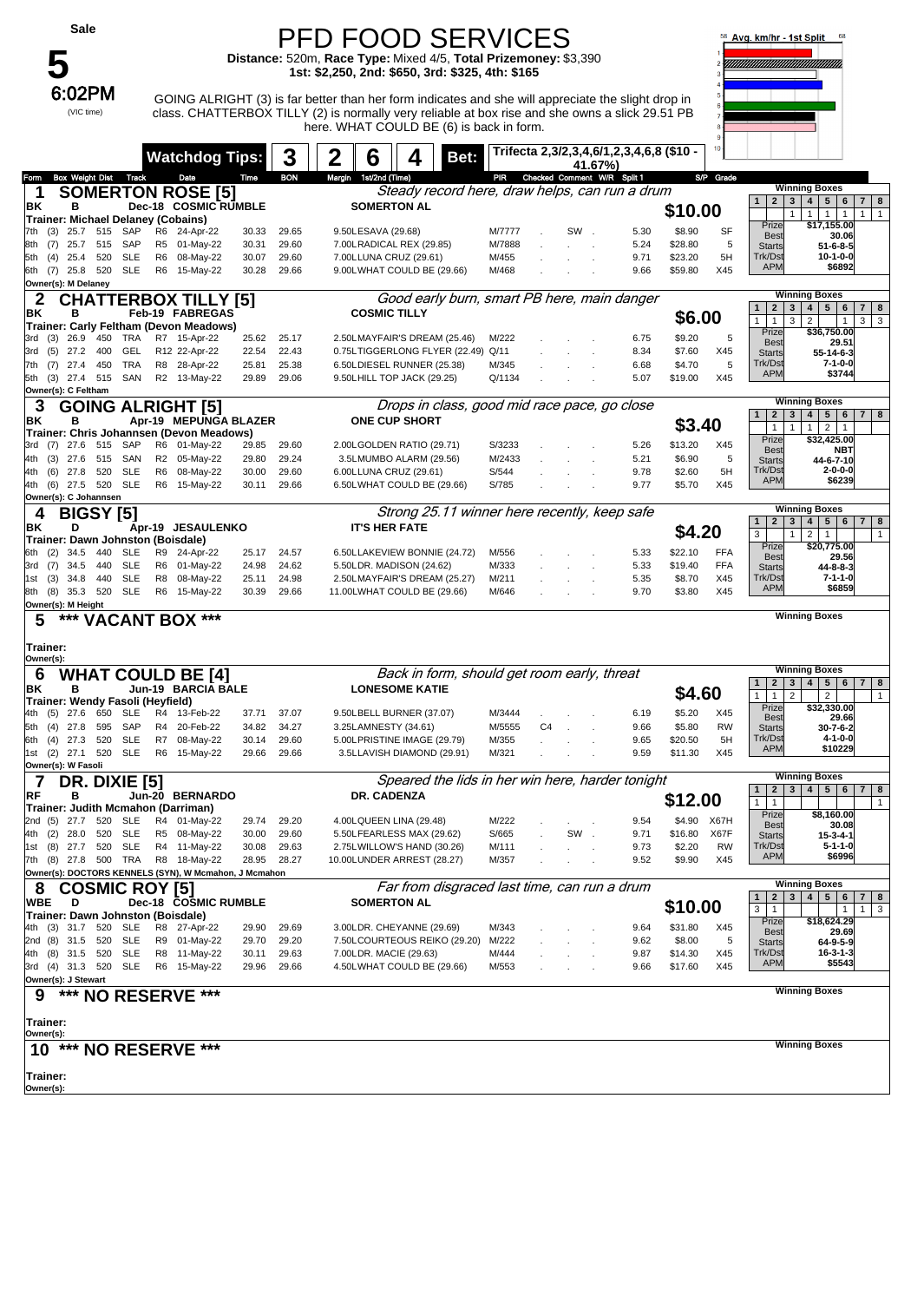

SMITH & FRESHWATER ELECTRICAL

**Distance:** 440m, **Race Type:** Free For All, **Total Prizemoney:** \$3,185 **1st: \$2,100, 2nd: \$620, 3rd: \$310, 4th: \$155**

 $6:24PM$  DISORIENTATED (6) is armed with a dynamic turn of foot and he owns a scorching 24.65 PB here. ZEALOUS ALEX (8) has a top record here and he will keep the pressure on throughout. LAVISH DIAMOND (3) can burn early on.



|                                                                          | <b>Watchdog Tips:</b>           |                | 6              | 3<br>8                                                           | Bet:                                             |                | Trifecta 6,8/1,3,6,8/1,2,3,6,8 (\$10 - | 55.56%) |              |                   | $10 -$     |                                                                   |                                                                                               |
|--------------------------------------------------------------------------|---------------------------------|----------------|----------------|------------------------------------------------------------------|--------------------------------------------------|----------------|----------------------------------------|---------|--------------|-------------------|------------|-------------------------------------------------------------------|-----------------------------------------------------------------------------------------------|
| Box Weight Dist Track<br>Form                                            | Date                            | Time           | <b>BON</b>     | Margin 1st/2nd (Time)                                            |                                                  | PR             | Checked Comment W/R Split 1            |         |              |                   | S/P Grade  |                                                                   |                                                                                               |
| <b>TIGER TIME [4]</b><br>1                                               |                                 |                |                |                                                                  | Strong efforts in his past two, must keep safe   |                |                                        |         |              |                   |            |                                                                   | <b>Winning Boxes</b>                                                                          |
| BD<br>D                                                                  | Nov-18 SHIMA BAR                |                |                | <b>NOVA HEART</b>                                                |                                                  |                |                                        |         |              | \$9.00            |            | 2 <sub>1</sub><br>$\mathbf{1}$<br>$\overline{2}$<br>4             | 3   4   5   6<br>$7 \mid 8$<br>3 <br>3 <sup>1</sup><br>$\overline{1}$<br>3 <br>$\overline{4}$ |
| Trainer: Alan Croxford (Mount Moriac)                                    |                                 |                |                |                                                                  |                                                  |                |                                        |         |              |                   |            | Prize                                                             | \$59,927.50                                                                                   |
| 33.4 515<br>SAN<br>(5)<br>4th<br>33.5<br>7th (7)<br>515<br>SAN           | R12 31-Mar-22<br>R12 07-Apr-22  | 30.08<br>30.64 | 29.15<br>29.23 | 7.00LPEOPLE GET READY (29.59) M/4454<br>14.00LSUBTLE ART (29.68) |                                                  | M/6877         | C1<br>C1                               |         | 5.23<br>5.21 | \$9.90<br>\$14.80 | 5<br>5     | Best                                                              | 24.88                                                                                         |
| 33.3 425<br>(6)<br>BEN<br>2nd                                            | R9 06-May-22                    | 24.14          | 23.69          | 1.5LWATCH THE CLOCK (24.04)                                      |                                                  | M/532          |                                        |         | 6.75         | \$10.80           | 5H         | <b>Starts</b><br>Trk/Dst                                          | 77-20-13-13<br>$2 - 1 - 0 - 0$                                                                |
| (2)<br>33.1 425<br>BEN<br>4th                                            | R5 13-May-22                    | 23.98          | 23.74          | 3.5LSILVER BRUTE (23.74)                                         |                                                  | M/554          |                                        |         | 6.66         | \$50.70           | 5F         | <b>APM</b>                                                        | \$9831                                                                                        |
| Owner(s): A Croxford                                                     |                                 |                |                |                                                                  |                                                  |                |                                        |         |              |                   |            |                                                                   |                                                                                               |
| 2                                                                        | <b>WHISTLING BULLET [3]</b>     |                |                |                                                                  | Honest as they come, early speed, place claims   |                |                                        |         |              |                   |            | $\overline{2}$<br>3<br>$\mathbf{1}$                               | <b>Winning Boxes</b><br>$5 \mid 6$<br>4 <br>$7 \mid 8$                                        |
| ΒK<br>в                                                                  | Jan-19 ASTON DEE BEE            |                |                | <b>DAINTREE PUZZLE</b>                                           |                                                  |                |                                        |         |              | \$6.00            |            | $\mathbf{1}$<br>6<br>$\overline{2}$                               | $5^{\circ}$<br>1<br>$\mathbf{3}$<br>3 <br>3                                                   |
| Trainer: Gary Joske (Yinnar South)<br>1st (6) 28.0<br>500<br>TRA         | R6<br>28-Apr-22                 | 27.79          | 27.79          | 3.5LOREJITAS (28.02)                                             |                                                  | Q/111          |                                        | SW.     | 9.00         | \$1.70            | X45        | Prize                                                             | \$83,277.50                                                                                   |
| 27.9<br>395<br>TRA<br>1st<br>(2)                                         | R9 04-May-22                    | 22.17          | 22.17          | 4.25LAFTERNOON (22.45)                                           |                                                  | M/221          |                                        |         | 3.74         | \$4.70            | 5          | <b>Best</b><br><b>Starts</b>                                      | 24.82<br>91-24-20-17                                                                          |
| SAN<br>(8)<br>27.9<br>515<br>3rd                                         | R11 13-May-22                   | 29.51          | 29.06          | 6.50LLEVITATION (29.06)                                          |                                                  | M/4443         |                                        |         | 5.16         | \$41.80           | <b>SH</b>  | Trk/Dst                                                           | $21 - 6 - 5 - 3$<br>\$18391                                                                   |
| <b>BEN</b><br>2nd (1) 27.9 425                                           | R11 18-May-22                   | 24.10          | 23.90          | 3.00LFORREST ELBOW (23.90)                                       |                                                  | M/442          |                                        |         | 6.61         | \$2.40            | 5          | <b>APM</b>                                                        |                                                                                               |
| Owner(s): LUCKY ELEVEN (SYN), K Joske, B Joske                           | <b>AVISH DIAMOND [4]</b>        |                |                |                                                                  | Top effort here four runs back, can threaten     |                |                                        |         |              |                   |            |                                                                   | <b>Winning Boxes</b>                                                                          |
| 3<br>ΒK<br>в                                                             | Mar-19 MY REDEEMER              |                |                | <b>GORDETTE</b>                                                  |                                                  |                |                                        |         |              |                   |            | 2 <sub>1</sub><br>1                                               | 5 <sub>5</sub><br>$3 \mid 4 \mid$<br>6<br>$7 \mid 8$                                          |
| Trainer: David Kerr (Caldermeade)                                        |                                 |                |                |                                                                  |                                                  |                |                                        |         | ∖∳           | \$7.50            |            | $\overline{2}$<br>$\mathbf{1}$<br>$\mathbf{1}$                    | $\mathbf{1}$<br>1 <sup>1</sup><br>$\overline{4}$                                              |
| 26.2<br>440<br><b>SLE</b><br>2nd (4)                                     | R4 27-Apr-22                    | 24.81          | 24.62          | 2.50LDISORIENTATED (24.65)                                       |                                                  | Q/122          |                                        |         | 5.14         | \$7.70            | X34        | Prize<br><b>Best</b>                                              | \$28,310.00<br>24.90                                                                          |
| WGL<br>2nd (2)<br>26.6<br>400                                            | R <sub>6</sub><br>30-Apr-22     | 22.66          | 22.47          | 2.75LSODA PRINCE (22.47)                                         |                                                  | M/13           |                                        |         | 8.24         | \$4.70            | <b>FFA</b> | <b>Starts</b>                                                     | 66-10-16-13                                                                                   |
| 440<br><b>SLE</b><br>(8)<br>26.3<br>5th<br>SLE<br>2nd (1)<br>26.6<br>520 | 08-May-22<br>R8<br>R6 15-May-22 | 25.45<br>29.91 | 24.98<br>29.66 | 5.00LBIGSY (25.11)<br>3.5LWHAT COULD BE (29.66)                  |                                                  | M/366<br>M/112 |                                        |         | 5.38<br>9.30 | \$1.50<br>\$2.70  | X45<br>X45 | Trk/Dst<br><b>APM</b>                                             | 24-6-5-4<br>\$10407                                                                           |
| Owner(s): D Kerr                                                         |                                 |                |                |                                                                  |                                                  |                |                                        |         |              |                   |            |                                                                   |                                                                                               |
| DR. MACY JANE [4]<br>4                                                   |                                 |                |                |                                                                  | Lacking confidence, too much pace inside, tested |                |                                        |         |              |                   |            |                                                                   | <b>Winning Boxes</b>                                                                          |
| в                                                                        | Sep-19 BARCIA BALE              |                |                | <b>MIRIAM</b>                                                    |                                                  |                |                                        |         |              | \$21.00           |            | $\mathbf{2}$<br>1<br>$\mathbf{1}$<br>$\mathbf{1}$<br>$\mathbf{1}$ | 3   4   5   6<br>8<br>7<br>3                                                                  |
| Trainer: William Mcmahon (Darriman)                                      |                                 |                |                |                                                                  |                                                  |                |                                        |         |              |                   |            | Prize                                                             | \$13,465.63                                                                                   |
| $(8)$ 29.5<br>450<br>TRA<br>7th<br>(3)<br>29.9<br>450<br>TRA<br>6th      | R6 04-May-22<br>R6<br>13-May-22 | 25.85<br>25.85 | 25.05<br>24.88 | 12.00LEL DORADO (25.05)<br>14.00LPROPELLED (24.88)               |                                                  | M/657<br>M/666 |                                        |         | 6.78<br>7.11 | \$9.70<br>\$19.70 | 5<br>5H    | <b>Best</b>                                                       | 25.06                                                                                         |
| <b>HVL</b><br>$(1)$ 30.4<br>350<br>4th                                   | R6 15-May-22                    | 19.77          | 18.98          | 12.00LPANAMA CANAL (18.98)                                       |                                                  | M/4            |                                        |         | 6.71         | \$50.30           | 5H         | <b>Starts</b><br>Trk/Dst                                          | 27-6-1-3<br>$10 - 4 - 0 - 3$                                                                  |
| 4th (6)<br>30.2 500<br>TRA                                               | R8 18-May-22                    | 28.72          | 28.27          | 6.50LUNDER ARREST (28.27)                                        |                                                  | M/123          |                                        |         | 9.43         | \$16.80           | X45        | <b>APM</b>                                                        | \$5669                                                                                        |
| Owner(s): W Mcmahon                                                      |                                 |                |                |                                                                  |                                                  |                |                                        |         |              |                   |            |                                                                   |                                                                                               |
| <b>DR. LYSANDRA [4]</b><br>5                                             |                                 |                |                |                                                                  | *** SCRATCHED                                    | $***$          |                                        |         |              |                   |            | $\mathbf{2}$<br>$\mathbf{3}$<br>1                                 | <b>Winning Boxes</b><br>$4 \mid 5 \mid$<br>6<br>$7 \mid 8$                                    |
| BD<br>в<br>Trainer: William Mcmahon (Darriman)                           | Jul-19 BERNARDO                 |                |                | DR. MINO                                                         |                                                  |                |                                        |         |              |                   | \$26.00    | $\mathbf{1}$<br>$\mathbf{1}$                                      | $\overline{1}$<br>$\mathbf{1}$                                                                |
|                                                                          |                                 |                |                |                                                                  |                                                  |                |                                        |         | 8.54         | \$10.90           | 5F         | Prize                                                             | \$14,815.00                                                                                   |
| 29.1<br>400<br>(3)<br>5th                                                | WGL R11 03-May-22               | 22.83          | 22.33          | 7.00LPROPELLED (22.37)                                           |                                                  | M/55           |                                        | SW.     |              |                   |            |                                                                   |                                                                                               |
| <b>SLE</b><br>(2)<br>29.0<br>520<br>4th                                  | R9 08-May-22                    | 30.10          | 29.60          | 7.50LASTON MATRICE (29.60)                                       |                                                  | M/234          | V <sub>0</sub>                         |         | 9.48         | \$8.90            | 5H         | <b>Best</b><br>Starts                                             | 25.00<br>48-4-10-10                                                                           |
| TRA<br>(8)<br>29.4<br>450<br>2nd                                         | R5 13-May-22                    | 25.36          | 24.88          | 3.5LMINTER EDITION (25.12)                                       |                                                  | M/333          |                                        |         | 6.75         | \$14.20           | 5H         | Trk/Dst                                                           | 14-1-3-2                                                                                      |
| HVL<br>(2)<br>29.7 350<br>5th                                            | R10 15-May-22                   | 19.97          | 18.98          | 14.00LACTION GIRL (19.02)                                        |                                                  | M/3            | V7                                     |         | 6.74         | \$61.00           | 5H         | <b>APM</b>                                                        | \$7463                                                                                        |
| Owner(s): DOCTORS KENNELS (SYN), W Mcmahon, J Mcmahon                    |                                 |                |                |                                                                  |                                                  |                |                                        |         |              |                   |            |                                                                   | <b>Winning Boxes</b>                                                                          |
| 6<br><b>DISORIENTATED [3]</b>                                            |                                 |                |                |                                                                  | Explodes soon after box rise, hard to hold out   |                |                                        |         |              |                   |            | $\mathbf{2}$<br>3<br>1 <sup>1</sup>                               | $4 \mid 5 \mid$<br>6<br>$7 \mid 8$                                                            |
| RF<br>D<br>Trainer: Lyn Smith (Nambrok)                                  | Feb-19 BEWILDERING              |                |                | <b>SHARKA NOVA</b>                                               |                                                  |                |                                        |         |              | \$2.80            |            | 3                                                                 | 1<br>5<br>3                                                                                   |
| 31.4<br>400<br>WGL<br>2nd (3)                                            | R6 12-Apr-22                    | 22.81          | 22.61          | 0.75LNARCISSUS (22.77)                                           |                                                  | Q/22           |                                        |         | 8.35         | \$3.50            | <b>FFA</b> | Prize<br><b>Best</b>                                              | \$27,045.00<br>24.65                                                                          |
| 31.5<br>440<br>SLE<br>(8)<br>1st                                         | R4<br>27-Apr-22                 | 24.65          | 24.62          | 2.50LLAVISH DIAMOND (24.81)                                      |                                                  | M/211          |                                        |         | 5.16         | \$2.30            | X34        | <b>Starts</b>                                                     | 35-12-5-7                                                                                     |
| 31.3<br>400<br>WGL<br>4th<br>(1)                                         | R4 03-May-22                    | 23.06          | 22.33          | 8.00LJAZZ OPERA (22.51)                                          |                                                  | M/44           |                                        |         | 8.48         | \$1.50            | <b>FFA</b> | Trk/Dst<br><b>APM</b>                                             | 7-4-0-1<br>\$7638                                                                             |
| 5th (6) 31.7 425 BEN<br>Owner(s): GET AN EARN (SYN), L Smith, A Tindall  | R6 15-May-22                    | 24.64          | 23.76          | 9.50LBODY HACK (23.98)                                           |                                                  | M/223          |                                        |         | 6.61         | \$4.70            | X34        |                                                                   |                                                                                               |
| 7                                                                        | <b>JACK'S CRACKER [4]</b>       |                |                |                                                                  | Down on best form, pace either side, tough ask   |                |                                        |         |              |                   |            |                                                                   | <b>Winning Boxes</b>                                                                          |
| BD<br>D                                                                  | Jan-20 MY REDEEMER              |                |                | <b>CAPTAIN JACKIE</b>                                            |                                                  |                |                                        |         |              |                   |            | $\mathbf{1}$<br>$\mathbf{2}$                                      | 78<br>3   4   5   6                                                                           |
| Trainer: David Kerr (Caldermeade)                                        |                                 |                |                |                                                                  |                                                  |                |                                        |         |              | \$16.00           |            | $\mathbf{1}$<br>$\overline{2}$<br>Prize                           | $1 \mid$<br>$2 \mid 1$<br>$1 \mid$<br>$\mathbf{1}$<br>\$17,458.33                             |
| 4th (4) 34.0 460<br>WGL<br>3rd (4) 33.5<br>440<br><b>SLE</b>             | R8 03-May-22<br>R8 08-May-22    | 26.05<br>25.28 | 25.61<br>24.98 | 5.00LNIKE APACHE (25.71)                                         |                                                  | M/544<br>M/554 |                                        |         | 6.61<br>5.40 | \$19.20<br>\$5.50 | X45<br>X45 | <b>Best</b>                                                       | 24.95                                                                                         |
| <b>SLE</b><br>3rd (7) 33.5 520                                           | R8 11-May-22                    | 30.03          | 29.63          | 2.50LBIGSY (25.11)<br>6.00LDR. MACIE (29.63)                     |                                                  | M/333          |                                        |         | 9.66         | \$4.80            | X45        | <b>Starts</b><br>Trk/Dst                                          | 34-9-1-7<br>$8 - 2 - 0 - 3$                                                                   |
| 6th (3) 34.0 460 WGL R6 17-May-22                                        |                                 | 26.40          | 25.63          | 7.50LBEATRIX BALE (25.88)                                        |                                                  | M/667          |                                        |         | 6.65         | \$6.90            | 5          | <b>APM</b>                                                        | \$11256                                                                                       |
| Owner(s): waste of money (SYN), L Smith, T Wemyss, A Harnden, G Tyne     |                                 |                |                |                                                                  |                                                  |                |                                        |         |              |                   |            |                                                                   |                                                                                               |
| 8<br><b>ZEALOUS ALEX [2]</b>                                             |                                 |                |                |                                                                  | Great record here, early speed, main danger      |                |                                        |         |              |                   |            | $\overline{2}$<br>$\mathbf{1}$                                    | <b>Winning Boxes</b><br>$3 \mid 4 \mid 5 \mid 6$<br>$7 \mid 8$                                |
| D<br>ΒK                                                                  | Apr-19 JESAULENKO               |                |                | <b>IT'S HER FATE</b>                                             |                                                  |                |                                        |         |              | \$3.40            |            | $\overline{2}$<br>$\overline{2}$                                  | $\overline{2}$<br>2<br>1                                                                      |
| Trainer: Terri-maree Morris (Traralgon)<br>6th (4) 32.5 450<br>BAL       | R7 23-Feb-22                    | 25.72          | 25.18          | 8.00LZIPPING SCORCHER (25.18) M/466                              |                                                  |                | C5                                     |         | 6.66         | \$3.10            | X45        | Prize<br>Best                                                     | \$19,200.00                                                                                   |
| 6th (4) 32.0 455                                                         | MBR R7 14-Mar-22                | 25.97          | 25.27          | 9.00LSHE'S A HOTSHOT (25.36)                                     |                                                  | 356            | 35W6VNAI                               |         | 7.98         | \$12.00           | <b>SH</b>  | <b>Starts</b>                                                     | 24.88<br>$21 - 9 - 3 - 1$                                                                     |
| 2nd (7) 32.7 350<br>TRA                                                  | R10 28-Apr-22                   | 19.82          | 19.66          | 2.50LAFTERNOON (19.66)                                           |                                                  | M/22           |                                        |         | 6.64         | \$4.60            | X45        | Trk/Dst<br><b>APM</b>                                             | $9 - 5 - 0 - 1$<br>\$6366                                                                     |
| 5th (2) 32.2 350<br>TRA<br>Owner(s): T Morris                            | R5 06-May-22                    | 20.25          | 19.71          | 8.00LRUMOUR IS FACT (19.71)                                      |                                                  | M/35           |                                        |         | 6.72         | \$2.60            | 5          |                                                                   |                                                                                               |
| *** NO RESERVE ***<br>9                                                  |                                 |                |                |                                                                  |                                                  |                |                                        |         |              |                   |            |                                                                   | <b>Winning Boxes</b>                                                                          |
|                                                                          |                                 |                |                |                                                                  |                                                  |                |                                        |         |              |                   |            |                                                                   |                                                                                               |
| Trainer:                                                                 |                                 |                |                |                                                                  |                                                  |                |                                        |         |              |                   |            |                                                                   |                                                                                               |
| Owner(s):                                                                |                                 |                |                |                                                                  |                                                  |                |                                        |         |              |                   |            |                                                                   | <b>Winning Boxes</b>                                                                          |
| 10 *** NO RESERVE ***                                                    |                                 |                |                |                                                                  |                                                  |                |                                        |         |              |                   |            |                                                                   |                                                                                               |
| Trainer:<br>Owner(s):                                                    |                                 |                |                |                                                                  |                                                  |                |                                        |         |              |                   |            |                                                                   |                                                                                               |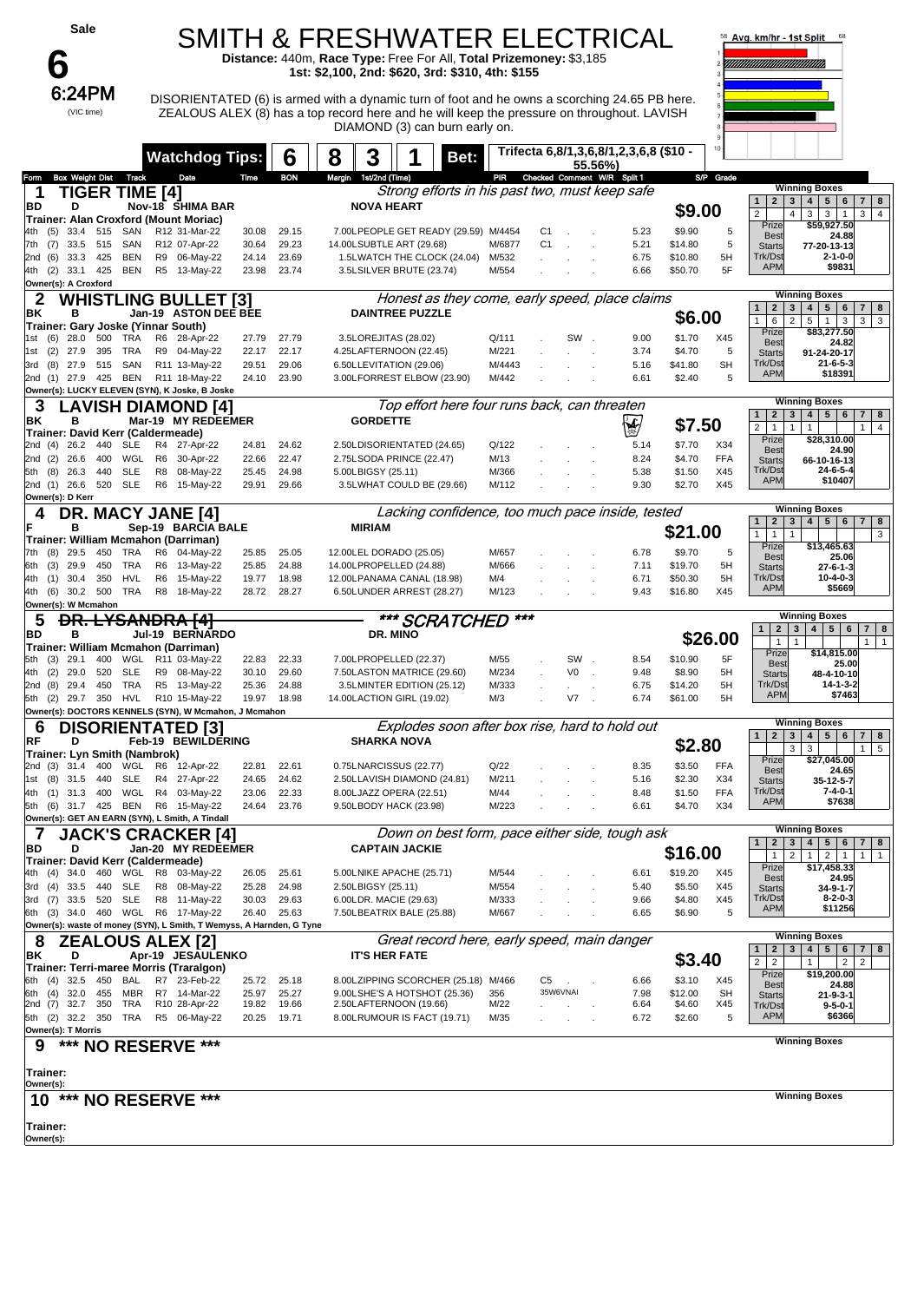| Sale                                                                                    |                                                  |                                  | INDEPENDEN BUILDERS GIPPSLAND (1-3                                                                                                                                                         |                 |                                 |                                     |                                          | Avg. km/hr - 1st Split                                                                                                                     |   |
|-----------------------------------------------------------------------------------------|--------------------------------------------------|----------------------------------|--------------------------------------------------------------------------------------------------------------------------------------------------------------------------------------------|-----------------|---------------------------------|-------------------------------------|------------------------------------------|--------------------------------------------------------------------------------------------------------------------------------------------|---|
|                                                                                         |                                                  |                                  | Distance: 520m, Race Type: Restricted Win, Total Prizemoney: \$3,185<br>1st: \$2,100, 2nd: \$620, 3rd: \$310, 4th: \$155                                                                   |                 |                                 |                                     |                                          |                                                                                                                                            |   |
| 6:47PM                                                                                  |                                                  |                                  |                                                                                                                                                                                            |                 |                                 |                                     |                                          |                                                                                                                                            |   |
| (VIC time)                                                                              |                                                  |                                  | WILLOW'S HAND (8) is armed with good mid race pace and she likes to stay wide in her races.<br>CHARLOTTE'S HAND (6) was handily placed here last time and she will be on the pace from the |                 |                                 |                                     |                                          |                                                                                                                                            |   |
|                                                                                         |                                                  |                                  | outset. SUPRISING (5) just needs luck early on.                                                                                                                                            |                 |                                 |                                     |                                          |                                                                                                                                            |   |
|                                                                                         | <b>Watchdog Tips:</b>                            | 8                                | 5<br>6<br>Bet:                                                                                                                                                                             |                 |                                 | Quinella 8/1,5,6 (\$10 for 333.33%) |                                          |                                                                                                                                            |   |
| <b>Box Weight Dist</b><br>Form<br><b>Track</b><br>1                                     | Date<br><b>ALBIES CRUISER [6]</b>                | <b>BON</b><br>Time               | Margin 1st/2nd (Time)<br>Hit or miss early but has good muster, respect                                                                                                                    |                 | PIR Checked Comment W/R Split 1 |                                     | S/P Grade                                | <b>Winning Boxes</b>                                                                                                                       |   |
| в<br>ΒK<br>Trainer: Frank Andrighetto (Lance Creek)                                     | Apr-20 FERNANDO BALE                             |                                  | <b>WEST ON JILL</b>                                                                                                                                                                        |                 |                                 |                                     | \$4.00                                   | 4   5   6   7   8<br>2 <br>3 <sup>1</sup><br>1<br>$\overline{2}$                                                                           |   |
| 460<br>WGL<br>26.7<br>1st<br>(4)<br>26.5<br>460<br>WGL                                  | R1<br>31-Mar-22<br>R <sub>5</sub>                | 26.69<br>26.30<br>26.35<br>25.88 | 1.25LRICH HIPS (26.77)<br>1.25LDESTINI BONFIRE (26.42)                                                                                                                                     | M/121<br>M/222  | C1<br>SW.                       | 6.66<br>6.75                        | \$3.20<br>ТЗ-М<br>\$3.80<br><b>RW</b>    | Prize<br>\$4,615.83<br><b>FSTD</b><br><b>Best</b>                                                                                          |   |
| (4)<br>1st<br>25.9<br>395<br>TRA<br>3rd (1)                                             | 08-Apr-22<br>R5<br>20-Apr-22                     | 22.52<br>22.14                   | 3.75LSPY CRAFT (22.26)                                                                                                                                                                     | M/222           |                                 | 3.82                                | \$9.60<br>X67                            | <b>Starts</b><br>$12 - 2 - 2 - 4$<br>Trk/Dst<br>$0 - 0 - 0 - 0$<br><b>APM</b><br>\$3474                                                    |   |
| 7th (6)<br>26.2 515 SAN<br>Owner(s): F Andrighetto                                      | R1 13-May-22                                     | 29.06<br>30.13                   | 9.00LHONESTLY TWO (29.51)                                                                                                                                                                  | M/4667          |                                 | 5.23                                | \$41.50<br>X67                           |                                                                                                                                            |   |
| MAI SPOLL<br>2<br>ΒK<br>в                                                               | [6] Y<br>Sep-19 FABREGAS                         |                                  | Better suited to a shorter journey, place best<br><b>OLOL TON YHW</b>                                                                                                                      |                 |                                 |                                     | \$10.00                                  | <b>Winning Boxes</b><br>4 <br>5 <sup>1</sup><br>2 <sub>1</sub><br>3 <sup>1</sup><br>6<br>$\overline{7}$<br>1                               | 8 |
| Trainer: Steven Spoljaric (Bundalaguah)<br><b>SLE</b><br>$(4)$ 27.8<br>440              | R11 03-Apr-22                                    | 26.20<br>24.80                   | 11.00LDOT'S DELIGHT (25.44)                                                                                                                                                                | M/755           | C <sub>1</sub>                  | 5.51                                | \$26.10<br>6G                            | $\mathbf{1}$<br>$\mathbf{1}$<br>Prize<br>\$6,560.00                                                                                        |   |
| <b>SLE</b><br>(5)<br>28.2<br>440<br>3rd<br>28.6<br><b>SLE</b>                           | R9 06-Apr-22<br>R3 08-May-22                     | 25.61<br>24.76                   | 4.00LSWEET LIFE (25.33)                                                                                                                                                                    | M/865           | C <sub>6</sub>                  | 5.51<br>5.50                        | \$28.00<br>X67<br>6G                     | <b>Best</b><br><b>FSTD</b><br><b>Starts</b><br>$31 - 2 - 7 - 6$<br>Trk/Dst<br>$0 - 0 - 0 - 0$                                              |   |
| 3rd (7)<br>440<br>5th (5)<br>28.4 515<br>SAN                                            | R9 13-May-22                                     | 24.98<br>25.27<br>30.18<br>29.06 | 1.25LCOALVILLE FLYER (25.18)<br>12.00LIDOLIZE (29.38)                                                                                                                                      | M/544<br>M/4555 |                                 | 5.21                                | \$22.80<br>\$105.00<br><b>SH</b>         | <b>APM</b><br>\$2607                                                                                                                       |   |
| Owner(s): S Spoljaric<br>3<br><b>SPECTER LITT [5]</b>                                   |                                                  |                                  | Not the worst, can sneak into a place at odds                                                                                                                                              |                 |                                 |                                     |                                          | <b>Winning Boxes</b>                                                                                                                       |   |
| ΒK<br>в<br>Trainer: Corey Fulford (Bundalaguah)                                         | Mar-20 FULLY LOADED                              |                                  | <b>TINDERELLA</b>                                                                                                                                                                          |                 |                                 |                                     | \$9.00                                   | $5 \mid 6$<br>2 <sub>1</sub><br>3 <sup>1</sup><br>4 <br>$\mathbf{1}$<br>7 <sup>1</sup><br>1 <sup>1</sup><br>$\overline{1}$<br>$\mathbf{1}$ | 8 |
| TRA<br>27.3<br>500<br>5th (7)<br>1st (3) 27.6<br>460<br>WGL                             | R5<br>25-Apr-22<br>R3 30-Apr-22                  | 28.24<br>28.41<br>25.78<br>26.12 | 2.50LPOLLARD FLYER (28.24)<br>0.75LMY MATE LUCAS (26.17)                                                                                                                                   | S/233<br>M/111  | SW.                             | 9.18<br>6.61                        | \$7.10 T3-RW<br>\$8.70<br><b>RW</b>      | Prize<br>\$6,675.00<br><b>Best</b><br>NBT<br>$30-3-3-9$<br><b>Starts</b>                                                                   |   |
| 6th (3) 27.4<br>515<br>SAN                                                              | R12 05-May-22                                    | 30.43<br>29.24                   | 8.00LWEEONA JACK (29.87)                                                                                                                                                                   | M/6566          |                                 | 5.28                                | 5<br>\$19.30                             | Trk/Dst<br>$3 - 0 - 0 - 1$<br><b>APM</b><br>\$5044                                                                                         |   |
| 6th (1) 27.4 450 TRA<br>Owner(s): C Fulford                                             | R5 13-May-22                                     | 25.71<br>24.88                   | 8.50LMINTER EDITION (25.12)                                                                                                                                                                | S/766           |                                 | 6.87                                | \$24.10<br>5H                            | <b>Winning Boxes</b>                                                                                                                       |   |
| <b>MR. SPECTER [7]</b><br>4<br><b>BKW</b><br>D                                          | Mar-20 FULLY LOADED                              |                                  | May get buried back mid race, needs the breaks<br><b>TINDERELLA</b>                                                                                                                        |                 |                                 |                                     | \$7.50                                   | 3 <sup>1</sup><br>5 <sup>1</sup><br>1<br>2 <sub>1</sub><br>4 <br>6<br>$\overline{7}$                                                       | 8 |
| Trainer: Lindsay Fulford (Maffra)<br>TRA<br>(8)<br>29.0<br>395<br>7th                   | R4 06-May-22                                     | 22.18<br>23.13                   | 14.00LPHOBETOR (22.18)                                                                                                                                                                     | M/356           |                                 | 3.88                                | \$25.60 X67H                             | $\mathbf{1}$<br>Prize<br>\$2,995.00                                                                                                        |   |
| 29.3<br><b>SLE</b><br>5th (8)<br>440<br><b>SLE</b><br>2nd (1) 29.5<br>440               | R2 11-May-22<br>R9 15-May-22                     | 25.70<br>24.97<br>25.36<br>25.05 | 8.50LWINNINDOO WENDY (25.13) M/455<br>1.25LSTUPIFY (25.28)                                                                                                                                 | M/222           |                                 | 5.44<br>5.35                        | \$15.10<br>7<br>$\overline{7}$<br>\$2.00 | <b>FSTD</b><br><b>Best</b><br><b>Starts</b><br>$11 - 1 - 2 - 1$<br>Trk/Dst<br>$0 - 0 - 0 - 0$                                              |   |
| 6th (1) 29.7 450 TRA                                                                    | R5 20-May-22                                     | 25.75<br>25.06                   | 7.50LDR. JUNO (25.23)                                                                                                                                                                      | S/876           |                                 | 6.96                                | \$13.70<br>X67H                          | <b>APM</b><br>\$2559                                                                                                                       |   |
| Owner(s): kings wear crowns (SYN), C Fulford, M Griffiths<br><b>SURPRISING [5]</b><br>5 |                                                  |                                  | Great win last time, threat with a clear run early                                                                                                                                         |                 |                                 |                                     |                                          | <b>Winning Boxes</b><br>3 <sup>1</sup><br>4   5   6  <br>$7 \mid 8$<br>1<br>2 <sub>1</sub>                                                 |   |
| в<br>ΒK<br>Trainer: Nicole Lund (Longwarry)                                             | <b>Nov-19 WORM BURNER</b>                        |                                  | <b>RAPANUI SURPRISE</b>                                                                                                                                                                    |                 |                                 |                                     | \$4.20                                   | 3<br>Prize<br>\$6.115.00                                                                                                                   |   |
| WGL<br>29.9<br>400<br>1st<br>(1)<br>WBL<br>29.4<br>390<br>6th (4)                       | R9<br>14-Apr-22<br>R9 18-Apr-22                  | 22.62<br>22.62<br>23.48<br>22.34 | 3.5LZARA'S HAND (22.86)<br>17.00LDR. CARLSON (22.34)                                                                                                                                       | M/21<br>M/66    | SW.<br>SW.                      | 8.38<br>9.39                        | \$1.80<br>T3-7<br>\$2.20<br>7            | <b>Best</b><br>FSH<br><b>Starts</b><br>$13 - 3 - 1 - 0$                                                                                    |   |
| WGL<br>29.3<br>400<br>4th (5)<br>1st (1) 29.0 500 TRA R6 09-May-22                      | R10 30-Apr-22                                    | 22.93<br>22.47<br>28.19<br>28.19 | 0.50LMAMALLENA (22.90)<br>2.00LZIPPY ARTIST (28.33)                                                                                                                                        | M/54<br>M/221   |                                 | 8.63<br>9.24                        | \$6.40<br>6G<br>\$2.70<br>X67            | Trk/Dst<br>$0 - 0 - 0 - 0$<br><b>APM</b><br>\$3675                                                                                         |   |
| Owner(s): C Brown                                                                       |                                                  |                                  |                                                                                                                                                                                            |                 |                                 |                                     |                                          | <b>Winning Boxes</b>                                                                                                                       |   |
| 6<br>ΒK<br>в                                                                            | <b>CHARLOTTE'S HAND [6]</b><br>Dec-19 DYNA VILLA |                                  | Far from disgraced here last time, big danger<br><b>CHEEKY HAND</b>                                                                                                                        |                 |                                 |                                     | \$6.00                                   | 3 <sup>1</sup><br>5 6 <br>1<br>2 <sub>1</sub><br>4 <br>$7 \mid 8$<br>$\overline{2}$                                                        |   |
| Trainer: Jake Dean (Nyora)<br>3rd (6) 25.7 525<br>MEP                                   | R3 12-Jan-22                                     | 30.00<br>30.62                   | 9.00LZIPPING JAMES (30.01)                                                                                                                                                                 | Q/3343          |                                 | 5.19                                | \$27.90 X67H                             | Prize<br>\$6,185.00<br><b>FSTD</b><br><b>Best</b>                                                                                          |   |
| 25.8 525<br>MEA<br>4th (3)<br>25.6 400<br>WGL<br>6th (3)                                | R2 22-Jan-22<br>R9 10-May-22                     | 30.55<br>29.89<br>22.67<br>23.45 | 9.50LCYBERTRUCK (29.89)<br>2.75LDR. RENZO (23.27)                                                                                                                                          | Q/2223<br>Q/55  |                                 | 5.18<br>8.63                        | X67F<br>\$28.20<br>\$27.30<br><b>RW</b>  | $16 - 2 - 2 - 5$<br><b>Starts</b><br>Trk/Dst<br>$0 - 0 - 0 - 0$                                                                            |   |
| <b>SLE</b><br>2nd (5) 25.3 440<br>Owner(s): R Haines                                    | R11 15-May-22                                    | 25.35<br>25.05                   | 3.00LTEXAS LONG HORN (25.15)                                                                                                                                                               | M/132           |                                 | 5.27                                | \$5.40<br>6G                             | \$2449<br><b>APM</b>                                                                                                                       |   |
| 7                                                                                       | <b>DRIVE THROUGH [6]</b>                         |                                  | Improving type but this is harder, prefer others                                                                                                                                           |                 |                                 |                                     |                                          | <b>Winning Boxes</b><br>$5 \mid 6$<br>$\mathbf{2}$<br>$\mathbf{3}$<br>4 <br>$7 \mid 8$<br>$\mathbf{1}$                                     |   |
| ΒK<br>D<br>Trainer: Ben Joske (Yinnar South)                                            | Sep-20 ZAMBORA BROCKIE                           |                                  | <b>MIX OFF HARMONY</b>                                                                                                                                                                     |                 |                                 |                                     | \$12.00                                  | $\mathbf{1}$<br>1<br>Prize<br>\$4,165.00                                                                                                   |   |
| 395 TRA<br>1st (5)<br>34.7<br>35.5 350 TRA<br>3rd (4)                                   | R2 04-May-22<br>R11 09-May-22                    | 22.17<br>22.78<br>19.91<br>20.33 | 0.75LSELECT MAGIC (22.81)<br>4.00LSODA RUBY (20.07)                                                                                                                                        | M/211<br>M/54   | SW.                             | 3.80<br>6.86                        | \$1.80<br>M<br>\$4.00<br>X67             | <b>Best</b><br><b>FSTD</b><br><b>Starts</b><br>$10 - 2 - 1 - 4$                                                                            |   |
| 3rd (5)<br>35.4<br>395<br>TRA<br>1st (2) 35.2 395 TRA                                   | R2 13-May-22<br>R10 16-May-22                    | 22.37<br>22.05<br>22.67<br>22.25 | 4.75LGEO (22.05)<br>0.75LBLOCK BUSTED (22.71)                                                                                                                                              | Q/113<br>M/211  | SW.                             | 3.74<br>3.76                        | X67<br>\$14.20<br>\$2.90<br>$T3-7$       | Trk/Dst<br>$0 - 0 - 0 - 0$<br><b>APM</b><br>\$4004                                                                                         |   |
| Owner(s): C Martindale                                                                  |                                                  |                                  | Wide runner, drops in class, gets her chance                                                                                                                                               |                 |                                 |                                     |                                          | <b>Winning Boxes</b>                                                                                                                       |   |
| 8<br>ΒK<br>в                                                                            | <b>OW'S HAND [5]</b> .<br>Jan-19 FABREGAS        |                                  | <b>DORA'S HAND</b>                                                                                                                                                                         |                 |                                 |                                     | \$4.80                                   | $2^{\circ}$<br>3 <sup>1</sup><br>4<br>5 <sup>1</sup><br>6<br>7 <sup>1</sup><br>1<br>$\overline{2}$<br>$\mathbf{1}$                         | 8 |
| Trainer: Jake Dean (Nyora)<br>4th (4) 26.2 520<br>SLE                                   | R9 01-May-22                                     | 29.20<br>29.97                   | 12.00LCOURTEOUS REIKO (29.20)                                                                                                                                                              | M/433           |                                 | 9.78                                | \$46.60<br>5                             | Prize<br>\$11,645.00<br><b>Best</b><br>NBT                                                                                                 |   |
| 25.7 500<br>BEN<br>4th (7)<br>2nd (7) 24.9 520<br>SLE                                   | R7 06-May-22<br>R4 11-May-22                     | 28.33<br>28.87<br>29.63<br>30.26 | 8.00LBALBINA BALE (28.33)<br>2.75LDR. DIXIE (30.08)                                                                                                                                        | M/774<br>M/333  |                                 | 6.95<br>9.91                        | \$30.80<br>5<br>\$13.00<br><b>RW</b>     | <b>Starts</b><br>61-3-7-13<br>Trk/Dst<br>7-0-2-2                                                                                           |   |
| 4th (5) 24.9 520<br><b>SLE</b><br>Owner(s): R Haines                                    | R5 15-May-22                                     | 30.13<br>29.66                   | 2.75LBASIL BRUSH ROSE (29.94) M/766                                                                                                                                                        |                 |                                 | 9.78                                | 5NP<br>\$19.80                           | <b>APM</b><br>\$3418                                                                                                                       |   |
| 9                                                                                       | PAIGE'S DIAMOND [6]Res.                          |                                  | *** SCRATCHED                                                                                                                                                                              | $***$           |                                 |                                     |                                          | <b>Winning Boxes</b><br>$\mathbf{1}$<br>$\overline{2}$<br>$\mathbf{3}$<br>4 <br>5   6   7   8                                              |   |
| BK<br>в<br>Trainer: Susan Northway (Heyfield)                                           | Sep-19 ASTON DEE BEE                             |                                  | <b>DROMORE'S PEARL</b>                                                                                                                                                                     |                 |                                 |                                     | \$15.00                                  | $\mathbf{1}$<br>$\overline{1}$<br>Prize<br>\$6,375.00                                                                                      |   |
| 32.9 440 SLE<br>5th (7)<br>5th (6) 32.6 440 SLE                                         | R12 28-Mar-22<br>R10 06-Apr-22                   | 24.92<br>25.60<br>25.38<br>24.76 | 5.00LRETRO ROCKET (25.26)<br>6.00LMAX ROGUE (24.99)                                                                                                                                        | M/777<br>M/566  | C4<br>C7<br>W                   | 5.46<br>5.44                        | \$29.20<br>6G<br>\$46.30<br>6G           | <b>Best</b><br><b>FSTD</b><br>$22 - 2 - 3 - 4$<br><b>Starts</b>                                                                            |   |
| 2nd (7) 32.3 440<br>SLE<br>4th (2) 32.8 440 SLE                                         | R4 20-Apr-22<br>R11 27-Apr-22                    | 25.31<br>24.75<br>25.58<br>24.62 | 4.50LSODA EXTREME (25.00)<br>4.50LDUNDEE VELVET (25.26)                                                                                                                                    | M/622<br>M/644  | W<br>SW<br>$\mathbf{r}$         | 5.44<br>5.50                        | \$16.60<br>X67<br>\$6.90<br>6G           | Trk/Dst<br>$0 - 0 - 0 - 0$<br><b>APM</b><br>\$2945                                                                                         |   |
| Owner(s): S Northway<br>*** NO RESERVE<br>10                                            | ***                                              |                                  |                                                                                                                                                                                            |                 |                                 |                                     |                                          | <b>Winning Boxes</b>                                                                                                                       |   |
| Trainer:                                                                                |                                                  |                                  |                                                                                                                                                                                            |                 |                                 |                                     |                                          |                                                                                                                                            |   |
| Owner(s):                                                                               |                                                  |                                  |                                                                                                                                                                                            |                 |                                 |                                     |                                          |                                                                                                                                            |   |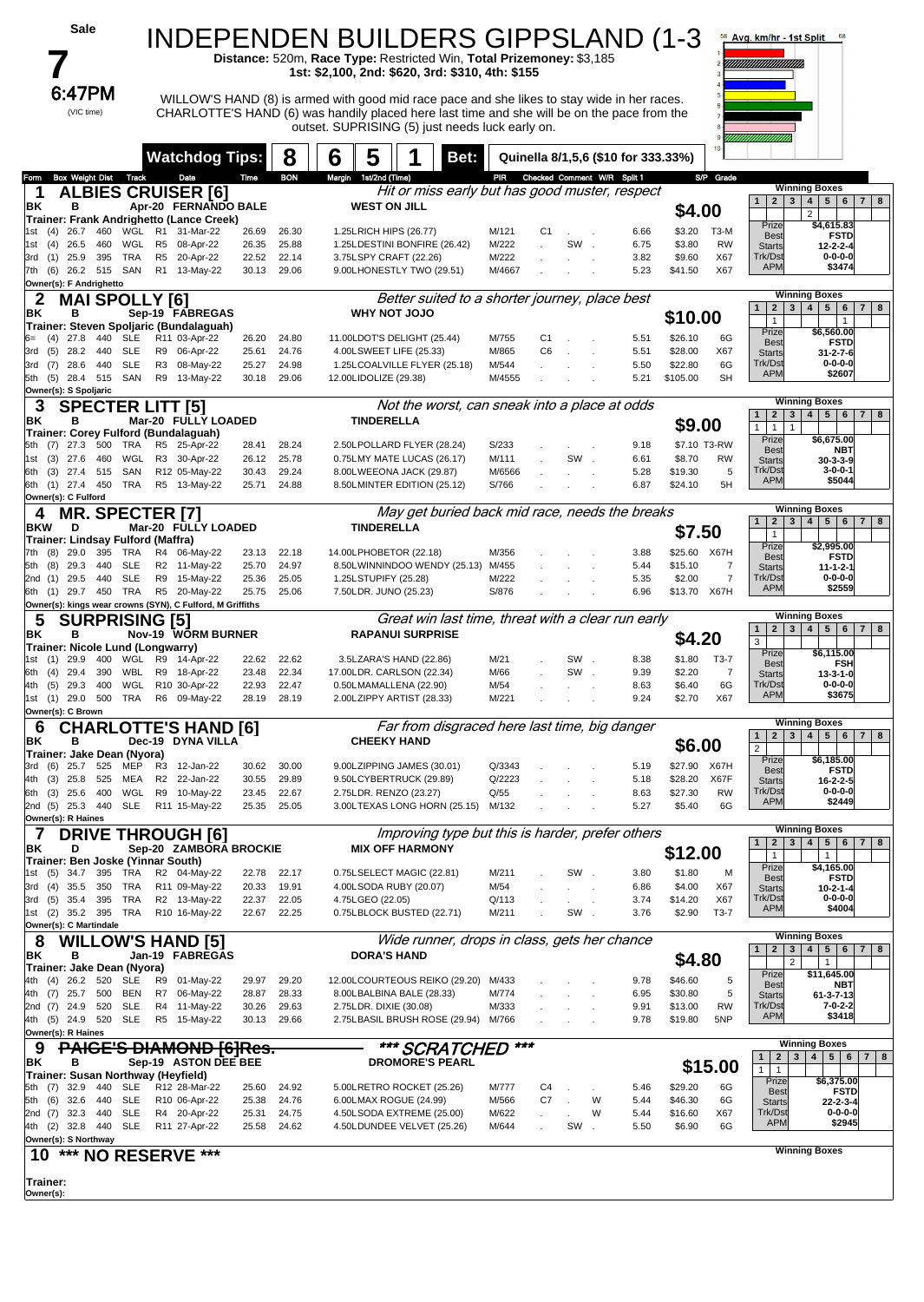## PAUL ELLIOTT CONSTRUCTION

**Distance:** 440m, **Race Type:** Grade 5, **Total Prizemoney:** \$2,780 **1st: \$1,850, 2nd: \$530, 3rd: \$265, 4th: \$135**



7:04PM NOVA'S WAY (7) is normally very reliable at box rise and she can dash away through the bend. KRAKEN SKYE (5) was handily placed at Shepparton and she can carve out time when in the clear. JUST AUGUSTA (1) has the right draw.



|                   |                                                 |              |            |                | <b>Watchdog Tips:</b>                                                     |                |                | 5      |                    | 6                                                      | Bet:                                             |                                 |              |     | Win 7  |              |                    |            |                                                     |                                                                                       |
|-------------------|-------------------------------------------------|--------------|------------|----------------|---------------------------------------------------------------------------|----------------|----------------|--------|--------------------|--------------------------------------------------------|--------------------------------------------------|---------------------------------|--------------|-----|--------|--------------|--------------------|------------|-----------------------------------------------------|---------------------------------------------------------------------------------------|
| . omn             | <b>Box Weight Dist Track</b>                    |              |            |                | Date                                                                      | Time           | <b>BON</b>     | Margin | 1st/2nd (Time)     |                                                        |                                                  | PIR Checked Comment W/R Split 1 |              |     |        |              |                    | S/P Grade  |                                                     |                                                                                       |
| 1                 |                                                 |              |            |                | <b>JUST AUGUSTA (NSW)[5]</b>                                              |                |                |        |                    |                                                        | Scrapes the paint, versatile, can threaten       |                                 |              |     |        |              |                    |            |                                                     | <b>Winning Boxes</b>                                                                  |
| ΒK                | D                                               |              |            |                | May-19 FERNANDO BALE                                                      |                |                |        | <b>UNO SUZIE</b>   |                                                        |                                                  |                                 |              |     |        | 浊            | \$8.00             |            | $1 \mid 2$<br>$\overline{2}$                        | $3 \mid 4$<br>$5 \mid 6$<br>7<br>8<br>1<br>$\mathbf{1}$                               |
|                   | Trainer: Gregory Kerr (Bairnsdale)              |              |            |                |                                                                           |                |                |        |                    |                                                        |                                                  |                                 |              |     |        |              |                    |            | $\mathbf{1}$<br>Prize                               | $\mathbf{1}$<br>$\mathbf{1}$<br>\$18,019.79                                           |
| (8)<br>2nd        | 33.9<br>(6)<br>33.8                             | 500<br>500   | TRA<br>TRA | R8<br>R8       | 15-Apr-22<br>22-Apr-22                                                    | 28.26<br>0.00  | 28.15<br>27.94 |        |                    | 0.75LBUSY TIME (28.21)<br><b>BUSY TIME (27.94)</b>     |                                                  | M/222<br>M/77                   |              | V0  | $\sim$ | 9.39<br>9.28 | \$4.20<br>\$6.10   | 5H<br>5F   | <b>Best</b>                                         | 25.37                                                                                 |
| (7)<br>6th        | 34.2                                            | 440          | <b>SLE</b> | R7             | 27-Apr-22                                                                 | 25.33          | 24.62          |        |                    | 8.50LGENIAL JED (24.77)                                |                                                  | S/767                           |              |     |        | 5.47         | \$10.50            | 5          | <b>Starts</b><br>Trk/Dst                            | $45 - 7 - 5 - 8$<br>14-1-2-3                                                          |
|                   | 6th (4) 33.6 500                                |              | TRA        |                | R8 04-May-22                                                              | 28.89          | 28.45          |        |                    | 6.50LHIGH PROFILER (28.45)                             |                                                  | M/677                           |              | SW. |        | 9.37         | \$9.60             | 5          | <b>APM</b>                                          | \$7663                                                                                |
|                   | Owner(s): R Estoppey                            |              |            |                |                                                                           |                |                |        |                    |                                                        |                                                  |                                 |              |     |        |              |                    |            |                                                     |                                                                                       |
| 2                 |                                                 |              |            |                | <b>COLLINDA BEAST [5]</b>                                                 |                |                |        |                    |                                                        | Strong winner two runs back, put in exotics      |                                 |              |     |        |              |                    |            | $2 \mid 3 \mid 4 \mid$                              | <b>Winning Boxes</b><br>$5 \mid 6$                                                    |
| WBK               | D                                               |              |            |                | Apr-18 FERNANDO BALE                                                      |                |                |        |                    | <b>SHE'S A COLLINDA</b>                                |                                                  |                                 |              |     |        |              | \$7.50             |            | 1 <sup>1</sup><br>$\overline{4}$<br>3               | $7 \mid 8$<br>1<br>$\mathbf{1}$<br>$\overline{1}$<br>2 <sup>1</sup><br>$\overline{2}$ |
| 6th (5)           | Trainer: Samuel Tyler (Boisdale)<br>30.9        | 350          | HVL        |                | R4 03-Apr-22                                                              | 19.72          | 19.22          |        |                    | 4.50LMAJOR CYCLONE (19.41)                             |                                                  | M/3                             | C1           |     |        | 6.59         | \$14.10            | FFA        | Prize                                               | \$40,425.00                                                                           |
| 2nd (5)           | 30.4                                            | 440          | SLE        |                | R8 06-Apr-22                                                              | 25.03          | 24.76          |        |                    | 2.25LMY SEANNA (24.89)                                 |                                                  | Q/122                           |              |     |        | 5.23         | \$4.50             | 5          | <b>Best</b><br><b>Starts</b>                        | 24.55<br>42-14-3-3                                                                    |
| 1st (8)           | 30.4 440                                        |              | <b>SLE</b> |                | R12 08-May-22                                                             | 25.02          | 24.98          |        |                    | 3.00LLEO ROSE (25.23)                                  |                                                  | M/221                           |              |     |        | 5.35         | \$1.30             | <b>VET</b> | Trk/Dst                                             | $9 - 4 - 1 - 0$                                                                       |
| 4th (3)           |                                                 | 30.7 440 SLE |            |                | R7 15-May-22                                                              | 25.31          | 25.05          |        |                    | 2.25LFORCEFULLY (25.17)                                |                                                  | M/444                           |              |     |        | 5.38         | \$4.00             | X45        | <b>APM</b>                                          | \$9210                                                                                |
|                   | Owner(s): S Tyler                               |              |            |                |                                                                           |                |                |        |                    |                                                        |                                                  |                                 |              |     |        |              |                    |            |                                                     | <b>Winning Boxes</b>                                                                  |
| З                 |                                                 |              |            |                | STAY AT HOME [5]                                                          |                |                |        |                    |                                                        | Can get back early, place claims best            |                                 |              |     |        |              |                    |            | $\overline{2}$<br>$1 \mid$                          | 3   4   5   6<br>$\overline{7}$<br>8                                                  |
| ΒK                | D                                               |              |            |                | May-18 BARCIA BALE<br>Trainer: Chris Johannsen (Devon Meadows)            |                |                |        |                    | <b>GANGBUSTERS</b>                                     |                                                  |                                 |              |     |        |              | \$10.00            |            | $\mathbf{1}$<br>$\mathbf{1}$<br>$\mathbf{1}$        | $\overline{c}$<br>$\overline{2}$<br>$\mathbf{1}$                                      |
| 6th               | 39.6<br>(8)                                     | 440          | SLE        |                | R7 10-Apr-22                                                              | 25.07          | 24.54          |        |                    | 8.00LNICHOLAS ROSE (24.54)                             |                                                  | M/666                           | C1           |     |        | 5.36         | \$28.80            | <b>FFA</b> | Prize<br><b>Best</b>                                | \$23,314.17<br>25.27                                                                  |
| (4)<br>6th        | 39.3                                            | 440          | SLE        |                | R5 17-Apr-22                                                              | 25.74          | 24.61          |        |                    | 13.00LAWE SHANKS (24.83)                               |                                                  | M/566                           |              | SW. |        | 5.37         | \$26.70            | 5          | <b>Starts</b>                                       | 76-8-11-17                                                                            |
| 2nd<br>(6)        | 39.6                                            | 400          | WGL        | R <sub>5</sub> | 30-Apr-22                                                                 | 22.80          | 22.47          |        |                    | 2.75LBACK MOO MOO (22.62)                              |                                                  | M/42                            |              |     |        | 8.48         | \$23.00            | X45        | Trk/Dst<br><b>APM</b>                               | 43-4-7-10<br>\$3338                                                                   |
| 7th (5)           |                                                 | 39.3 440 SLE |            |                | R8 08-May-22<br>Owner(s): THE DYNASTY (SYN), S Healey, L Hockey, R Wilson | 25.66          | 24.98          |        | 8.00LBIGSY (25.11) |                                                        |                                                  | S/788                           |              |     |        | 5.49         | \$34.80            | X45        |                                                     |                                                                                       |
| 4                 |                                                 |              |            |                | <b>FREDDIE FOX TROT [5]</b>                                               |                |                |        |                    |                                                        | *** SCRATCHED                                    | ***                             |              |     |        |              |                    |            |                                                     | <b>Winning Boxes</b>                                                                  |
| BD                | D                                               |              |            |                | Jan-19 BELLA INFRARED                                                     |                |                |        |                    | <b>BELLA SHIMA</b>                                     |                                                  |                                 |              |     |        |              |                    |            | $\mathbf{1}$<br>2 <sub>1</sub>                      | $3\overline{3}$<br>4 <sup>1</sup><br>5   6   7   8                                    |
|                   | Trainer: Nicole Lund (Longwarry)                |              |            |                |                                                                           |                |                |        |                    |                                                        |                                                  |                                 |              |     |        |              |                    | \$16.00    | 3<br>$\mathbf{1}$                                   | $\sqrt{2}$<br>$\mathbf{1}$<br>\$18,515.00                                             |
| 4th               | 35.6<br>(6)                                     | 515          | LCN        | R6             | 06-Dec-21                                                                 | 30.72          | 29.94          |        |                    | 4.25LDEWANA LYNDA (30.42)                              |                                                  | 0                               | <b>B4 C2</b> |     |        |              | \$5.50             | 5          | Prize<br><b>Best</b>                                | NBT                                                                                   |
| (5)<br>8th<br>7th | 35.5<br>(3)<br>34.8                             | 400<br>440   | WGL<br>SLE |                | R10 28-Dec-21<br>R5 17-Apr-22                                             | 23.31<br>25.96 | 22.20<br>24.61 |        |                    | 9.00LSINFUL SID (22.69)<br>17.00LAWE SHANKS (24.83)    |                                                  | M/58<br>M/677                   | C1           |     |        | 8.76<br>5.41 | \$24.30<br>\$34.40 | 5<br>5     | <b>Starts</b>                                       | $35 - 7 - 5 - 6$                                                                      |
|                   |                                                 |              |            |                | 5th (7) 34.8 440 SLE R6 11-May-22                                         | 25.60          | 24.97          |        |                    | 9.50LTIGER ISLA (24.97)                                |                                                  | M/565                           |              |     |        | 5.40         | \$67.00            | X45        | Trk/Dst<br><b>APM</b>                               | $2 - 0 - 0 - 0$<br>\$1789                                                             |
|                   |                                                 |              |            |                | Owner(s): TEAM SEN (P)( ND NINETEEN) (SYN), G Farrugia, A Fennell         |                |                |        |                    |                                                        |                                                  |                                 |              |     |        |              |                    |            |                                                     |                                                                                       |
| 5                 |                                                 |              |            |                | KRAKEN SKYE [5]                                                           |                |                |        |                    |                                                        | Tough draw but can test the clock, main danger   |                                 |              |     |        |              |                    |            | 2 <sub>1</sub><br>1                                 | <b>Winning Boxes</b><br> 4 <br>$5 \mid 6$                                             |
| WF                | в                                               |              |            |                | Apr-19 DYNA DOUBLE ONE                                                    |                |                |        | <b>KRAKEN SAL</b>  |                                                        |                                                  |                                 |              |     |        |              | \$4.20             |            | $\mathbf{3}$<br>3<br>$\overline{2}$<br>$\mathbf{1}$ | 7 8<br>$\mathbf{1}$<br>$\overline{2}$<br>$\mathbf{1}$                                 |
| 4th               | Trainer: Brendon Jones (Pyalong)<br>(6)<br>29.9 | 525          |            |                | MEA R12 09-Apr-22                                                         | 31.14          | 29.82          |        |                    |                                                        | 3.5LCHILL OUT WEBBY (30.89)                      | M/6543                          | C1           |     |        | 5.29         | \$3.30             | 5          | Prize                                               | \$24,155.00                                                                           |
| 1st (1)           | 29.7                                            | 395          | TRA        |                | R4 20-Apr-22                                                              | 22.14          | 22.14          |        |                    | 4.75LADONIS SANDS (22.46)                              |                                                  | M/111                           |              |     |        | 3.66         | \$2.50             | X45        | <b>Best</b><br><b>Starts</b>                        | NBT<br>45-10-7-6                                                                      |
| (2)<br>4th        | 29.9                                            | 485          |            |                | HOR R7 26-Apr-22                                                          | 27.31          | 26.83          |        |                    |                                                        | 7.00LJUNGLE PANTHER (26.83)                      | M/123                           |              |     |        | 6.49         | \$12.10            | 5H         | Trk/Dst                                             | $2 - 0 - 1 - 0$                                                                       |
| 2nd(5)            |                                                 | 29.5 450 SHP |            |                | R6 16-May-22                                                              | 25.53          | 25.11          |        |                    | 6.00LASTON SUZETTE (25.11)                             |                                                  | M/222                           |              |     |        | 6.73         | \$8.40             | 5          | APN                                                 | \$9576                                                                                |
|                   |                                                 |              |            |                | Owner(s): EYLES (SYN), K Eyles, H Eyles, D Eyles                          |                |                |        |                    |                                                        |                                                  |                                 |              |     |        |              |                    |            |                                                     | <b>Winning Boxes</b>                                                                  |
| 6<br>BEBD         | DR.                                             |              | LYNCH [5]  |                |                                                                           |                |                |        | DR. KLAAS          |                                                        | Consistent type, settles on the speed, keep safe |                                 |              |     |        |              |                    |            | $\overline{2}$<br>3<br>1                            | $\overline{\mathbf{4}}$<br>$5 \mid 6$<br>$7 \mid 8$                                   |
|                   | D<br>Trainer: Ronald Winter (Denison)           |              |            |                | Aug-18 FERNANDO BALE                                                      |                |                |        |                    |                                                        |                                                  |                                 |              |     |        |              | \$6.00             |            | 1<br>1                                              | 3 <sup>1</sup><br>3 I<br>$\mathbf{1}$<br>$\overline{1}$<br>$\overline{1}$             |
| 2nd (2)           | 28.1                                            | 440          | SLE        |                | R4 24-Apr-22                                                              | 25.08          | 24.57          |        |                    |                                                        | 1.25LPERFECT GODDESS (25.00) Q/133               |                                 |              |     |        | 5.23         | \$5.10             | 5NP        | Prize<br><b>Best</b>                                | \$27,965.00<br>24.89                                                                  |
| 1st (4)           | 28.0                                            | 440          | <b>SLE</b> |                | R10 01-May-22                                                             | 25.15          | 24.62          |        |                    | 1.75LLEO ROSE (25.25)                                  |                                                  | M/211                           |              | SW. |        | 5.42         | \$1.80             | 5NP        | <b>Starts</b>                                       | 72-11-11-13                                                                           |
| (2)<br>2nd        | 27.9<br>3rd (4) 28.1 440 SLE                    | 440          | <b>SLE</b> |                | R7 11-May-22<br>R12 15-May-22                                             | 25.32<br>25.20 | 24.97<br>25.05 |        |                    | 1.5LGO SAINTS GO (25.22)<br>2.25LDOT'S DELIGHT (25.05) |                                                  | M/342<br>Q/233                  |              |     |        | 5.33<br>5.24 | \$2.80<br>\$5.10   | 5<br>5     | Trk/Dst<br><b>APM</b>                               | 46-6-9-10<br>\$5338                                                                   |
|                   | Owner(s): R Winter                              |              |            |                |                                                                           |                |                |        |                    |                                                        |                                                  |                                 |              |     |        |              |                    |            |                                                     |                                                                                       |
|                   | <b>NOVA'S WAY [5]</b>                           |              |            |                |                                                                           |                |                |        |                    |                                                        | Reliable early, can cross and lead, yes          |                                 |              |     |        |              |                    |            |                                                     | <b>Winning Boxes</b>                                                                  |
| ΒK                | в                                               |              |            |                | Nov-19 WALK HARD                                                          |                |                |        | <b>POPOWSKI</b>    |                                                        |                                                  |                                 |              |     |        |              | \$3.40             |            | 1<br>2 <sub>1</sub><br>$\mathbf{3}$                 | 4 5 6<br>$\overline{7}$<br> 8                                                         |
|                   |                                                 |              |            |                | Trainer: Darryl Connor (Cranbourne)                                       |                |                |        |                    |                                                        |                                                  |                                 |              |     |        |              |                    |            | $\overline{a}$<br>$\vert$ 1<br>Prize                | $\mathbf{1}$<br>3<br>\$13,400.00                                                      |
| 1st               | $(8)$ 29.0 400<br>3rd (3) 29.3                  | 400          |            |                | WGL R12 19-Apr-22<br>WGL R6 30-Apr-22                                     | 22.90<br>22.67 | 22.65<br>22.47 |        |                    | 0.75LSTAY TOGETHER (22.94)<br>3.00LSODA PRINCE (22.47) |                                                  | S/21<br>M/42                    |              | SW  |        | 8.37<br>8.35 | \$2.70<br>\$15.80  | 5<br>FFA   | <b>Best</b>                                         | FSH                                                                                   |
|                   | 1st (1) 29.6 400                                |              |            |                | WGL R10 10-May-22                                                         | 22.67          | 22.67          |        |                    | 0.05LORSON MICK (22.67)                                |                                                  | M/11                            |              |     |        | 8.28         | \$5.20             | X34        | <b>Starts</b><br>Trk/Dst                            | $19 - 7 - 1 - 3$<br>$0 - 0 - 0 - 0$                                                   |
|                   | 5th (8) 29.4 400                                |              |            |                | WGL R11 17-May-22                                                         | 23.10          | 22.52          |        |                    | 8.50LHANDSOME JACK (22.53)                             |                                                  | S/55                            |              |     |        | 8.37         | \$13.50            | <b>FFA</b> | <b>APM</b>                                          | \$6169                                                                                |
|                   | Owner(s): D Connor                              |              |            |                |                                                                           |                |                |        |                    |                                                        |                                                  |                                 |              |     |        |              |                    |            |                                                     |                                                                                       |
| 8                 | <b>LARA'S LOVE [5]</b>                          |              |            |                |                                                                           |                |                |        |                    |                                                        | Every chance last time, will need it easier      |                                 |              |     |        |              |                    |            | $\mathbf{2}$<br>3<br>$\mathbf{1}$                   | <b>Winning Boxes</b><br>4   5   6<br>$7 \mid 8$                                       |
| ΒK                | в                                               |              |            |                | Nov-18 COLLISION                                                          |                |                |        |                    | <b>LOVE A NEVEELK</b>                                  |                                                  |                                 |              |     |        |              | \$10.00            |            | $\overline{a}$<br>$\overline{1}$                    | $1$   1<br>3  <br>$\mathbf{1}$                                                        |
|                   | 5th (5) 30.0 440                                |              | SLE        |                | Trainer: Dawn Johnston (Boisdale)<br>R9 24-Apr-22                         | 25.15          | 24.57          |        |                    |                                                        | 6.50LLAKEVIEW BONNIE (24.72)                     | M/665                           |              |     |        | 5.40         | \$47.60            | FFA        | Prize                                               | \$23,035.00                                                                           |
| 4th (8)           | 30.2 440                                        |              | <b>SLE</b> |                | R6 01-May-22                                                              | 25.07          | 24.62          |        |                    | 6.50LDR. MADISON (24.62)                               |                                                  | M/644                           |              |     |        | 5.48         | \$61.90            | FFA        | <b>Best</b><br><b>Starts</b>                        | 24.93<br>71-9-9-9                                                                     |
|                   | 2nd (8) 30.4 440                                |              | <b>SLE</b> |                | R11 08-May-22                                                             | 25.37          | 24.98          |        |                    | 0.75LVESNA SPOLLY (25.33)                              |                                                  | S/512                           |              |     |        | 5.45         | \$4.90             | 5          | Trk/Dst                                             | 60-7-9-7                                                                              |
| 2nd (8) 30.7 440  |                                                 |              | <b>SLE</b> |                | R7 15-May-22                                                              | 25.19          | 25.05          |        |                    | 0.50LFORCEFULLY (25.17)                                |                                                  | M/511                           |              |     |        | 5.41         | \$8.30             | X45        | <b>APM</b>                                          | \$5684                                                                                |
|                   |                                                 |              |            |                |                                                                           |                |                |        |                    |                                                        |                                                  |                                 |              |     |        |              |                    |            |                                                     | <b>Winning Boxes</b>                                                                  |
|                   | Owner(s): D Johnston                            |              |            |                |                                                                           |                |                |        | <b>MIRIAM</b>      |                                                        | Well down on confidence, must find plenty        |                                 |              |     |        |              |                    |            | $\overline{2}$<br>1                                 | 5   6   7   8<br>$3 \mid 4 \mid$                                                      |
|                   | <b>EUGENIE</b> [5](4)                           |              |            |                |                                                                           |                |                |        |                    |                                                        |                                                  |                                 |              |     |        |              | \$21.00            |            | $\mathbf{1}$<br>$\overline{1}$                      | $1 \mid 1$                                                                            |
| ΒK                | в                                               |              |            |                | Sep-19 BARCIA BALE                                                        |                |                |        |                    |                                                        |                                                  |                                 |              |     |        |              |                    |            |                                                     |                                                                                       |
|                   | 5th (6) 28.9                                    | 440          | SLE        |                | Trainer: William Mcmahon (Darriman)<br>R9 11-May-22                       | 25.59          | 24.97          |        |                    | 5.50LGOTHAM DIVA (25.21)                               |                                                  | M/767                           |              |     |        | 5.45         | \$5.10             | 5          | Prize<br><b>Best</b>                                | \$7,910.00<br>24.96                                                                   |
|                   | 5th (4) 28.9                                    | 450          | TRA        | R <sub>5</sub> | 13-May-22                                                                 | 25.53          | 24.88          |        |                    | 6.00LMINTER EDITION (25.12)                            |                                                  | S/875                           |              |     |        | 6.88         | \$21.10            | 5H         | <b>Starts</b>                                       | $32 - 4 - 2 - 2$                                                                      |
|                   | 7th (6) 28.9                                    | 520          | SLE        | R8             | 15-May-22                                                                 | 30.41          | 29.66          |        |                    | 6.00LLUNA CRUZ (30.00)                                 |                                                  | M/887                           |              | V0  |        | 9.94         | \$42.50            | 5F         | Trk/Dst<br><b>APM</b>                               | $14 - 1 - 1 - 1$<br>\$4367                                                            |
|                   | 8th (3) 28.6 500 TRA<br>Owner(s): J Gill        |              |            |                | R8 18-May-22                                                              | 29.07          | 28.27          |        |                    | 12.00LUNDER ARREST (28.27)                             |                                                  | M/788                           |              | V0  | $\sim$ | 9.62         | \$16.80            | X45        |                                                     |                                                                                       |
| 10                |                                                 |              |            |                |                                                                           |                |                |        |                    |                                                        |                                                  |                                 |              |     |        |              |                    |            |                                                     | <b>Winning Boxes</b>                                                                  |
|                   |                                                 |              |            |                | *** NO RESERVE ***                                                        |                |                |        |                    |                                                        |                                                  |                                 |              |     |        |              |                    |            |                                                     |                                                                                       |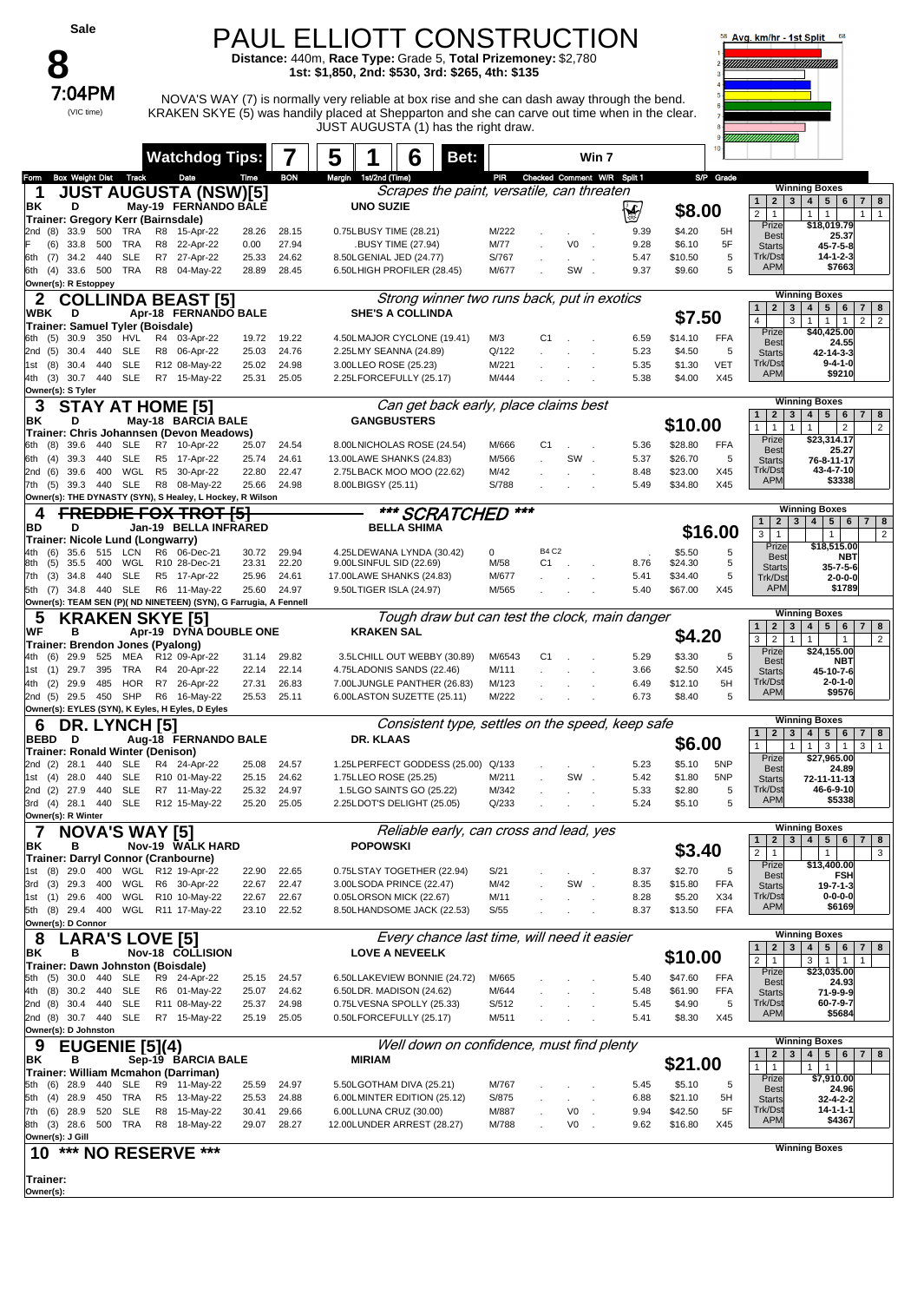| Sale                                                                               |          |                               |                |                | B & T CONCRETING (3-6 WINS) HT2                                                                                               |      |                |                |                             |              |                    |                  | Avg. km/hr - 1st Split                                         | 68                                                                                                   |
|------------------------------------------------------------------------------------|----------|-------------------------------|----------------|----------------|-------------------------------------------------------------------------------------------------------------------------------|------|----------------|----------------|-----------------------------|--------------|--------------------|------------------|----------------------------------------------------------------|------------------------------------------------------------------------------------------------------|
|                                                                                    |          |                               |                |                | Distance: 440m, Race Type: Restricted Win Heat, Total Prizemoney: \$2,780<br>1st: \$1,850, 2nd: \$530, 3rd: \$265, 4th: \$135 |      |                |                |                             |              |                    |                  |                                                                |                                                                                                      |
| 7:25PM                                                                             |          |                               |                |                | SOLEUS (6) is armed with a blistering turn of foot and he will be better for the run here last week.                          |      |                |                |                             |              |                    |                  |                                                                |                                                                                                      |
| (VIC time)                                                                         |          |                               |                |                | PRISTINE IMAGE (1) was a strong 29.79 winner here two runs back and the drop back in distance                                 |      |                |                |                             |              |                    |                  |                                                                |                                                                                                      |
|                                                                                    |          |                               |                |                | shouldn't be a problem. DOT'S DELIGHT (3) has claims                                                                          |      |                |                |                             |              |                    |                  |                                                                |                                                                                                      |
|                                                                                    |          | <b>Watchdog Tips:</b>         |                | 6              | 3                                                                                                                             | Bet: |                |                | Win 6                       |              |                    |                  |                                                                |                                                                                                      |
| <b>Box Weight Dist</b><br>Track<br>Form<br><b>PRISTINE IMAGE [5]</b><br>1          |          | Date                          | Time           | <b>BON</b>     | Margin 1st/2nd (Time)<br>Drawn to be on the pace throughout, danger                                                           |      | PIR            |                | Checked Comment W/R Split 1 |              |                    | S/P Grade        |                                                                | <b>Winning Boxes</b>                                                                                 |
| WBD<br>D                                                                           |          | Jan-20 FERNANDO BALE          |                |                | <b>FLIGHTY EGYPTIAN</b>                                                                                                       |      |                |                |                             |              | \$2.80             |                  | $\mathbf{2}$<br>$\mathbf{1}$<br>$\mathbf{1}$<br>$\overline{2}$ | $3 \mid 4 \mid$<br>$5 \mid 6$<br>7 <sup>1</sup><br>8<br>$\mathbf{1}$<br>$\mathbf{1}$<br>$\mathbf{1}$ |
| Trainer: Matthew Clark (Briagolong)<br>520<br>WPK<br>(8)<br>32.5<br>1st            | R7       | 06-Apr-22                     | 30.27          | 30.02          | 0.75LSPRING RENEGADE (30.32)                                                                                                  |      | 2121           | 2121           |                             | 5.52         | \$3.00             | X45              | Prize<br><b>Best</b>                                           | \$34,260.00<br><b>FSTD</b>                                                                           |
| <b>WPK</b><br>5th<br>(7)<br>32.5<br>520<br>520<br><b>SLE</b><br>(2)<br>31.5<br>1st | R9<br>R7 | 13-Apr-22<br>08-May-22        | 30.34<br>29.79 | 29.74<br>29.60 | 8.50LASTON BARAK (29.74)<br>1.00LGOTHAM BARONESS (29.85) M/111                                                                |      | 6645           | 6645           | SW.                         | 5.60<br>9.44 | \$16.00<br>\$1.70  | <b>FFA</b><br>5H | <b>Starts</b><br>Trk/Dst                                       | $30 - 6 - 8 - 4$<br>$0 - 0 - 0 - 0$                                                                  |
| 4th (7) 31.9 520 SLE<br>Owner(s): M Clark                                          | R8       | 15-May-22                     | 30.10          | 29.66          | 1.5LLUNA CRUZ (30.00)                                                                                                         |      | M/411          |                |                             | 9.70         | \$5.80             | 5F               | <b>APM</b>                                                     | \$15344                                                                                              |
| 2<br><b>CHARLIZE [5]</b>                                                           |          |                               |                |                | Good record here, solid muster, keep safe                                                                                     |      |                |                |                             |              |                    |                  | $\mathbf{2}$<br>3<br>$\mathbf{1}$                              | <b>Winning Boxes</b><br>$\vert$ 4<br>$5 \mid 6$<br>7 <sup>1</sup><br>8                               |
| F<br>в<br>Trainer: William Mcmahon (Darriman)                                      |          | Sep-19 BARCIA BALE            |                |                | <b>MIRIAM</b>                                                                                                                 |      |                |                |                             |              | \$9.00             |                  | $\mathbf{1}$<br>$\mathbf{1}$<br>Prize                          | $1 \mid 1$<br>$\mathbf{1}$<br>\$14,404.38                                                            |
| <b>SLE</b><br>(8)<br>29.8<br>520<br>3rd<br>TRA<br>4th (7)<br>29.9<br>450           | R7       | R7 08-May-22<br>13-May-22     | 29.96<br>25.29 | 29.60<br>24.88 | 2.50LPRISTINE IMAGE (29.79)<br>3.5LGOLD DRILLER (25.06)                                                                       |      | S/544<br>M/533 |                |                             | 9.69<br>6.75 | \$10.40<br>\$13.50 | 5H<br>5H         | <b>Best</b>                                                    | 25.11                                                                                                |
| <b>SLE</b><br>29.8<br>520<br>6th<br>(5)                                            | R8       | 15-May-22                     | 30.35          | 29.66          | 5.50LLUNA CRUZ (30.00)                                                                                                        |      | S/556          |                |                             | 9.72         | \$19.00            | 5F               | <b>Starts</b><br>Trk/Dst                                       | $31 - 5 - 5 - 5$<br>17-2-3-4                                                                         |
| 2nd (2) 29.6<br>500<br>TRA<br>Owner(s): J Gill                                     | R8       | 18-May-22                     | 28.38          | 28.27          | 1.75LUNDER ARREST (28.27)                                                                                                     |      | S/211          |                |                             | 9.45         | \$10.20            | X45              | <b>APM</b>                                                     | \$7684                                                                                               |
| <b>DOT'S DELIGHT [4]</b><br>3                                                      |          |                               |                |                | Dominant display here last time, threat again                                                                                 |      |                |                |                             |              |                    |                  | $\mathbf{2}$<br>$\mathbf{1}$                                   | <b>Winning Boxes</b><br>$3 \mid 4 \mid 5 \mid$<br>6<br>7 <sup>1</sup><br>8                           |
| в<br>ΒK<br>Trainer: Dawn Johnston (Boisdale)                                       |          | <b>Jun-20 ASTON DEE BEE</b>   |                |                | <b>SOMERTON MAY</b>                                                                                                           |      |                |                |                             |              | \$5.00             |                  | $\mathbf{1}$                                                   | $\overline{2}$<br>$\overline{1}$                                                                     |
| 28.0<br>440<br><b>SLE</b><br>4th (6)                                               |          | R5 24-Apr-22                  | 25.26          | 24.57          | 10.00LMY SEANNA (24.57)                                                                                                       |      | M/544          |                |                             | 5.40         | \$7.10             | <b>RW</b>        | Prize<br><b>Best</b>                                           | \$10.075.83<br>25.04                                                                                 |
| 28.3<br>400<br>WGL<br>4th<br>(1)<br><b>SLE</b><br>(2)<br>28.4<br>440<br>3rd        |          | R10 03-May-22<br>R4 08-May-22 | 23.01<br>25.34 | 22.33<br>24.98 | 6.50LXUN BALE (22.59)<br>5.50LDR. CHEYANNE (24.98)                                                                            |      | M/44<br>M/112  |                |                             | 8.58<br>5.25 | \$1.80<br>\$2.70   | <b>RW</b><br>5   | <b>Starts</b><br>Trk/Dst                                       | $12 - 4 - 2 - 1$<br>11-4-2-1                                                                         |
| SLE<br>1st (6)<br>28.4 440<br>Owner(s): R Roberts                                  |          | R12 15-May-22                 | 25.05          | 25.05          | 2.00LHOT HAND (25.18)                                                                                                         |      | M/111          |                | SW<br>$\sim$                | 5.22         | \$4.50             | 5                | <b>APM</b>                                                     | \$7671                                                                                               |
| <b>HIGH PROFILER (NSW)[5]</b><br>4                                                 |          |                               |                |                | Capable but may need to lead to win, risky                                                                                    |      |                |                |                             |              |                    |                  |                                                                | <b>Winning Boxes</b>                                                                                 |
| WBK<br>D<br>Trainer: Kellie Morrison (Kilmany)                                     |          | Nov-19 FERNANDO BALE          |                |                | <b>MELISSA'S PRIDE</b>                                                                                                        |      |                |                |                             |              | \$12.00            |                  | $\mathbf{2}$<br>3 <br>$\overline{2}$<br>$\mathbf{1}$           | $5 \mid 6$<br>4 <br>7 <sup>1</sup><br>8<br>$\overline{1}$<br>$\overline{1}$<br>$\mathbf{1}$          |
| SAN<br>7th (6)<br>30.3<br>515                                                      | R9       | 28-Apr-22                     | 30.36          | 29.42          | 12.00LNIHARI BALE (29.57)                                                                                                     |      | M/2457         |                |                             | 5.08         | \$9.40             | 5                | Prize<br><b>Best</b>                                           | \$15,990.00<br>24.91                                                                                 |
| 30.4<br>TRA<br>(8)<br>500<br>1st<br>TRA<br>30.5<br>450<br>3rd<br>(6)               | R8<br>R8 | 04-May-22<br>09-May-22        | 28.45<br>25.40 | 28.45<br>24.94 | 1.00LBASIL BRUSH ROSE (28.51)<br>7.00LGOT THE TORQUE (24.94)                                                                  |      | S/222<br>Q/223 |                |                             | 9.24<br>6.58 | \$3.60<br>\$5.10   | 5<br>X45         | <b>Starts</b><br>Trk/Dst                                       | $30-6-6-6$<br>$8 - 1 - 0 - 2$                                                                        |
| 5th (5) 30.5 520<br>SLE                                                            | R6       | 15-May-22                     | 30.19          | 29.66          | 8.00LWHAT COULD BE (29.66)                                                                                                    |      | Q/234          |                |                             | 9.58         | \$7.30             | X45              | <b>APM</b>                                                     | \$8966                                                                                               |
| Owner(s): J Booker<br>5<br><b>VACANT BOX ***</b>                                   |          |                               |                |                |                                                                                                                               |      |                |                |                             |              |                    |                  |                                                                | <b>Winning Boxes</b>                                                                                 |
| Trainer:                                                                           |          |                               |                |                |                                                                                                                               |      |                |                |                             |              |                    |                  |                                                                |                                                                                                      |
| Owner(s):                                                                          |          |                               |                |                |                                                                                                                               |      |                |                |                             |              |                    |                  |                                                                | <b>Winning Boxes</b>                                                                                 |
| 6<br>SOLEUS [5]<br>ΒK<br>D                                                         |          | Dec-19 AUSSIE INFRARED        |                |                | Explosive type, better for the run last time, yes<br><b>TEMPORALIS</b>                                                        |      |                |                |                             | Ð.           | \$3.40             |                  | 2 <sup>1</sup><br>$\mathbf{1}$                                 | 3   4   5   6<br>$\overline{7}$<br>8                                                                 |
| Trainer: Kathryne Tabb (Lara)                                                      |          | R10 19-Apr-22                 |                |                |                                                                                                                               |      | M/11           |                |                             | BET<br>10.33 | \$2.60             | 5                | Prize                                                          | $\overline{2}$<br>$\overline{2}$<br>$\mathbf{1}$<br>\$13,285.00                                      |
| (6)<br>HOR<br>1st<br>31.0<br>410<br>(8)<br>31.1<br>450<br>SHP<br>4th               |          | R6 25-Apr-22                  | 23.19<br>25.64 | 23.08<br>25.27 | 5.00LIMPRESS PATCH (23.53)<br>5.50LLUCA'S JEBRYNAH (25.27)                                                                    |      | M/654          |                |                             | 6.93         | \$4.30             | 5H               | <b>Best</b><br><b>Starts</b>                                   | NBT<br>16-5-4-3                                                                                      |
| WBL<br>(4)<br>30.8<br>390<br>5th<br>2nd (8) 30.5 440 SLE                           |          | R11 04-May-22<br>R6 11-May-22 | 22.52<br>25.17 | 21.79<br>24.97 | 11.00LPANAMA CANAL (21.79)<br>3.00LTIGER ISLA (24.97)                                                                         |      | M/55<br>S/622  |                |                             | 8.89<br>5.43 | \$8.50<br>\$2.60   | 5H<br>X45        | Trk/Dst<br><b>APM</b>                                          | $1 - 0 - 1 - 0$<br>\$9011                                                                            |
| Owner(s): TABB FAMILY (SYN), M Tabb, S Tabb, B Tabb, K Tabb, Z Tabb                |          |                               |                |                |                                                                                                                               |      |                |                |                             |              |                    |                  |                                                                |                                                                                                      |
| <b>HOT HAND [5]</b><br>7                                                           |          |                               |                |                | Placed in all three runs here, place hope again                                                                               |      |                |                |                             |              |                    |                  | $\mathbf{1}$                                                   | <b>Winning Boxes</b><br>2   3   4   5   6   7   8                                                    |
| ΒK<br>D<br>Trainer: Donna Dean (Nyora)                                             |          | Dec-19 DYNA VILLA             |                |                | <b>CHEEKY HAND</b>                                                                                                            |      |                |                |                             |              | \$10.00            |                  | $\mathbf{1}$<br>Prize                                          | $\overline{1}$<br>$\mathbf{1}$<br>$\mathbf{1}$<br>\$11,630.00                                        |
| 3rd (2) 31.0<br>400<br>WGL<br>5th (1) 30.3 425<br>BEN                              | R9       | R11 30-Apr-22<br>06-May-22    | 22.94<br>24.45 | 22.47<br>23.69 | 4.75LGOOD CHAT WISPY (22.62)<br>6.00LWATCH THE CLOCK (24.04)                                                                  |      | M/53<br>M/245  |                |                             | 8.46<br>6.57 | \$5.70<br>\$5.30   | 5<br>5H          | <b>Best</b>                                                    | NBT                                                                                                  |
| 3rd (7) 29.9 440<br>SLE                                                            |          | R9 11-May-22                  | 25.42          | 24.97          | 3.00LGOTHAM DIVA (25.21)                                                                                                      |      | M/534          |                |                             | 5.35         | \$3.70             | 5                | <b>Starts</b><br>Trk/Dst                                       | $17 - 4 - 3 - 4$<br>$3 - 0 - 1 - 2$                                                                  |
| 2nd (5) 29.9 440 SLE<br>Owner(s): R Haines                                         |          | R12 15-May-22                 | 25.18          | 25.05          | 2.00LDOT'S DELIGHT (25.05)                                                                                                    |      | M/422          |                |                             | 5.31         | \$6.60             | 5                | <b>APM</b>                                                     | \$2937                                                                                               |
| 8<br><b>VESNA SPOLLY [4]</b>                                                       |          |                               |                |                | Rarely runs a bad race here, can run a drum                                                                                   |      |                |                |                             |              |                    |                  | $\mathbf{1}$<br>$\mathbf{2}$                                   | <b>Winning Boxes</b><br>3   4   5   6   7  <br>8                                                     |
| ΒK<br>в<br>Trainer: Steven Spoljaric (Bundalaguah)                                 |          | Sep-19 FABREGAS               |                |                | <b>OLOL TON YHW</b>                                                                                                           |      |                |                |                             |              | \$12.00            |                  | 1                                                              | $\overline{c}$<br>1<br>$\mathbf{1}$                                                                  |
| 2nd (8) 27.9<br>440<br>SLE                                                         |          | R12 13-Feb-22                 | 24.95          | 24.56          | 1.75LLAKEVIEW BONNIE (24.84)                                                                                                  |      | M/432          | C <sub>1</sub> |                             | 5.32         | \$6.50             | 5                | Prize<br><b>Best</b>                                           | \$12,015.00<br>24.97                                                                                 |
| 3rd (4) 27.8<br>440<br><b>SLE</b><br>SLE<br>1st (4) 27.8<br>440                    |          | R5 20-Feb-22<br>R11 08-May-22 | 25.12<br>25.33 | 24.62<br>24.98 | 3.75LZIPPING BRONTE (24.87)<br>0.75LLARA'S LOVE (25.37)                                                                       |      | M/333<br>Q/121 |                |                             | 5.31<br>5.33 | \$5.40<br>\$7.80   | 5<br>5           | <b>Starts</b><br>Trk/Dst                                       | $22 - 5 - 6 - 3$<br>18-4-6-3                                                                         |
| 5th (3) 27.6 515 SAN                                                               |          | R12 13-May-22                 | 30.06          | 29.06          | 10.00LIMMUNITY (29.37)                                                                                                        |      | M/3344         |                |                             | 5.12         | \$50.70            | SН               | <b>APM</b>                                                     | \$5609                                                                                               |
| Owner(s): S Spoljaric<br>*** NO RESERVE ***<br>9                                   |          |                               |                |                |                                                                                                                               |      |                |                |                             |              |                    |                  |                                                                | <b>Winning Boxes</b>                                                                                 |
|                                                                                    |          |                               |                |                |                                                                                                                               |      |                |                |                             |              |                    |                  |                                                                |                                                                                                      |
| Trainer:<br>Owner(s):                                                              |          |                               |                |                |                                                                                                                               |      |                |                |                             |              |                    |                  |                                                                |                                                                                                      |
| ***<br><b>NO RESERVE ***</b><br>10                                                 |          |                               |                |                |                                                                                                                               |      |                |                |                             |              |                    |                  |                                                                | <b>Winning Boxes</b>                                                                                 |
| Trainer:                                                                           |          |                               |                |                |                                                                                                                               |      |                |                |                             |              |                    |                  |                                                                |                                                                                                      |
| Owner(s):                                                                          |          |                               |                |                |                                                                                                                               |      |                |                |                             |              |                    |                  |                                                                |                                                                                                      |
|                                                                                    |          |                               |                |                |                                                                                                                               |      |                |                |                             |              |                    |                  |                                                                |                                                                                                      |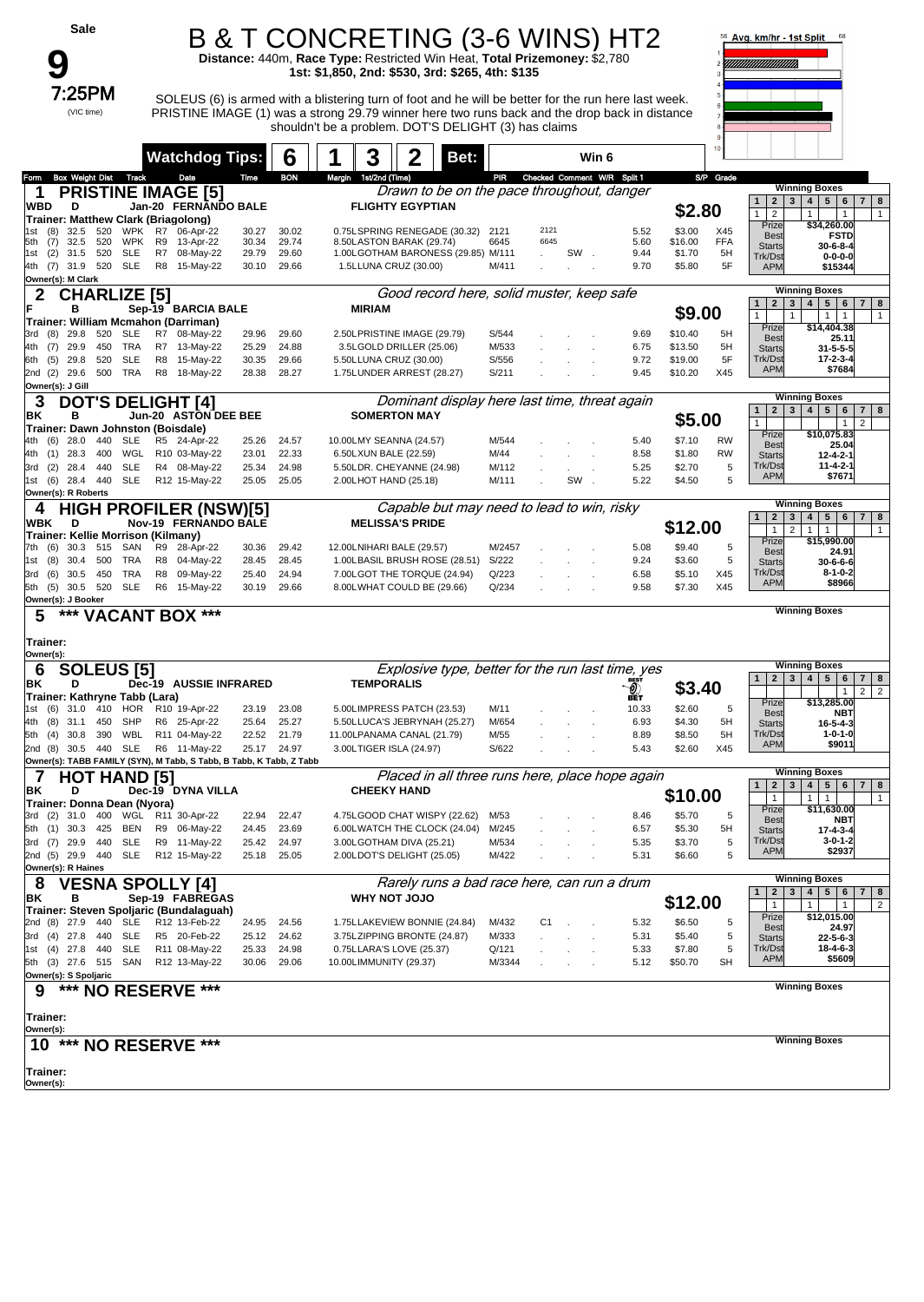| Sale                                                                            |                                                   |                                  | LUCKNOW FOOTBALL NETBALL CLUB<br>Distance: 440m, Race Type: Grade 6, Total Prizemoney: \$2,780<br>1st: \$1,850, 2nd: \$530, 3rd: \$265, 4th: \$135 |                                                        |                                                 |                                    | 58 Avg. km/hr - 1st Split                            | 68                                                                                                                      |
|---------------------------------------------------------------------------------|---------------------------------------------------|----------------------------------|----------------------------------------------------------------------------------------------------------------------------------------------------|--------------------------------------------------------|-------------------------------------------------|------------------------------------|------------------------------------------------------|-------------------------------------------------------------------------------------------------------------------------|
| 7:42PM                                                                          |                                                   |                                  | SWEET OBSIDIAN (4) has been consistent to date and he has the speed to make every post a                                                           |                                                        |                                                 |                                    |                                                      |                                                                                                                         |
| (VIC time)                                                                      |                                                   |                                  | winner. ROMAROSA (6) can come out running and he is getting stronger all the time. STUPIFY (7) is<br>showing some promise.                         |                                                        |                                                 |                                    |                                                      |                                                                                                                         |
|                                                                                 | <b>Watchdog Tips:</b>                             | 4                                | 6<br>8                                                                                                                                             | Bet:                                                   | Trifecta 4,6/4,6,7,8/4,6,7,8 (\$10 -<br>83.33%) |                                    |                                                      |                                                                                                                         |
| <b>Box Weight Dist</b><br>Track<br>Form<br>1                                    | Date<br><b>KNUCKLES GALORE [6]</b>                | <b>BON</b><br>Time               | Margin<br>1st/2nd (Time)                                                                                                                           | PIR<br>Down on confidence, gets buried back, tough ask | Checked Comment W/R Split 1                     |                                    | S/P Grade<br>1<br>$\mathbf{2}$                       | <b>Winning Boxes</b><br>$\mathbf{3}$<br>4<br>5 6 <br>7 8                                                                |
| ΒK<br>D<br>Trainer: Leigh Jennings (Maffra)<br>440<br>SLE<br>6th<br>(5)<br>31.0 | Nov-19 WALK HARD<br>R10 24-Apr-22                 | 24.57<br>25.49                   | <b>POPOWSKI</b><br>8.00LSOLICITOR (24.94)                                                                                                          | M/455                                                  |                                                 | \$16.00<br>5.37<br>\$36.60         | $\mathbf{1}$<br>Prize<br>X67                         | $\mathbf{1}$<br>\$3,510.00                                                                                              |
| 31.0<br>440<br>SLE<br>4th<br>(8)<br>30.9<br>TRA<br>6th<br>(2)<br>450            | R10 27-Apr-22<br>R5 04-May-22                     | 25.13<br>24.62<br>26.12<br>25.05 | 7.50LKOH SAMUI (24.62)<br>5.50LSWEET LIFE (25.75)                                                                                                  | M/654<br>M/787                                         |                                                 | 5.46<br>\$57.60<br>\$19.10<br>6.94 | <b>Best</b><br>6G<br><b>Starts</b><br>Trk/Dst<br>X67 | 25.40<br>$18 - 2 - 1 - 2$<br>$10 - 1 - 1 - 1$                                                                           |
| 6th (8)<br>30.8 440<br>SLE                                                      | R3 08-May-22                                      | 25.59<br>24.98                   | 6.00LCOALVILLE FLYER (25.18)                                                                                                                       | M/877                                                  |                                                 | 5.56<br>\$12.20                    | <b>APM</b><br>6G                                     | \$1845                                                                                                                  |
| Owner(s): AMSTEL (SYN), P Craig, L Jennings, N Tracy<br>2                       | <b>SHOW QUEEN (NSW)[6]</b>                        |                                  |                                                                                                                                                    | *** SCRATCHED                                          | ***                                             |                                    | $\mathbf{1}$                                         | <b>Winning Boxes</b><br>$5\phantom{.0}$<br>$6\phantom{1}$<br>$\overline{7}$<br>8<br>2 <sup>1</sup><br>$\mathbf{3}$<br>4 |
| ΒK<br>в<br>Trainer: Kathleen Fogarty (Heyfield)                                 | Apr-19 FABREGAS                                   |                                  | <b>KARMA CONNIE</b>                                                                                                                                |                                                        |                                                 |                                    | \$26.00<br>Prize                                     | $\mathbf{1}$<br>\$4,510.00                                                                                              |
| 440<br>SLE<br>5th<br>(4)<br>27.7<br>27.5<br>440<br>SLE<br>5th<br>(2)            | R9 10-Apr-22<br>R10 24-Apr-22                     | 24.54<br>25.88<br>25.48<br>24.57 | 11.00LBAHROSE (25.18)<br>8.00LSOLICITOR (24.94)                                                                                                    | M/655<br>M/886                                         | C <sub>4</sub>                                  | 5.56<br>\$35.90<br>5.47<br>\$83.70 | X67<br><b>Best</b><br>X67<br><b>Starts</b>           | NBT<br>45-2-2-6                                                                                                         |
| <b>SLE</b><br>27.5<br>520<br>6th (3)<br>7th (5) 27.8 440<br>SLE                 | R5 01-May-22<br>R3 08-May-22                      | 30.10<br>29.20<br>25.67<br>24.98 | 11.00LFEARLESS MAX (29.34)<br>7.00LCOALVILLE FLYER (25.18)                                                                                         | M/666<br>M/788                                         |                                                 | \$81.10<br>9.80<br>\$57.80<br>5.54 | Trk/Dst<br>X67H<br><b>APM</b><br>6G                  | 25-0-0-2<br>\$1183                                                                                                      |
| Owner(s): K Fogarty<br>3<br>DR. FOREST [6]                                      |                                                   |                                  |                                                                                                                                                    | Lack of early speed is a worry, prefer to watch        |                                                 |                                    |                                                      | <b>Winning Boxes</b>                                                                                                    |
| ΒK<br>D<br>Trainer: Kevin Quinn (Mt Moriac)                                     | Jan-20 WALK HARD                                  |                                  | <b>BLUE SURFONIC</b>                                                                                                                               |                                                        |                                                 | \$14.00                            | $\overline{2}$<br>1 <sup>1</sup>                     | 3 <br>4<br>5   6   7   8<br>$\mathbf{1}$                                                                                |
| 30.4<br>390<br>BAL<br>(1)<br>30.5<br>400<br>GEL<br>5th (1)                      | R11 04-Apr-22<br>R12 19-Apr-22                    | 0.00<br>21.90<br>23.30<br>22.56  | BRANSON BALE (22.64)<br>7.50LAIR RACE ACE (22.81)                                                                                                  | S/7<br>S/65                                            | V <sub>5</sub><br>C7                            | 8.92<br>\$15.20<br>8.87<br>\$45.20 | Prize<br>6G<br><b>Best</b><br>6G<br><b>Starts</b>    | \$3,394.38<br><b>FSTD</b><br>15-2-2-2                                                                                   |
| GEL<br>29.8<br>400<br>5th<br>(1)<br>29.5 450<br>7th (3)                         | R4 26-Apr-22<br>WBL R7 02-May-22                  | 22.53<br>23.13<br>26.22<br>25.72 | 7.00LMISS MUMBY (22.66)<br>6.50LLEKTRA ASHA (25.78)                                                                                                | S/86<br>S/866                                          |                                                 | \$17.00<br>9.03<br>7.12<br>\$16.40 | Trk/Dst<br>6G<br><b>APM</b><br><b>RW</b>             | $0 - 0 - 0 - 0$<br>\$2098                                                                                               |
| Owner(s): GOREY SEVEN (SYN), G Malcolm, D Gore, J Couzens, G Kent               |                                                   |                                  |                                                                                                                                                    |                                                        |                                                 |                                    |                                                      | <b>Winning Boxes</b>                                                                                                    |
| 4<br>ΒK<br>D                                                                    | <b>SWEET OBSIDIAN [6]</b><br>Jun-20 ASTON DEE BEE |                                  | <b>SOMERTON MAY</b>                                                                                                                                | Good early burn, consistent to date, go close          |                                                 | \$2.40                             | 1 <sup>1</sup>                                       | 2   3   4   5   6<br>$7 \mid 8$<br>$\mathbf{1}$<br>$\mathbf{1}$                                                         |
| Trainer: Dawn Johnston (Boisdale)<br>31.2 440<br>SLE<br>3rd<br>(3)              | R9 10-Apr-22                                      | 25.53<br>24.54                   | 5.50LBAHROSE (25.18)                                                                                                                               | M/133                                                  | C1                                              | 5.24<br>\$12.60                    | Prize<br>X67<br><b>Best</b>                          | \$5,255.83<br>25.29                                                                                                     |
| 31.3<br>440<br>SLE<br>1st<br>(8)<br>WGL<br>31.3<br>400<br>2nd (7)               | R3 20-Apr-22<br>R10 03-May-22                     | 25.29<br>24.75<br>22.87<br>22.33 | 1.5LDR. MAY (25.38)<br>4.25LXUN BALE (22.59)                                                                                                       | M/111<br>M/12                                          |                                                 | 5.35<br>\$1.90<br>8.35<br>\$8.30   | 7<br><b>Starts</b><br>Trk/Dst<br><b>RW</b>           | $8 - 2 - 1 - 3$<br>$7 - 2 - 0 - 3$                                                                                      |
| <b>SLE</b><br>3rd (2) 31.3 440<br>Owner(s): D Johnston                          | R3 11-May-22                                      | 25.49<br>24.97                   | 2.75LDR. ANGELO (25.30)                                                                                                                            | Q/113                                                  |                                                 | \$3.70<br>5.29                     | <b>APM</b><br>6G                                     | \$4607                                                                                                                  |
| 5<br>***                                                                        | <b>VACANT BOX ***</b>                             |                                  |                                                                                                                                                    |                                                        |                                                 |                                    |                                                      | <b>Winning Boxes</b>                                                                                                    |
| Trainer:<br>Owner(s):                                                           |                                                   |                                  |                                                                                                                                                    |                                                        |                                                 |                                    |                                                      |                                                                                                                         |
| <b>ROMAROSA [6]</b><br>6<br>ΒK<br>D                                             | Mar-20 OAKS ROAD                                  |                                  | <b>EMPRESS LU</b>                                                                                                                                  | Reliable early, getting stronger, clear danger         |                                                 |                                    | $\mathbf{2}$                                         | <b>Winning Boxes</b><br>3<br>5 <sub>1</sub><br>4<br>6<br>$\overline{7}$<br>8                                            |
| Trainer: Chloe Kerr (Caldermeade)<br>1st (7) 30.0 400 WGL R9 30-Apr-22          |                                                   | 22.47<br>22.87                   | 1.00LHURRICANE PAT (22.93)                                                                                                                         | M/11                                                   |                                                 | \$4.00<br>\$5.30<br>8.31           | Prize<br>7                                           | $\overline{2}$<br>\$4,405.00                                                                                            |
| 4th (3)<br>29.7<br>440<br>SLE                                                   | R3 08-May-22                                      | 25.32<br>24.98                   | 2.00LCOALVILLE FLYER (25.18)                                                                                                                       | Q/222                                                  |                                                 | 5.33<br>\$8.80                     | <b>Best</b><br>6G<br><b>Starts</b>                   | NBT<br>12-2-2-0                                                                                                         |
| 5th (1) 29.5 440<br>SLE<br>5th (2) 29.5 440<br>SLE                              | R3 11-May-22<br>R11 15-May-22                     | 24.97<br>25.67<br>25.62<br>25.05 | 5.50LDR. ANGELO (25.30)<br>7.00LTEXAS LONG HORN (25.15)                                                                                            | M/235<br>M/444                                         |                                                 | \$8.90<br>5.33<br>\$10.50<br>5.39  | Trk/Dst<br>6G<br><b>APN</b><br>6G                    | $4 - 0 - 0 - 0$<br>\$4027                                                                                               |
| Owner(s): C Gargano<br>7<br><b>STUPIFY [6]</b>                                  |                                                   |                                  |                                                                                                                                                    | Never headed here last time, can threaten again        |                                                 |                                    |                                                      | <b>Winning Boxes</b>                                                                                                    |
| ΒK<br>D<br>Trainer: David Kerr (Caldermeade)                                    | Aug-20 FERNANDO BALE                              |                                  | <b>TANTRUM</b>                                                                                                                                     |                                                        |                                                 | \$3.60                             | $\overline{2}$<br>1                                  | 5 <sup>1</sup><br>3<br>4<br>6<br>8<br>7 <sup>1</sup><br>$\mathbf{1}$<br>$\mathbf{1}$                                    |
| 1st (8) 29.7<br>29.2 460 WGL<br>(1)<br>$7 =$                                    | 460 WGL R1 28-Apr-22<br>R5 03-May-22              | 25.97<br>26.03<br>25.61<br>26.71 | 4.25LAFTER HOURS (26.32)<br>13.00LZIPPING VIKING (25.84)                                                                                           | Q/111<br>M/456                                         |                                                 | \$4.30<br>6.57<br>6.66<br>\$6.10   | Prize<br>T3-M<br>Best<br><b>RW</b>                   | \$2,980.00<br>25.28                                                                                                     |
| 28.9 520<br>SLE<br>5th (5)                                                      | R10 08-May-22                                     | 29.60<br>30.44                   | 10.00LINDIANA PHONES (29.76)                                                                                                                       | M/545                                                  |                                                 | \$8.10<br>9.84                     | <b>Starts</b><br>Trk/Dst<br><b>RW</b><br><b>APM</b>  | $6 - 2 - 0 - 0$<br>$1 - 1 - 0 - 0$<br>\$2980                                                                            |
| 1st (5) 29.1 440 SLE                                                            | R9 15-May-22                                      | 25.28<br>25.05                   | 1.25LMR. SPECTER (25.36)<br>Owner(s): Three Little Pigs and The Big Bad Wolf (SYN), J Presutto, P Presutto, A Presutto, D Presutto                 | Q/111                                                  |                                                 | \$1.70<br>5.31                     | $\overline{7}$                                       |                                                                                                                         |
| 8<br>KEIRA SPOLLY [6]<br>ΒK<br>в                                                | Sep-19 FABREGAS                                   |                                  | <b>OLOU TON YHW</b>                                                                                                                                | Should get a nice cart across early, keep safe         |                                                 |                                    | $\mathbf{2}$                                         | <b>Winning Boxes</b><br>3<br>4 <br>5 <br>6<br>7   8                                                                     |
| Trainer: Steven Spoljaric (Bundalaguah)<br>2nd (7) 27.2 440 SLE                 | R4 04-Jan-22                                      | 24.73<br>25.62                   | 1.25LJUST NEEDED TIME (25.54)                                                                                                                      | M/231                                                  | C1                                              | \$8.00<br>\$16.90<br>5.41          | Prize<br>X67                                         | $\mathbf{1}$<br>$\mathbf{1}$<br>\$8,430.00                                                                              |
| 2nd (7) 26.9 440<br>SLE<br>4th (6) 27.5 440<br>SLE                              | R9 09-Jan-22<br>R3 11-May-22                      | 24.78<br>25.77<br>25.55<br>24.97 | 8.00LATHENA (25.23)<br>3.5LDR. ANGELO (25.30)                                                                                                      | M/622<br>M/321                                         | V10                                             | \$3.40<br>5.49<br>\$11.80<br>5.36  | Best<br>X67H<br><b>Starts</b><br>Trk/Dst<br>6G       | 25.29<br>$25 - 2 - 8 - 3$<br>14-2-7-2                                                                                   |
| 3rd (4) 27.8 440<br>SLE                                                         | R11 15-May-22                                     | 25.49<br>25.05                   | 5.00LTEXAS LONG HORN (25.15)                                                                                                                       | M/523                                                  |                                                 | \$4.70<br>5.41                     | <b>APM</b><br>6G                                     | \$2502                                                                                                                  |
| Owner(s): S Spoljaric<br>*** NO RESERVE ***<br>9                                |                                                   |                                  |                                                                                                                                                    |                                                        |                                                 |                                    |                                                      | <b>Winning Boxes</b>                                                                                                    |
| Trainer:                                                                        |                                                   |                                  |                                                                                                                                                    |                                                        |                                                 |                                    |                                                      |                                                                                                                         |
| Owner(s):<br>$10***$                                                            | <b>NO RESERVE ***</b>                             |                                  |                                                                                                                                                    |                                                        |                                                 |                                    |                                                      | <b>Winning Boxes</b>                                                                                                    |
| Trainer:<br>Owner(s):                                                           |                                                   |                                  |                                                                                                                                                    |                                                        |                                                 |                                    |                                                      |                                                                                                                         |
|                                                                                 |                                                   |                                  |                                                                                                                                                    |                                                        |                                                 |                                    |                                                      |                                                                                                                         |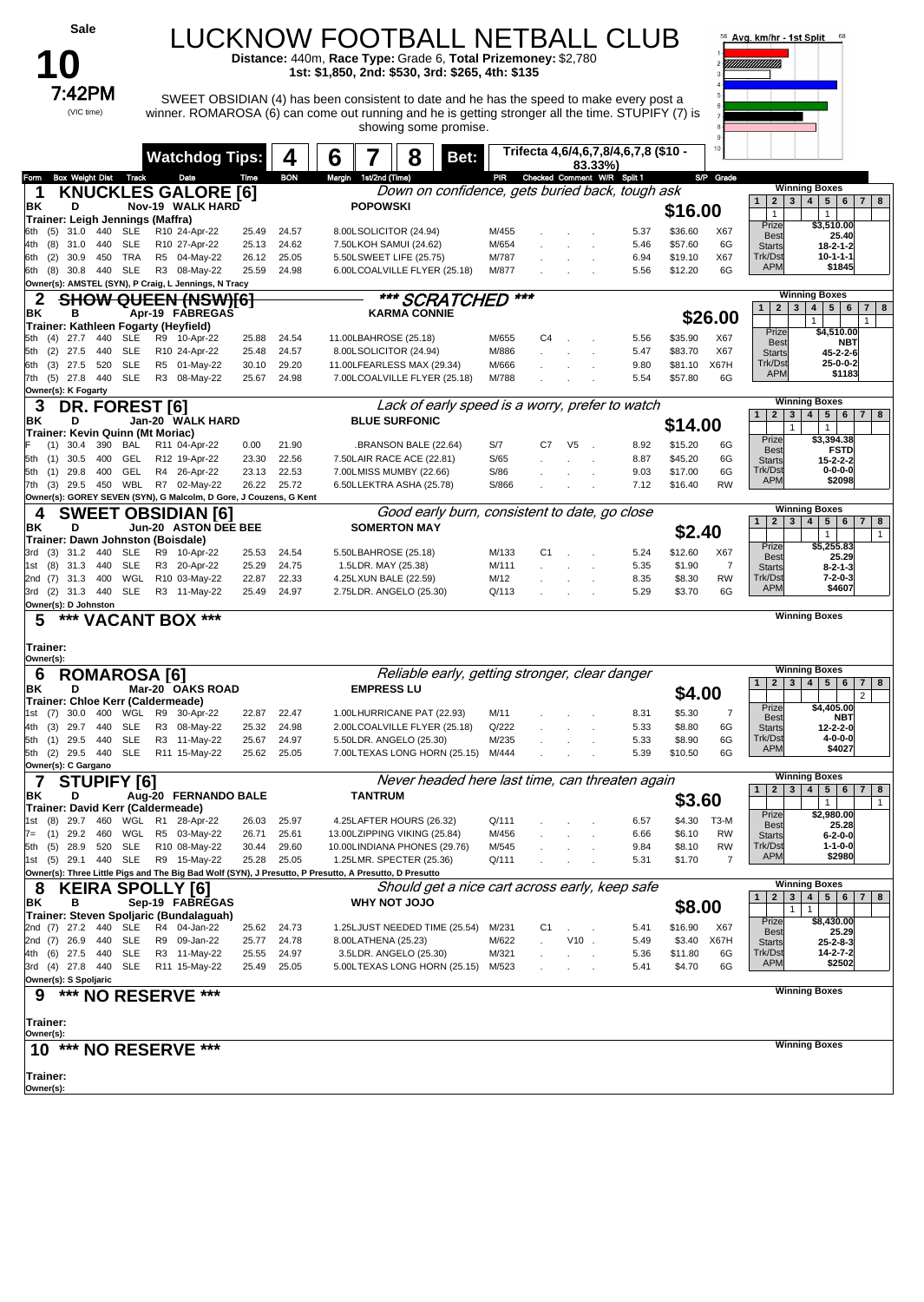|                          | Sale                                       |            |                        |                |                                                                                     |                |                | <b>TAB VENUE MODE</b>                                                                                                                                                                                                                     |                |                |                             |                                   |                    |                 | Avg. km/hr - 1st Split                  |                                                                                                    |
|--------------------------|--------------------------------------------|------------|------------------------|----------------|-------------------------------------------------------------------------------------|----------------|----------------|-------------------------------------------------------------------------------------------------------------------------------------------------------------------------------------------------------------------------------------------|----------------|----------------|-----------------------------|-----------------------------------|--------------------|-----------------|-----------------------------------------|----------------------------------------------------------------------------------------------------|
|                          |                                            |            |                        |                |                                                                                     |                |                | Distance: 440m, Race Type: Grade 5, Total Prizemoney: \$2,780<br>1st: \$1,850, 2nd: \$530, 3rd: \$265, 4th: \$135                                                                                                                         |                |                |                             |                                   |                    |                 |                                         |                                                                                                    |
|                          | 8:06PM<br>(VIC time)                       |            |                        |                |                                                                                     |                |                | BACK MOO MOO (2) should get plenty of cover early on and she can then dash away in the middle<br>stages. SWEET LIFE (1) has a solid record here and she will be on the pace from the outset.<br>FLOSSIE ANN (3) just needs luck early on. |                |                |                             |                                   |                    |                 |                                         |                                                                                                    |
|                          |                                            |            |                        |                | <b>Watchdog Tips:</b>                                                               |                | 2              | 3<br>Bet:                                                                                                                                                                                                                                 |                |                |                             | Exacta 2/1,3,7 (\$10 for 333.33%) |                    |                 |                                         |                                                                                                    |
| Form<br>1<br><b>BKW</b>  | <b>Box Weight Dist</b><br>в                |            | Track                  |                | Date<br><b>SWEET LIFE (NSW)[5]</b><br>Apr-19 FERNANDO BALE                          | Time           | <b>BON</b>     | Margin 1st/2nd (Time)<br>Solid record here, settles on the pace, danger<br><b>PAYTON HILL</b>                                                                                                                                             | PIR            |                | Checked Comment W/R Split 1 |                                   | \$4.60             | S/P Grade       | 1<br>$\mathbf{1}$                       | <b>Winning Boxes</b><br>2   3   4   5   6   7   8<br>$\mathbf{1}$<br>$\mathbf{1}$                  |
| (3)<br>4th               | Trainer: Justin Booker (Kilmany)<br>28.6   | 440        | SLE                    | R3             | 01-May-22                                                                           | 25.33          | 24.62          | 2.25LDR. SEKO (25.19)                                                                                                                                                                                                                     | Q/264          |                |                             | 5.32                              | \$7.50             | X67             | Prize<br><b>Best</b>                    | \$13,830.00<br>25.33                                                                               |
| (4)<br>1st<br>4th<br>(8) | 28.5<br>28.7                               | 450<br>450 | TRA<br>TRA             |                | R5 04-May-22<br>R8 09-May-22                                                        | 25.75<br>25.42 | 25.05<br>24.94 | 0.25LALICE MORGAN (25.76)<br>7.00LGOT THE TORQUE (24.94)                                                                                                                                                                                  | M/132<br>M/555 |                |                             | 6.72<br>6.76                      | \$4.60<br>\$18.20  | X67<br>X45      | <b>Starts</b><br>Trk/Dst                | 33-3-9-7<br>12-1-4-3<br>\$7904                                                                     |
|                          | 6th (3) 28.6 440<br>Owner(s): J Booker     |            | <b>SLE</b>             |                | R12 15-May-22                                                                       | 25.43          | 25.05          | 5.50LDOT'S DELIGHT (25.05)                                                                                                                                                                                                                | M/356          |                |                             | 5.27                              | \$5.60             | 5               | <b>APM</b>                              |                                                                                                    |
| 2<br>ΒK                  | в                                          |            |                        |                | BACK MOO MOO (NSW)[5]<br>Jul-19 ZAMBORA BROCKIE                                     |                |                | Gets cover early, great mid race pace, yes<br><b>POLISHED LOVE</b>                                                                                                                                                                        |                |                |                             |                                   | \$3.20             |                 | $1 \mid 2 \mid$                         | <b>Winning Boxes</b><br>3 <sup>1</sup><br>4 <br>5   6   7   8<br>2<br>$\mathbf{1}$<br>$\mathbf{1}$ |
| 3rd                      | Trainer: Lyn Smith (Nambrok)<br>$(7)$ 27.0 | 440        | SLE                    | R5             | 24-Apr-22                                                                           | 25.09          | 24.57          | 7.50LMY SEANNA (24.57)                                                                                                                                                                                                                    | M/422          |                |                             | 5.39                              | \$3.30             | <b>RW</b>       | Prize<br><b>Best</b>                    | \$8,045.00<br>25.40                                                                                |
| (5)<br>1st<br>4th<br>(1) | 26.9<br>26.9                               | 400<br>440 | WGL<br><b>SLE</b>      | R <sub>5</sub> | 30-Apr-22<br>R11 08-May-22                                                          | 22.62<br>25.54 | 22.47<br>24.98 | 2.75LSTAY AT HOME (22.80)<br>3.25LVESNA SPOLLY (25.33)                                                                                                                                                                                    | M/11<br>M/233  |                |                             | 8.25<br>5.37                      | \$6.80<br>\$1.50   | X45<br>5        | <b>Starts</b><br>Trk/Dst                | $13 - 4 - 0 - 3$<br>$4 - 1 - 0 - 1$                                                                |
|                          | 6th (4) 26.8<br>Owner(s): A Powell         | 425        | BEN                    |                | R9 15-May-22                                                                        | 24.26          | 23.76          | 6.50LCOME ON PICKLES (23.83)                                                                                                                                                                                                              | M/586          |                |                             | 6.72                              | \$7.40             | 5               | <b>APM</b>                              | \$3554                                                                                             |
| 3                        |                                            |            | <b>FLOSSIE ANN [5]</b> |                |                                                                                     |                |                | Strong type, major player if she can get clear                                                                                                                                                                                            |                |                |                             |                                   |                    |                 | 2 <sub>1</sub><br>1                     | <b>Winning Boxes</b><br>3 <sup>1</sup><br>4 <br>5 6 7 8                                            |
| BK                       | в                                          |            |                        |                | Dec-19 MEPUNGA BLAZER<br>Trainer: William Mcmahon (Darriman)                        |                |                | <b>ANNASAY</b>                                                                                                                                                                                                                            |                |                |                             |                                   | \$6.00             |                 | $\mathbf{1}$<br>$\overline{2}$<br>Prize | $\mathbf{1}$<br>1<br>\$15,414.29                                                                   |
| (2)<br>5th<br>(2)<br>3rd | 26.6<br>26.8                               | 500<br>440 | TRA<br><b>SLE</b>      |                | R8 04-May-22<br>R11 08-May-22                                                       | 28.78<br>25.49 | 28.45<br>24.98 | 4.75LHIGH PROFILER (28.45)<br>2.50LVESNA SPOLLY (25.33)                                                                                                                                                                                   | M/466<br>M/644 |                |                             | 9.36<br>5.49                      | \$7.00<br>\$13.60  | 5<br>5          | <b>Best</b><br><b>Starts</b>            | 24.93<br>$30 - 5 - 5 - 4$                                                                          |
| 7th (1)                  | 26.6<br>5th (1) 26.6                       | 450        | TRA<br>500 TRA         |                | R6 13-May-22<br>R8 18-May-22                                                        | 25.87<br>28.88 | 24.88<br>28.27 | 15.00LPROPELLED (24.88)<br>9.00LUNDER ARREST (28.27)                                                                                                                                                                                      | M/877<br>M/445 |                |                             | 7.12<br>9.52                      | \$17.00<br>\$7.70  | 5H<br>X45       | Trk/Dst<br><b>APM</b>                   | 16-2-4-3<br>\$9156                                                                                 |
|                          | Owner(s): J Gill                           |            |                        |                |                                                                                     |                |                |                                                                                                                                                                                                                                           |                |                |                             |                                   |                    |                 |                                         | <b>Winning Boxes</b>                                                                               |
| WF                       | D                                          |            |                        |                | <b>MOW A MEADOW [5]</b><br>Mar-19 FERNANDO BALE                                     |                |                | Strong effort here last time, put in exotics<br><b>FAIR OF FACE</b>                                                                                                                                                                       |                |                |                             |                                   | \$9.00             |                 | 1<br>$\mathbf{2}$                       | 3 <br>4 <br>5 6 <br>7 <sup>1</sup><br>8                                                            |
| 4th<br>(7)               | 34.0                                       | 520        | <b>SLE</b>             | R8             | Trainer: Cheryl Morris (Briagolong)<br>16-Mar-22                                    | 29.92          | 29.34          | 8.50LWHISTLING BULLET (29.34)                                                                                                                                                                                                             | M/654          | C4             |                             | 9.95                              | \$16.20            | X45             | 3<br>$\overline{2}$<br>1<br>Prize       | $\mathbf{1}$<br>$\mathbf{1}$<br>\$25,560.00                                                        |
| (6)<br>7th               | 34.1                                       | 525        | MEP                    | R6             | 23-Mar-22                                                                           | 30.86          | 30.24          | 6.50LNOT HAPPENING (30.41)                                                                                                                                                                                                                | M/5677         | C <sub>4</sub> | $V14$ .                     | 5.31                              | \$42.50            | 5               | <b>Best</b><br><b>Starts</b>            | NBT<br>72-8-7-14                                                                                   |
| (3)<br>5th<br>(6)<br>3rd | 34.3                                       | 460        | WGL                    | R8             | 30-Apr-22<br>34.1 440 SLE R7 11-May-22                                              | 26.12<br>25.34 | 25.78<br>24.97 | 5.00LWIGRAM ROAD (25.78)<br>1.75LGO SAINTS GO (25.22)                                                                                                                                                                                     | S/776<br>S/654 |                |                             | 6.77<br>5.52                      | \$31.10<br>\$4.20  | 5<br>5          | Trk/Dst<br><b>APM</b>                   | $2 - 0 - 1 - 1$<br>\$5289                                                                          |
| 5                        |                                            |            |                        |                | Owner(s): AMSTEL (SYN), P Craig, L Jennings, N Tracy                                |                |                |                                                                                                                                                                                                                                           |                |                |                             |                                   |                    |                 |                                         | <b>Winning Boxes</b>                                                                               |
|                          |                                            |            |                        |                |                                                                                     |                |                |                                                                                                                                                                                                                                           |                |                |                             |                                   |                    |                 |                                         |                                                                                                    |
| ΒK                       | D                                          |            |                        |                | <b>SLIM SHADOW [5]</b><br>Mar-20 MEPUNGA BLAZER                                     |                |                | Tough draw, rises in class, prefer to watch<br><b>INVICTUS BLU</b>                                                                                                                                                                        |                |                |                             |                                   | \$14.00            |                 | 1 <sup>1</sup>                          | 2   3   4   5   6<br>7 8<br>$\overline{2}$<br>$\mathbf{1}$<br>$\overline{1}$                       |
| (2)<br>5th               | 33.0                                       | 350        | TRA                    |                | Trainer: Gordon Edwards (Cranbourne West)<br>R4 15-Apr-22                           | 20.32          | 19.77          | 8.00LHACKER (19.77)                                                                                                                                                                                                                       | M/36           |                |                             | 6.70                              | \$6.40             | X45             | Prize<br><b>Best</b>                    | \$9,190.00<br>NBT                                                                                  |
| 4th<br>(1)<br>7th (5)    | 32.7<br>33.0                               | 385<br>400 | SHP<br>WGL             |                | R10 25-Apr-22<br>R6 30-Apr-22                                                       | 21.98<br>23.19 | 21.68<br>22.47 | 2.75LGOT A TRUMP (21.80)<br>11.00LSODA PRINCE (22.47)                                                                                                                                                                                     | M/43<br>M/67   |                |                             | 8.44<br>8.44                      | \$8.40<br>\$43.10  | 5<br><b>FFA</b> | <b>Starts</b><br>Trk/Dst                | 24-4-6-1<br>$3 - 0 - 0 - 0$                                                                        |
| 6th                      | $(4)$ 33.0 385<br>Owner(s): G Edwards      |            | SHP                    | R <sub>5</sub> | 07-May-22                                                                           | 22.47          | 21.71          | 8.00LSHAKA BIG TONKS (21.93)                                                                                                                                                                                                              | M/76           |                |                             | 8.50                              | \$14.40            | 5               | <b>APM</b>                              | \$5418                                                                                             |
| 6<br>ΒK                  | DR.<br>D                                   |            | <b>ANGELO</b> [5]      |                | Jan-20 BERNARDO                                                                     |                |                | Still learning, may get crowded early, risky<br>DR. KLAAS                                                                                                                                                                                 |                |                |                             |                                   |                    |                 | $\mathbf{1}$<br>$\mathbf{2}$            | <b>Winning Boxes</b><br>3   4   5   6   7   8                                                      |
|                          |                                            |            |                        |                | Trainer: Judith Mcmahon (Darriman)                                                  |                |                |                                                                                                                                                                                                                                           |                |                |                             |                                   | \$10.00            |                 | $\mathbf{1}$<br>Prize                   | $\overline{2}$<br>\$6,760.00                                                                       |
| 3rd<br>(6)<br>5th        | $(5)$ 29.7<br>29.9                         | 450<br>440 | TRA<br><b>SLE</b>      |                | R5 04-May-22<br>R3 08-May-22                                                        | 25.79<br>25.42 | 25.05<br>24.98 | 0.50LSWEET LIFE (25.75)<br>3.5LCOALVILLE FLYER (25.18)                                                                                                                                                                                    | M/544<br>M/655 |                |                             | 6.90<br>5.51                      | \$3.90<br>\$6.00   | X67<br>6G       | <b>Best</b><br><b>Starts</b>            | 25.14<br>$14 - 3 - 1 - 3$                                                                          |
| (8)<br>1st               | 29.9<br>8th (1) 30.2 440 SLE               | 440        | <b>SLE</b>             |                | R3 11-May-22<br>R12 15-May-22                                                       | 25.30<br>25.60 | 24.97<br>25.05 | 0.75LDR. BUZZ (25.35)<br>8.00LDOT'S DELIGHT (25.05)                                                                                                                                                                                       | S/542<br>M/588 |                | V7                          | 5.52<br>5.38                      | \$2.60<br>\$3.90   | 6G<br>5         | Trk/Dst<br><b>APM</b>                   | $12 - 3 - 1 - 2$<br>\$5987                                                                         |
|                          |                                            |            |                        |                | Owner(s): DOCTORS KENNELS (SYN), W Mcmahon, J Mcmahon                               |                |                |                                                                                                                                                                                                                                           |                |                |                             |                                   |                    |                 |                                         | <b>Winning Boxes</b>                                                                               |
| 7<br>BE                  | D                                          |            | <b>GRAYDEN</b> [5]     |                | Apr-19 BERNARDO                                                                     |                |                | Smartly placed here recently, keep safe<br><b>ZELEMAR DOLL</b>                                                                                                                                                                            |                |                |                             |                                   | \$6.00             |                 | 1<br>$\overline{2}$                     | 2 3 4 <br>5 6 7 8<br>$\overline{2}$<br>$\mathbf{1}$<br>$\mathbf{1}$                                |
|                          | 2nd (1) 29.8                               | 440        | SLE                    |                | Trainer: William Mcmahon (Darriman)<br>R6 27-Apr-22                                 | 25.29          | 24.62          | 3.00LPARUMBA REBEL (25.08)                                                                                                                                                                                                                | M/222          |                |                             | 5.34                              | \$4.50             | 5               | Prize<br><b>Best</b>                    | \$14,215.00<br>25.15                                                                               |
|                          | 2nd (1) 29.6<br>5th (3) 29.6               | 440<br>395 | <b>SLE</b><br>TRA      |                | R7 01-May-22<br>R11 04-May-22                                                       | 25.10<br>22.72 | 24.62<br>22.17 | 2.00LNARCISSUS (24.97)<br>6.00LJAX (22.33)                                                                                                                                                                                                | M/322<br>M/755 |                |                             | 5.38<br>3.93                      | \$11.30<br>\$2.70  | 5<br>5          | <b>Starts</b><br>Trk/Dst                | $31 - 6 - 4 - 5$<br>16-2-3-2                                                                       |
|                          | 4th (5) 30.4                               |            | 450 TRA                |                | R9 18-May-22                                                                        | 25.77          | 24.82          | 11.00LMR. AUDACIOUS (25.00)                                                                                                                                                                                                               | M/555          |                |                             | 7.38                              | \$89.70 X45H       |                 | <b>APM</b>                              | \$4916                                                                                             |
| 8                        | Owner(s): J Gill                           |            | <b>JUST SAYING [5]</b> |                |                                                                                     |                |                | Too much pace inside, wide the trip, tested                                                                                                                                                                                               |                |                |                             |                                   |                    |                 |                                         | <b>Winning Boxes</b>                                                                               |
| ΒK                       | в                                          |            |                        |                | Oct-19 ASTON DEE BEE<br>Trainer: Chloe Kerr (Caldermeade)                           |                |                | <b>TINY DREAMER</b>                                                                                                                                                                                                                       |                |                |                             |                                   | \$14.00            |                 | $\mathbf{2}$<br>1<br>$\overline{2}$     | 3 <br>4 <br>$5 \mid 6$<br>7 8<br>$2 \mid 1$                                                        |
| 3rd<br>(3)<br>3rd (4)    | 26.4<br>26.4                               | 400<br>400 |                        |                | WGL R12 30-Apr-22<br>WGL R12 03-May-22                                              | 23.05<br>22.93 | 22.47<br>22.33 | 3.75LNITRO NIKKI (22.80)                                                                                                                                                                                                                  | M/33<br>M/55   |                |                             | 8.51<br>8.47                      | \$5.30<br>\$24.00  | 5<br>5          | Prize<br><b>Best</b>                    | \$8,817.50<br>NBT                                                                                  |
| (6)<br>7th               | 26.9                                       | 460        |                        |                | WGL R8 10-May-22                                                                    | 26.52          | 25.52          | 9.00LRUFIANO (22.33)<br>15.00LJUNGLE PANTHER (25.52)                                                                                                                                                                                      | Q/135          |                |                             | 6.53                              | \$35.80            | X45             | <b>Starts</b><br>Trk/Dst<br><b>APM</b>  | $26 - 5 - 2 - 6$<br>$3 - 0 - 0 - 0$<br>\$6106                                                      |
|                          |                                            |            |                        |                | 2nd (4) 27.0 400 WGL R10 17-May-22<br>Owner(s): EXACTLY (SYN), R Cowling, S Cowling | 23.18          | 22.52          | 2.75LICE COOL KIMMI (22.98)                                                                                                                                                                                                               | M/42           |                |                             | 8.52                              | \$8.60             | <b>RW</b>       |                                         |                                                                                                    |
| 9<br>ΒK                  | в                                          |            | EUGENIE [5]Res.        |                | Sep-19 BARCIA BALE                                                                  |                |                | *** SCRATCHED<br><b>MIRIAM</b>                                                                                                                                                                                                            | $***$          |                |                             |                                   |                    |                 | $\overline{2}$<br>$\mathbf{1}$          | <b>Winning Boxes</b><br>$\overline{\mathbf{4}}$<br>5<br>$6 \mid 7 \mid 8$<br>3                     |
| (6)<br>5th               | 28.9                                       | 440        | SLE                    |                | Trainer: William Mcmahon (Darriman)<br>R9 11-May-22                                 | 25.59          | 24.97          | 5.50LGOTHAM DIVA (25.21)                                                                                                                                                                                                                  | M/767          |                |                             | 5.45                              | \$5.10             | \$21.00<br>5    | $\mathbf{1}$<br>$\mathbf{1}$<br>Prize   | $\mathbf{1}$<br>$\mathbf{1}$<br>\$7,910.00                                                         |
| (4)<br>5th               | 28.9                                       | 450        | TRA                    | R <sub>5</sub> | 13-May-22                                                                           | 25.53          | 24.88          | 6.00LMINTER EDITION (25.12)                                                                                                                                                                                                               | S/875          |                |                             | 6.88                              | \$21.10            | 5H              | Best<br><b>Starts</b>                   | 24.96<br>$32 - 4 - 2 - 2$                                                                          |
| 7th (6)                  | 28.9<br>8th (3) 28.6                       | 520        | SLE<br>500 TRA         | R <sub>8</sub> | 15-May-22<br>R8 18-May-22                                                           | 30.41<br>29.07 | 29.66<br>28.27 | 6.00LLUNA CRUZ (30.00)<br>12.00LUNDER ARREST (28.27)                                                                                                                                                                                      | M/887<br>M/788 |                | V0<br>V0                    | 9.94<br>9.62                      | \$42.50<br>\$16.80 | 5F<br>X45       | Trk/Dst<br><b>APM</b>                   | 14-1-1-1<br>\$4367                                                                                 |
| 10                       | Owner(s): J Gill<br>***                    |            | <b>NO RESERVE</b>      |                | ***                                                                                 |                |                |                                                                                                                                                                                                                                           |                |                |                             |                                   |                    |                 |                                         | <b>Winning Boxes</b>                                                                               |
| Trainer:<br>Owner(s):    |                                            |            |                        |                |                                                                                     |                |                |                                                                                                                                                                                                                                           |                |                |                             |                                   |                    |                 |                                         |                                                                                                    |